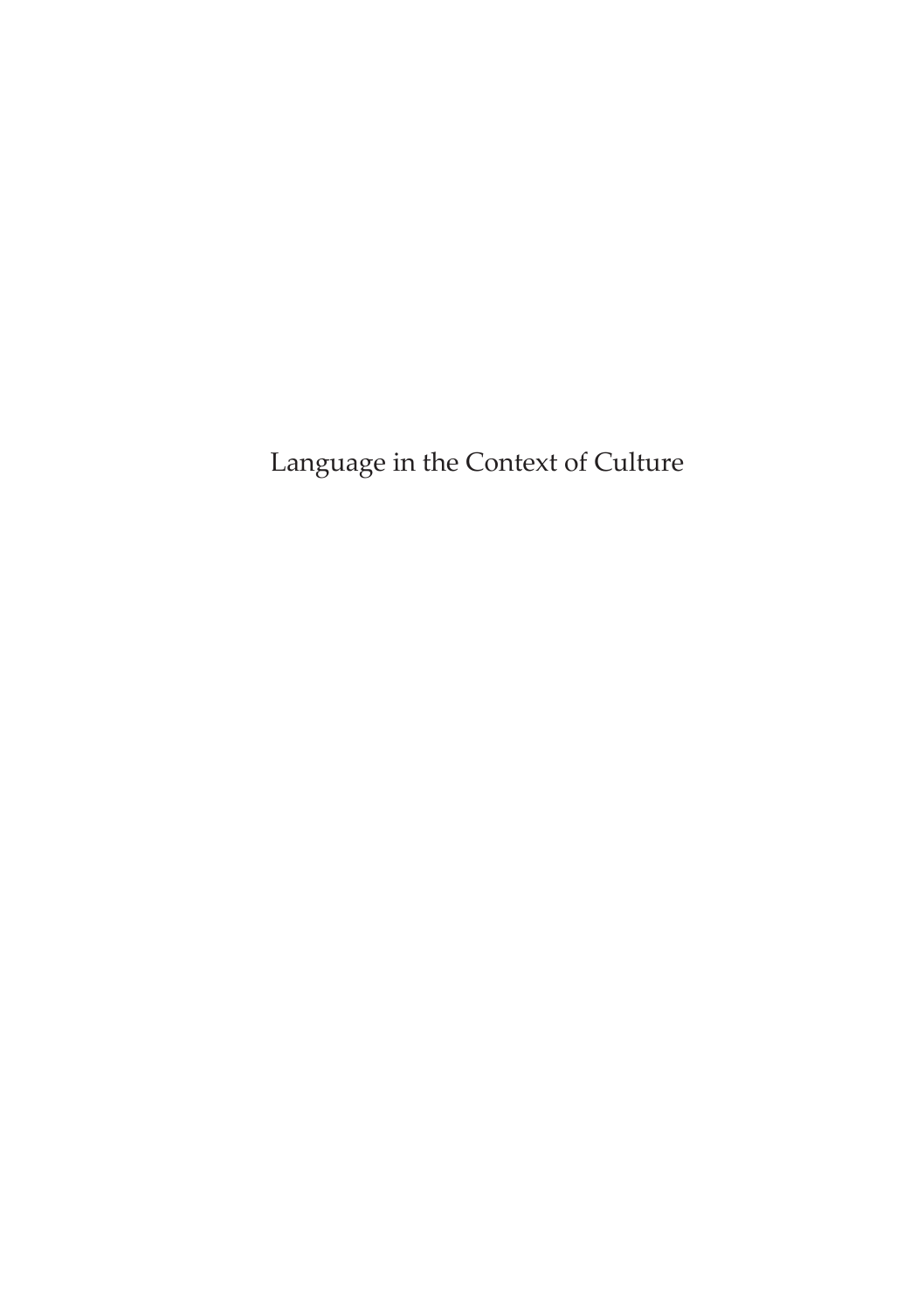Biblioteka "Przeglądu Rusycystycznego" Nr 27

pod redakcją Piotra Fasta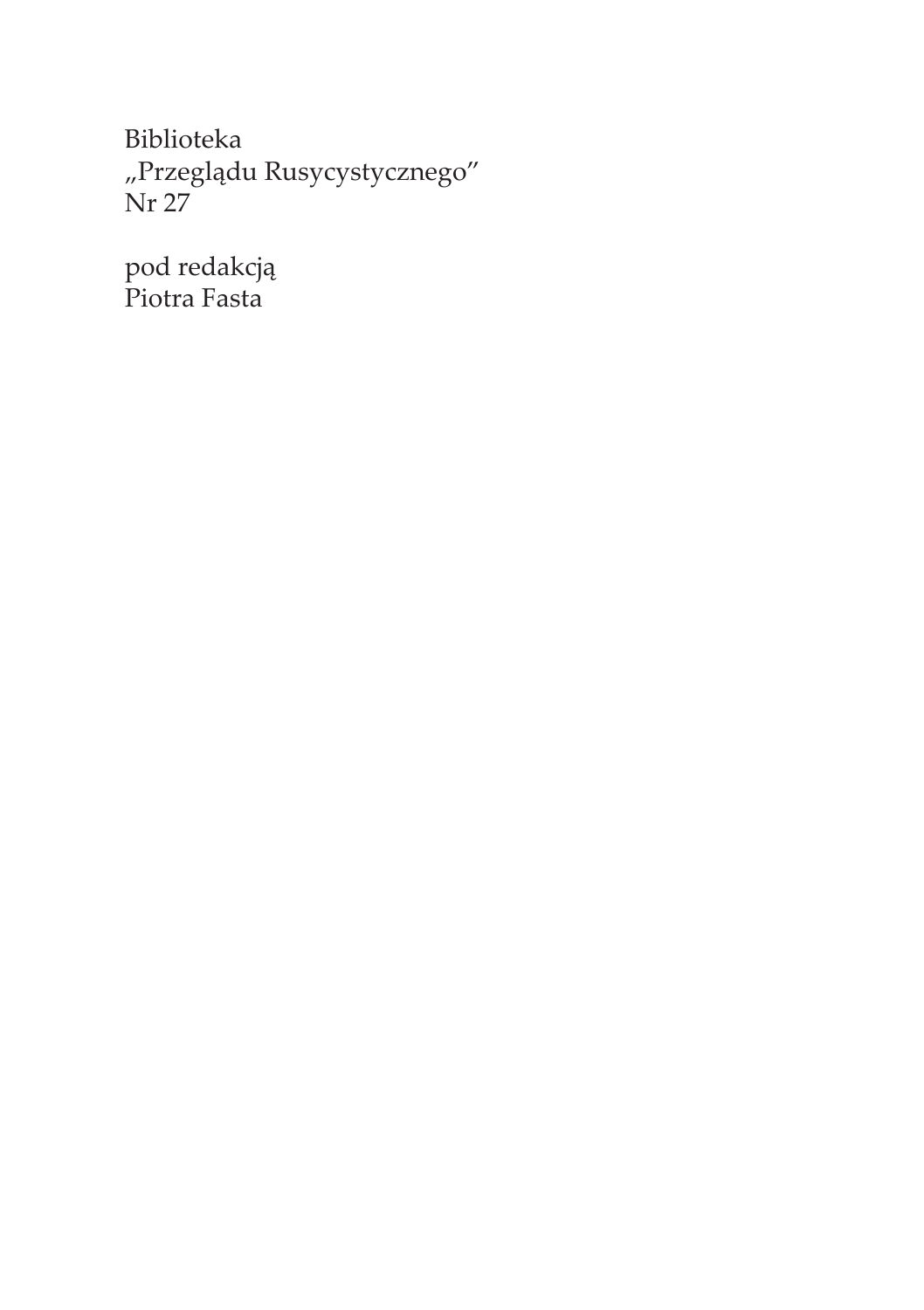# JERZY BARTMIŃSKI

## LANGUAGE IN THE CONTEXT OF CULTURE THE METAPHOR OF "EUROPE AS HOME" IN THIS DAY AND AGE

Translated by Adam Głaz

Katowice 2018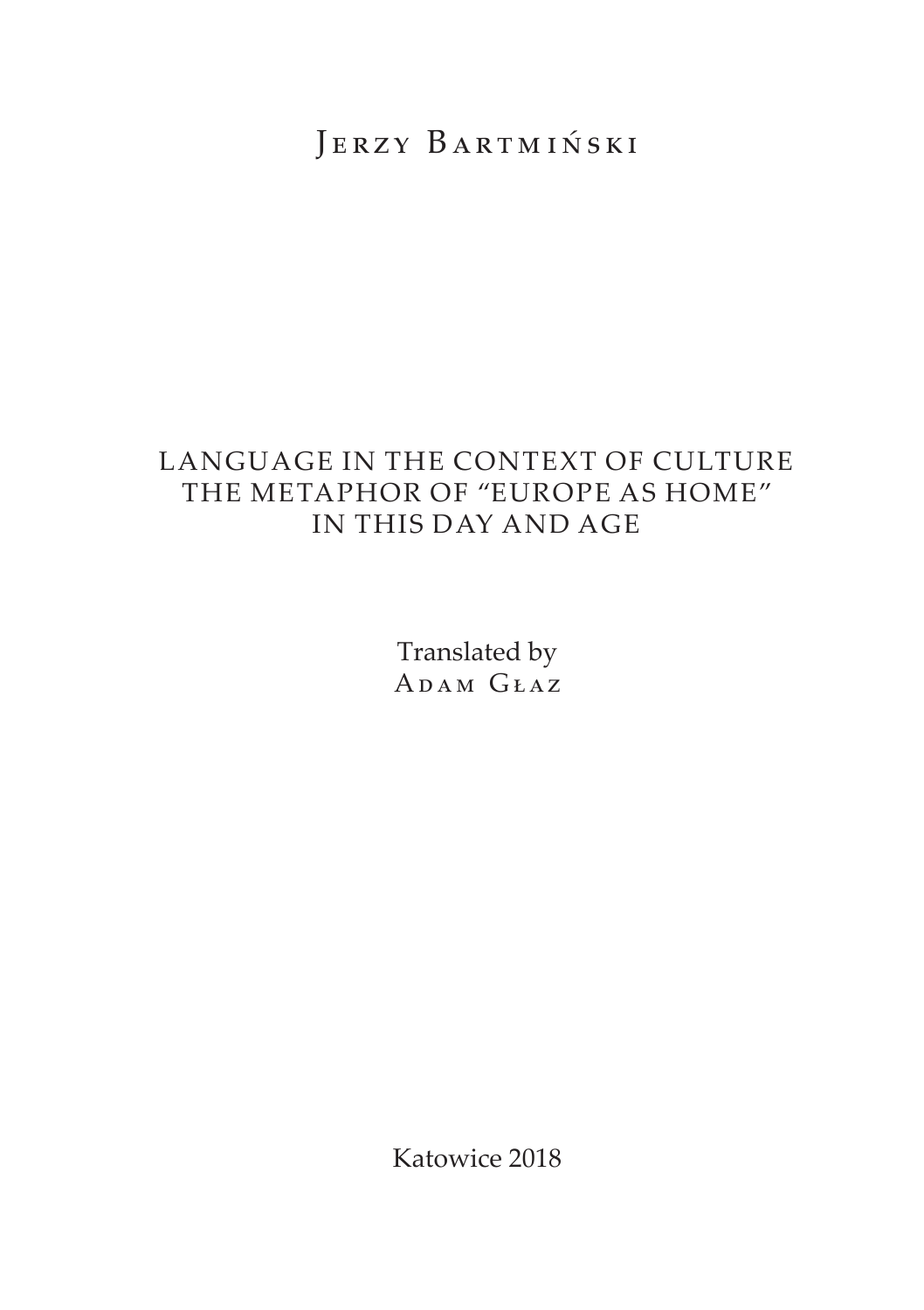### Cover and title MAREK J. PIWKO

## Editor PIOTR PLICHTA

© Copyright by Jerzy Bartmiński, Katowice 2018 © Copyright for this edition by Stowarzyszenie Inicjatyw Wydawniczych

Picture on the cover © The Pumpkin Theodory/Foter.com

ISBN 978-83-7164-980-6????



"Śląsk" Sp. z o.o. Wydawnictwo Naukowe ul. Juliusza Ligonia 7, 40-036 Katowice tel. (032) 258-07-56, fax 258-32-29, e-mail: biuro@slaskwn.com.pl http://www.slaskwn.com.pl



Stowarzyszenie Inicjatyw Wydawniczych 40-032 Katowice pl. Sejmu Śląskiego 1/419 www.opcje.net.pl stowarzyszenieiw@gmail.com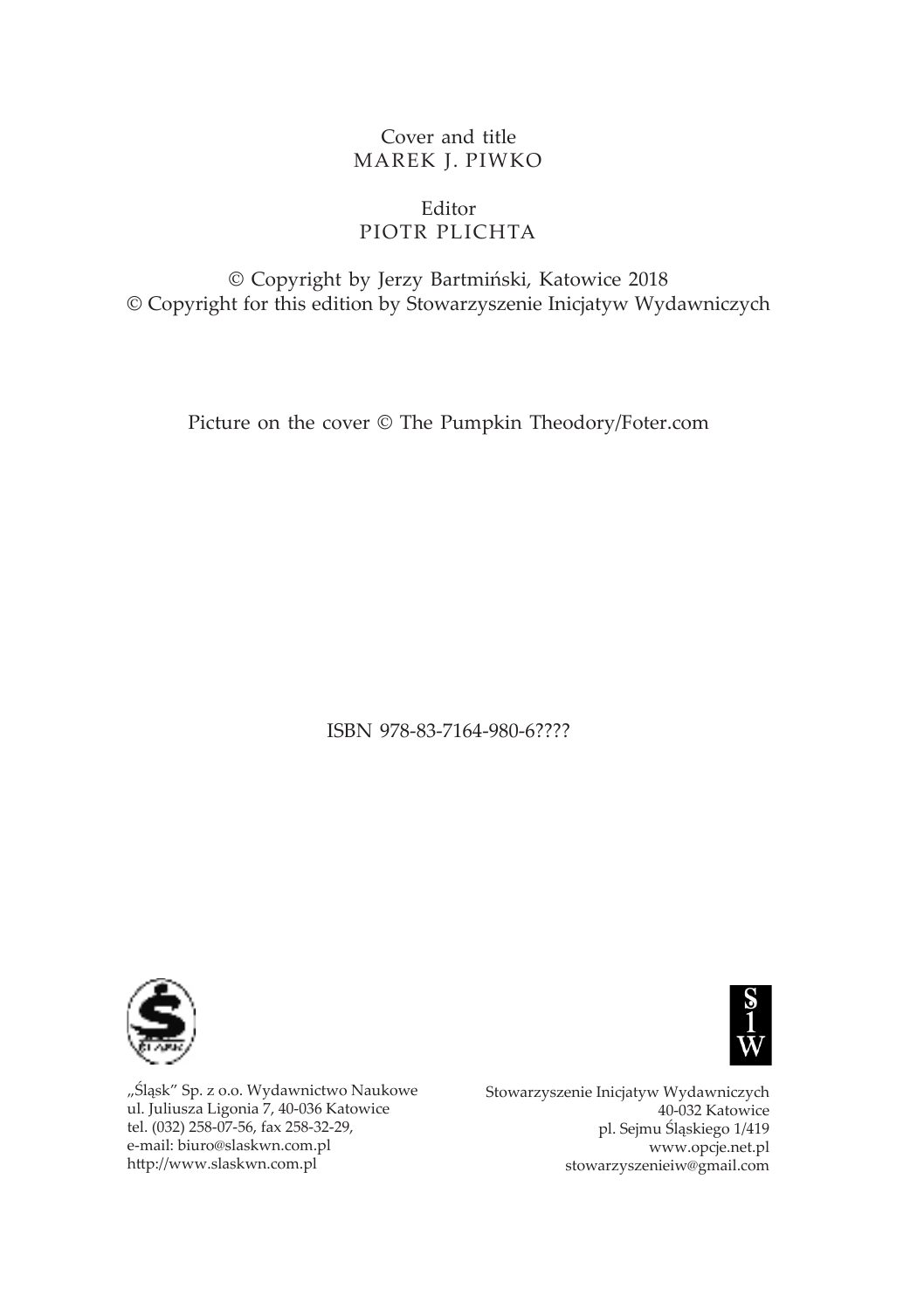**Abstract.** This study is based on the assumption that language and culture are most closely connected at axiological level. Attention is paid to value terms regarded as cultural concepts, with their explications in the form of brioad multi-aspectual cognitive definitions, as proposed in cognitive ethnolinguistics. Such extended definitions or "narratives" are "texts of culture" in the sense of the Moscow-Tartu School: they contain records of socially entrenched knowledge and beliefs, as well as references to norms and values professed by the speaking subject. This approach is illustrated with the metaphor of "Europe as home". The analysis of several languages with regard to the pair of cultural concepts it includes leads to the conclusion that the mappings from HOME (source domain) to EUROPE (target domain) are in fact selective and hardly draw on an image of actual or real home: they are typically based on the image of an "ideal" home, with its atmosphere of family life, security, and feelingat-home.. To a limited extent, the physical aspect is activated in the process of metaphorisation, in connection with "building the European home". However, in contemporary xenophobic discourse, the semantics of HOME triggers off the negative concept of "separation from the outside": *Europahaus*, interpreted as *Festung Europa* 'Fortress Europe' with its implications of gates, walls, ramparts etc., becomes an unbreachable barrier against the "invasion of strangers".

**1. The expression used in the title,** *language in the context of culture*, is based on the assumption that language and culture are distinct but they should be viewed as interconnected. It is in this spirit that I will first put forward some arguments for the use of the term *cultural linguistics*. Then, I will provide cultural (cognitive) definitions of EU-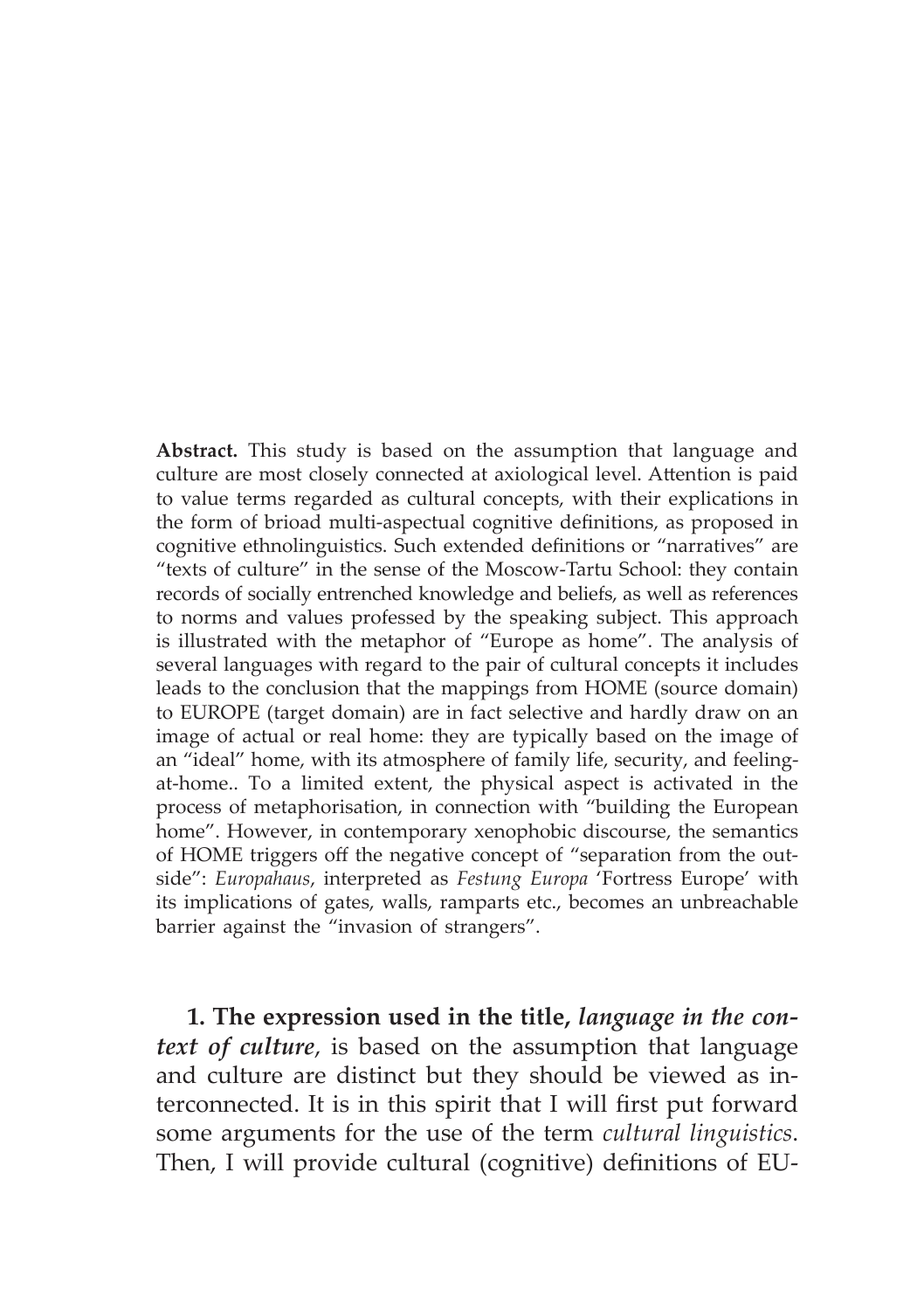ROPE and HOME/HOUSE as the best exemplifications of intercultural research. Against this background, I will discuss the idea of "a common European home" that in xenophobic discourse assumes a distorted shape of a "closed fortress".

**2. The enterprise of linking language with culture** has a long historical tradition and falls within the realm of traditional philology. In contemporary linguistics, after a period of dominance of the structuralist paradigm that regarded both language and linguistics as autonomous, the idea of analysing language in the context of culture has seen a revival. Since then, it has continued to grow in importance.

The need to link research on language with worldview, values, culture, and cognition is continually being evoked in the context of language teaching (Zgółka 2006; Peeters 2015), including the teaching of one's mother tongue as a foreign language (in the Polish context: Zarzycka 2004; Miodunka 2004; Ligara 2008; Dąbrowska 2017), as well as in the context of translation (Tabakowska 2004; Underhill 2016; Głaz 2015; Gicala 2018).

An integrated approach to research on language and culture was put forward in the 1960s by the founder of Slavic ethnolinguistics, as well as the head and *spiritus movens* of the ground-breaking "Polesie research expedition", Nikita Ilyich Tolstoy (cf. Tolstoy 1990). Sveltana Tolstaya reports on her husband's views thus:

[I]t is not possible to investigate the lexis of spiritual culture in a "purely linguistic" fashion, without considering the beliefs, customs, principles of everyday life, or mythological imagery of the speakers. [...] In this way a new enterprise in the humanities was born: Slavic ethnolinguistics with its commitment to studying language and culture in their organic bond, which included the use of all possible types of data (such as language, rituals, beliefs, and folklore) to reveal their relation to archaic views on people and the world (or to what is now called the Slavic worldview). (Tolstaya 2013b:  $17$ )<sup>1</sup>

<sup>&</sup>lt;sup>1</sup> For a systematic presentation of this research programme, see Tolstaya 2006.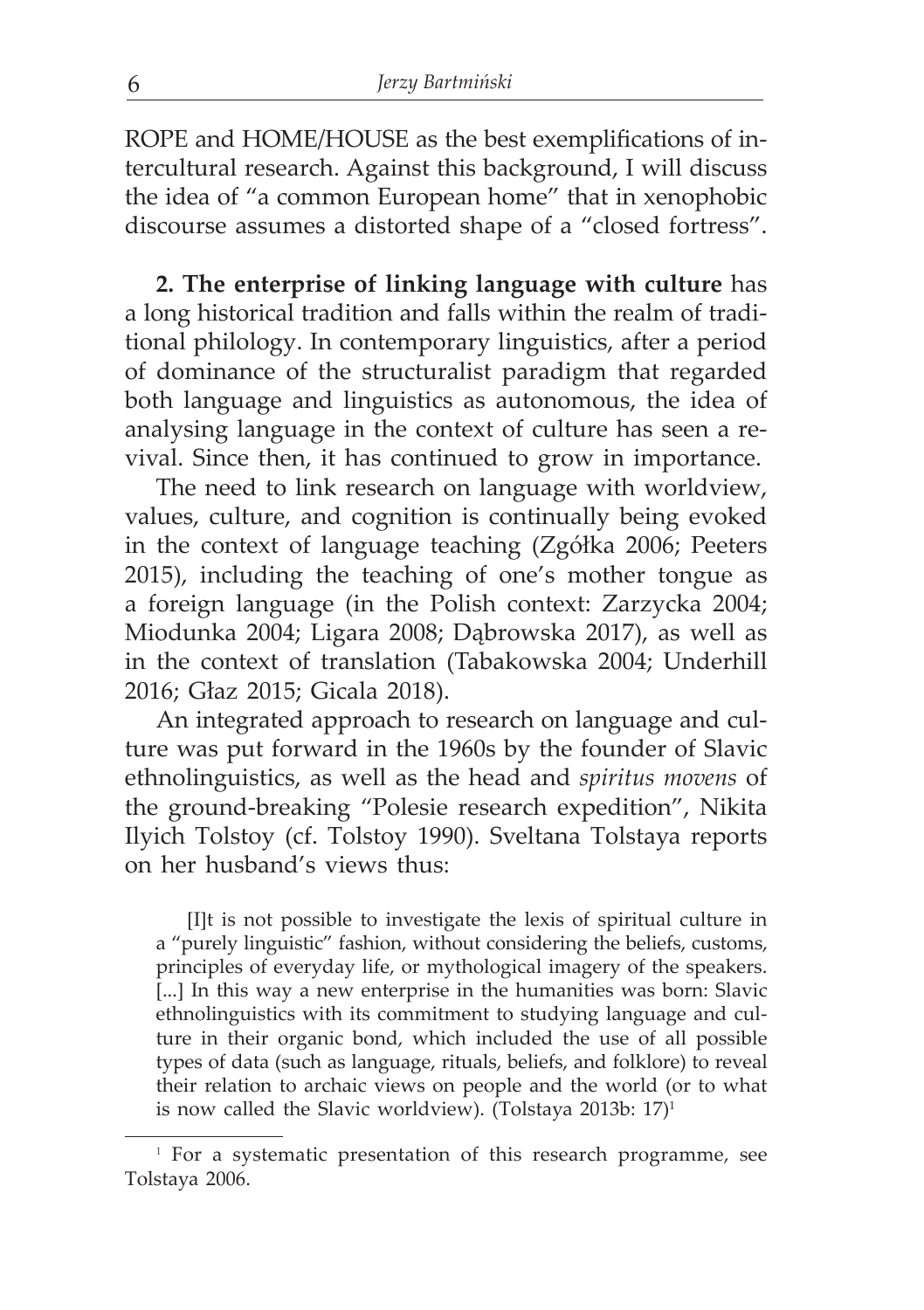Tolstoy assumed that language and culture are isomorphic both at the level of rural dialects and folklore, and the level of standard varieties of languages and national cultures (Tolstoy 1992). A consequence of such approach is the principle of using a coherent conceptual-terminological repertoire in various analyses. The monumental ethnolinguistic dictionary *Slavyanskye drenvosti* (SD 1995–2012) was compiled by the Moscow team according to it. The *Dictionary of Folk Stereotypes and Symbols* (SSiSL 1996–2017), compiled simultaneously in Lublin, was based on similar assumptions.

Towards the turn of the  $21<sup>st</sup>$  century, proposals were made to distinguish a separate subdiscipline for inquiry into the language-culture interface: *cultural linguistics*  (Palmer 1996; in Polish: *lingwistyka kulturowa*, Anusiewicz 1994), *Cultural Linguistics* [sic!] (Sharifian 2015), *kulturwissenschaftliche Linguistik* (Kusse 2012), or (in Russian circles) *linguoculturology* (Maslova 2001; Sabitova 2015) and *linguoconceptology* (Levitskiy, Potapenko, and Vorobyeva 2013). It was also proposed that linguistic research in cultural studies be included, cf. e.g. the books *Linguistik als Kulturwissenschaft* (Wengeler 2006) or *El lenguaje como cultura* (Bernárdez 2008).

These new expressions are used with the intention to replace the more traditional term *ethnolinguistics* (preferred in the Moscow and Lublin schools, cf. Tolstoy 1990, 1995; Tolstaya 2010, 2013b; Tolstoy and Tolstaya 2013; Bartmiński 2009, 2014) that was proposed by the founder of the ethnolinguistic approach Bronislaw Malinowski and has recently gained some support in Western linguistics (Underhill 2012; Palmer 2015; Peeters 2015). According to Anna Dąbrowska (2005), the term *etholinguistics* (as it is practised by the authors publishing in the Lublin-based journal *Etnolingwistyka*) is synonymous with the *cultural linguistic* approach proposed by Anusiewicz (1994): "The subject matters of the two disciplines are very close. […] Their names can,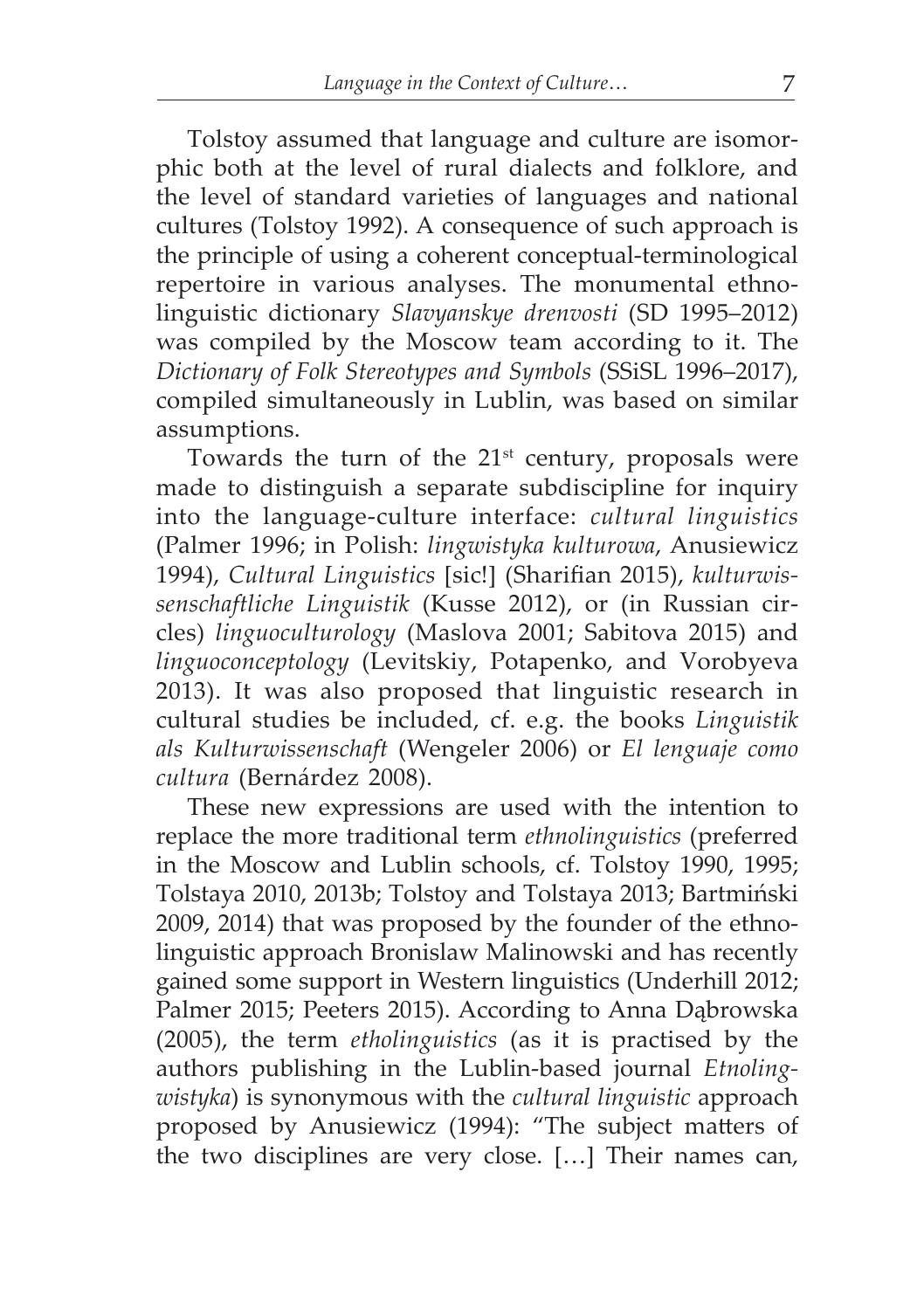as it seems, be used interchangeably, or either one can be chosen" (Dąbrowska 2005: 100).

Personally, I opt for continuing to use the term *ethnolinguistics* for two reasons. First, it emphasises the fundamental relation of linguistic inquiry to the *ethnos*<sup>2</sup> , a human community whose attributes are both language and culture. It is the case, after all, that the language–culture relationship emerges from any of the two components relating to human groups and individuals: the latter are subjects who experience, conceptualise, act, speak, communicate with one another, bring into being, and use language and culture. These two phenomena are not only linked as means of expression and communication but above all as cognitive systems that allow humans to find their bearings in the world around them. The morpheme *ethno-* indicates the experiencing and cognising human subject (this is the cognitive function of language), who through interaction with others constructs a mental worldview. That worldview becomes socially entrenched, integrates the community, and builds its identity (this, in turn, is the integrating function of language). In this respect, the terms that come closest to *ethnolinguistics* are *linguistic anthropology* and *anthropological linguistics*. 3 A focus on human subjects in language-and-culture studies has recently led to the emergence of a new discipline that in Russian linguistics is referred to as *linguistic personology* (*lingvisticheskaya personologya*) (Rezanova 2007: 78).

<sup>&</sup>lt;sup>2</sup> *Ethnos* is defined in terms of a common culture, rather than merely a common origin, cf. the definition in the Polish *Encyklopedia PWN* (2002): "[Gr. *éthnos* 'a people', 'tribe', 'nation'] every ethnic community (regardless of its size, level of internal structuring, or ethnic identity) that is distinguished from other, neighbouring groups through its characteristic culture, emergent through historical development".

<sup>3</sup> Consider the telling title of Elena Rudenka's (2014) book: *Etnolingvistika bez granits: Vvedenye v lingvisticheskoyu antropologiyu* [Ethnolinguistics without Borders: An Introduction to Linguistic Anthropology] (cf. also Duranti 2000). Chruszczewski (2011) discusses the language–culture interface, especially the problems of language contact, in a book titled *Językoznawstwo antropologiczne* (Anthropological Linguistics).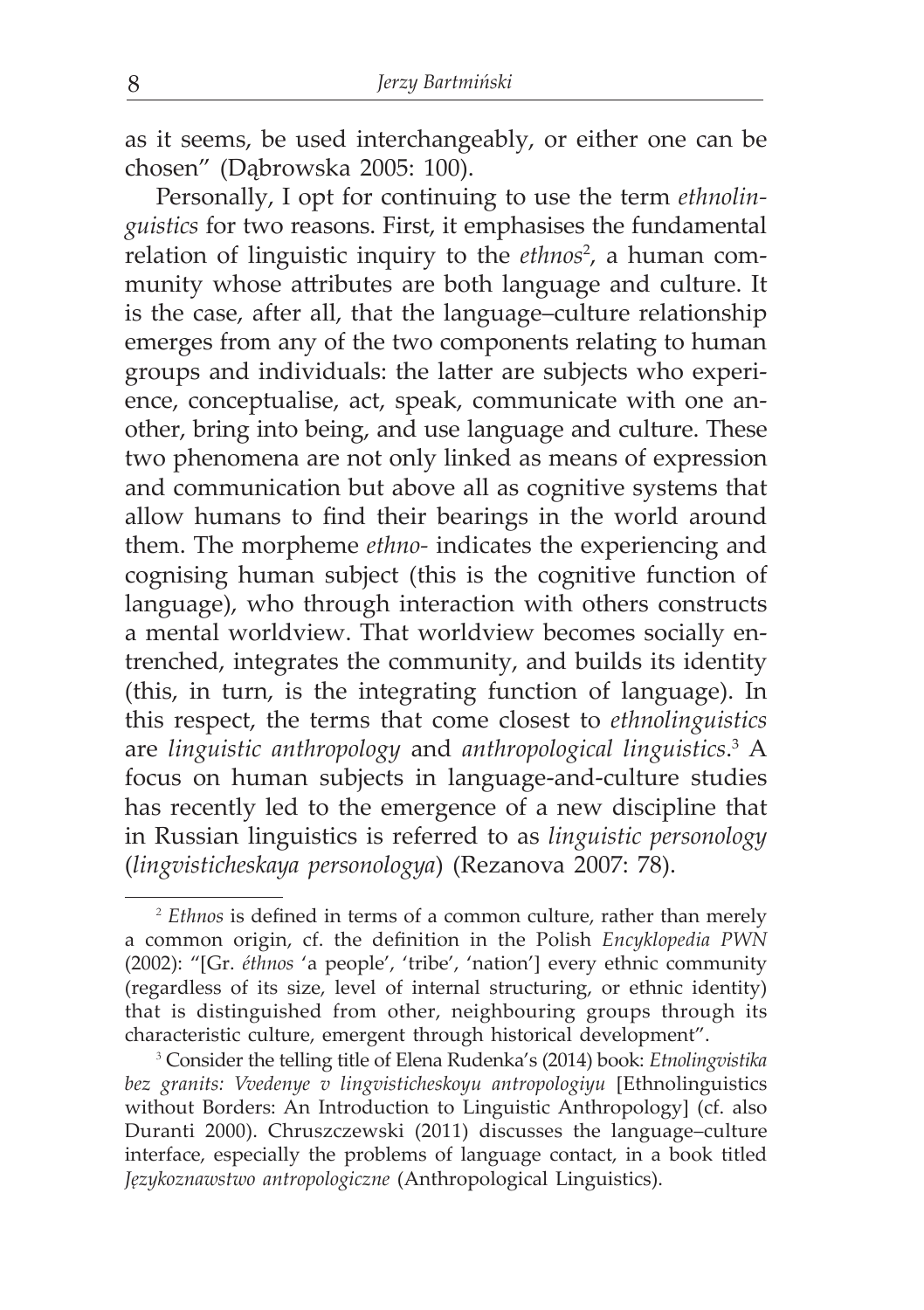A juxtaposition of all the names of disciplines that deal with language, culture, and human subject(s) shows different configurations of the same elements, depending on which happens to be placed in focus:

| ethnolinguistics                                             | language + speech community/the<br>speaking subject   |
|--------------------------------------------------------------|-------------------------------------------------------|
| anthropological linguistics                                  | language + the speaking subject/<br>community         |
| linguistic anthropology                                      | the speaking subject/community +<br>language          |
| cultural linguistics                                         | language + culture                                    |
| kulturanalytische Linguistik                                 | language + culture                                    |
| kulturwissenschaftliche Linguistik                           | language + culture                                    |
| linguoculturology                                            | culture + language                                    |
| linguoconceptology                                           | cognition + language                                  |
| linguistic personology (lingvistich-<br>eskaya personologya) | the speaking subject/individual<br>speaker + language |

All these terms are composed of two elements: whereas the primary one is language, the attributive and specifying one can be culture, cognition, and the speaking subject (an individual in linguistic personology or a community in linguistic anthropology and ethnolinguistics). Among three specifying components mentioned above, the human speaking subject is the most general one. It is, however, the most important because culture and cognition are subordinate to it playing the role of its attributes. They are, in a way, implied: it takes humans to create a culture and to engage in cognitive processes. These are the reasons why, in my opinion, the most appropriate term for the discipline that deals with the language–culture–speaker (speech community) interface is *ethnolinguitics*, understood as an anthropological-cultural linguistics.4

<sup>4</sup> An additional argument for its adoption are the readily formed derivatives, useful in academic discourse, such as the adjective *ethnolinguistic* or the noun *ethnolinguist.* The derivative potential of the other terms is lower.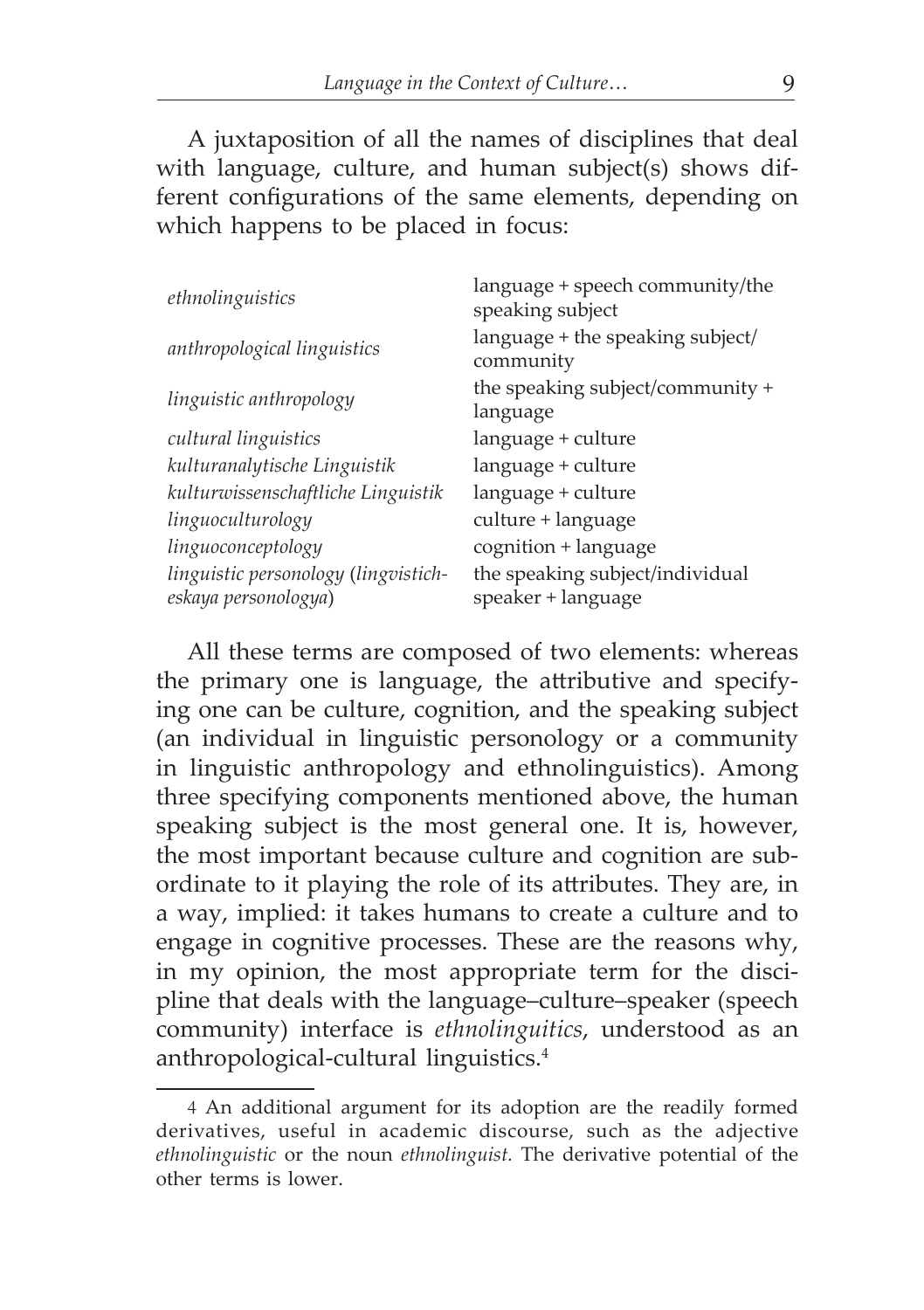**3. Roman Jakobson** viewed the language–culture relationship in a dualistic perspective. On the one hand, he followed anthropologists in assuming that "language and culture imply each other" and that "language must be conceived as an integral part of the life of society" (i.e., as a part of culture); on the other hand, he claimed that language essentially underlies culture and acts within it as its universal vehicle (Jakobson 1971 [1953]: 555–556). This view was shared by Svetlana Tolstaya: "Language is not just one of many cultural codes, but the primary basis of culture" (Tolstaya 2008: 113). For Janusz Anusiewicz, language is not only "a major component of culture", one that "implies culture", but in fact "the condition for culture's very existence" (Anusiewicz 1991: 20). Elesewhere, I have described this kind of relationship as a "paradox of reciprocal interdependence" (Bartmiński 1993; cf. an in-depth discussion in Łozowski 2014).

**4. I** shall now attempt to define the **basic concepts** for this study: culture and language. Culture, in most general terms, is

the totality of the spiritual and material products of civilisation; [...] everything that connects with humans' intellectual and artistic endeavours, as well as the ideas and artefacts thus produced — tradition, customs, working styles, etc. (Czelakowska 2017: 21)<sup>5</sup>

For the purpose of this study, however, I have chosen a narrow, ideational, axiological understanding of culture as a body of norms and values that mark out the framework for social behaviour. In Ward Goodenough's well-aimed

<sup>&</sup>lt;sup>5</sup> Various definitions of culture are discussed by Kłoskowska (1993). Referring to the work of Yuriy Lotman, Olena Selivanova, defines culture as "a complex life-phenomenon of a certain group, ethnos, or civilisation; the symbolic means of material and spiritual awareness of the world, the models of its knowledge and interpretation, and also the ways of the collective existence of a nation, an ethnic group or a certain subgroup thereof, preserved in the collective memory of its members" (2010: 315).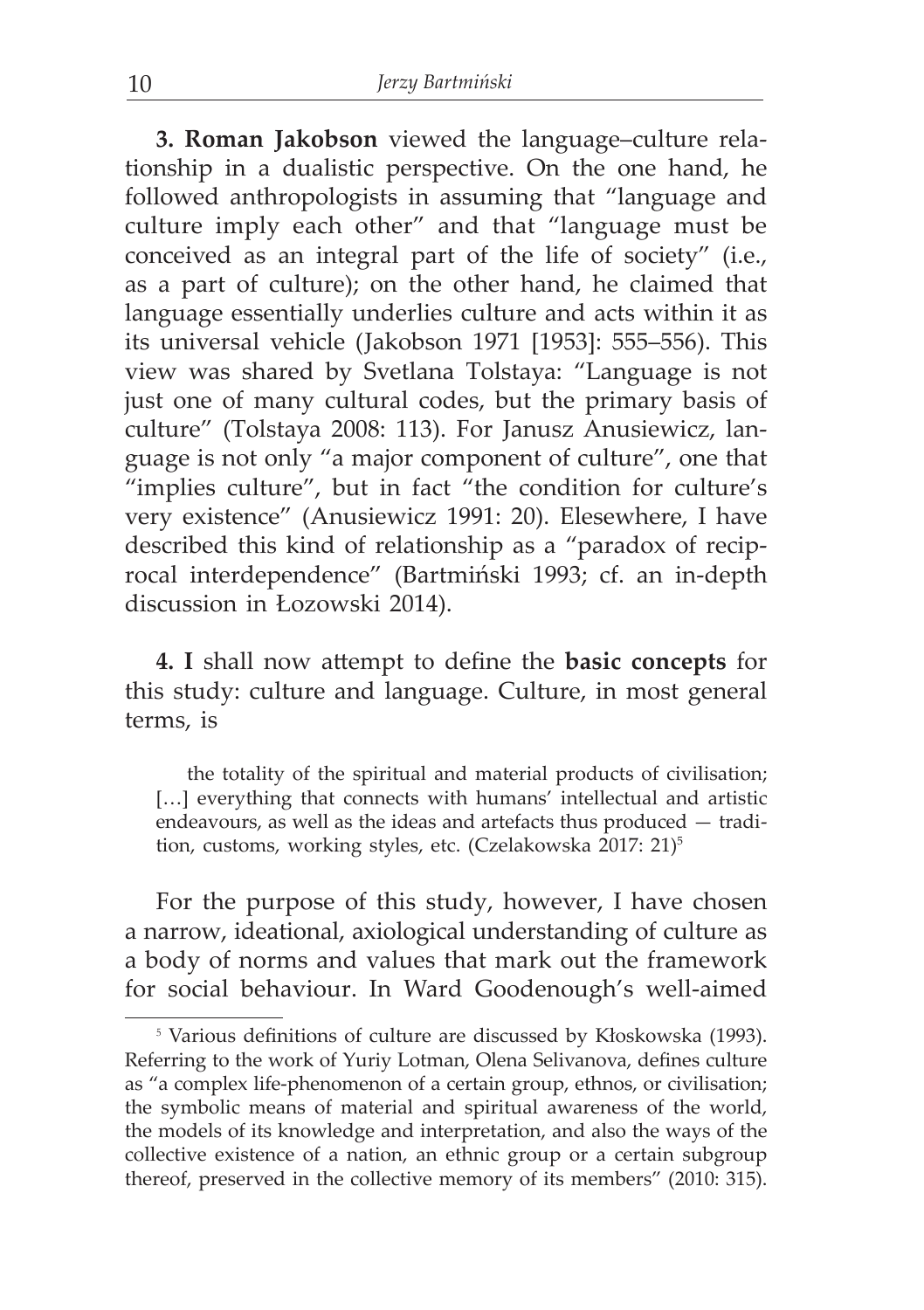statement, "a society's culture embraces whatever it is one has to know or believe in order to operate in a manner acceptable to its members" (1957: 167). The core of a culture are the values that tell its members how to act, what is good or bad, what is worthy of one's effort and what should be avoided. Valuation is an inalienable aspect of culture, a view that aligns with the cognitivist understanding of language.

Language, being "a system of signs (primarily auditory, secondarily graphic and other) used for communication within a community" (*Encyklopedia języka polskiego* 1999: 153), has two major functions: *cognitive* (Bühler's [1934] *Darstellungsfunktion*) and *communicative* (interpersonal). At the basis of natural language lie values, which shape its structure and functioning (cf. Krzeszowski 1994: 29, with references to Lakoff's Idealised Cognitive Models). For Krzeszowski, "axiological semantics" is responsible for the deepest bond between language and culture.

**5. Language is, above all, a tool of valuation** and judgement of people, things, and events as good or bad, true or false, beautiful or ugly. It is also an object of valuation in the context of cultural norms, especially important in the academic subject known in Poland as *Kultura języka* 'Language correctness and appropriateness' (lit. 'the culture of language'): language may be considered as *correct*, *beautiful*, *flexible*, or *careless*, *vulgar*, *stilted*, etc.6 Finally, it is a medium that facilitates understanding of values and passes them on from one generation to the next; it is a memory archive of traditional spiritual and material culture, and it thus carries values and informs about values (Bartmiński 1993).<sup>7</sup>

<sup>6</sup> In Polish universities, this subject has a pedagogical-normative character; it has to do with "raising the level of linguistic competence and its expert usage" (*Encyklopedia języka polskiego* 1999: 200).

Jadwiga Puzynina captures these complex relationships synthetically as "the language of values" (the title of her 1992 book, *Język wartości*).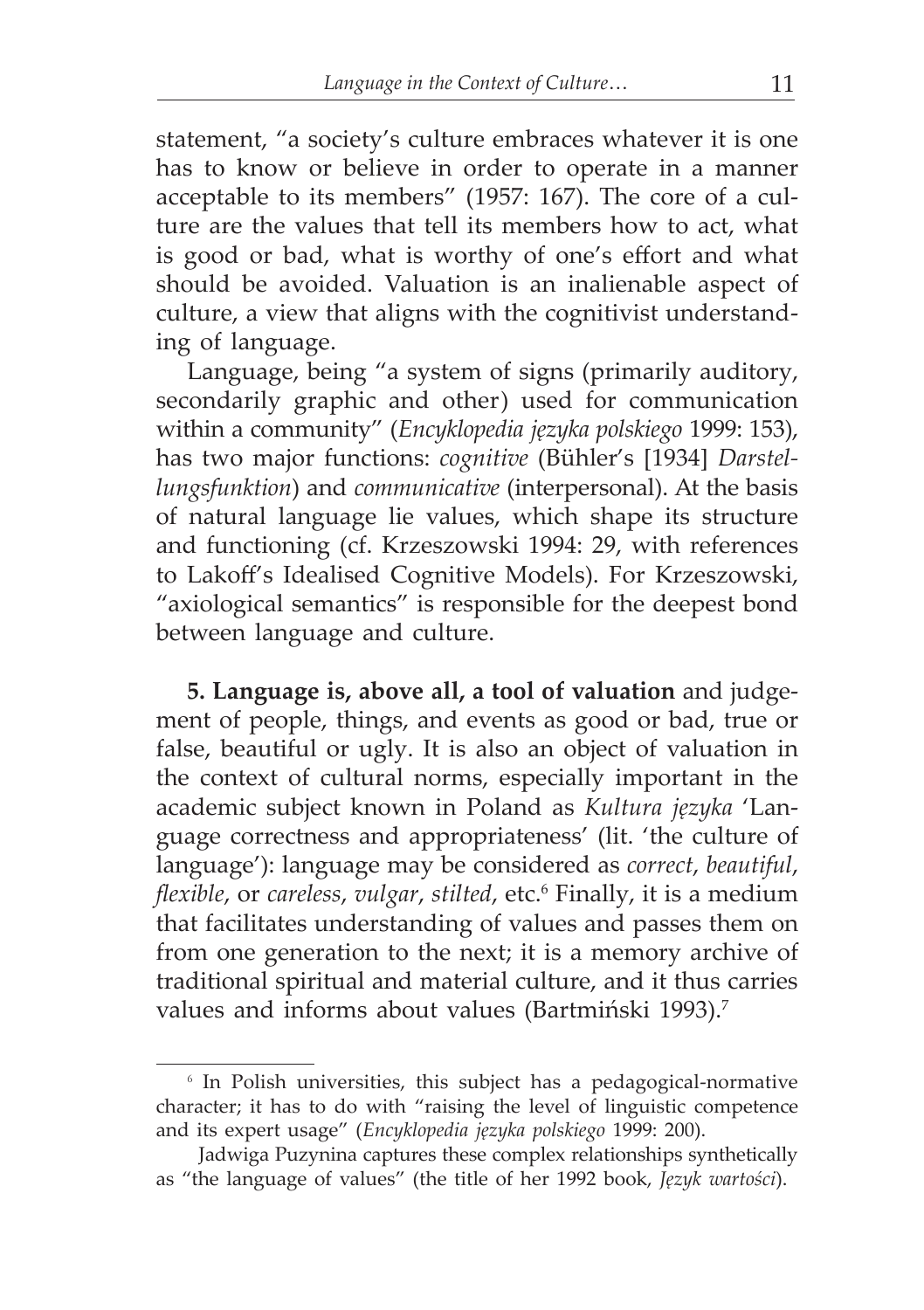The third, cultural function of language seems to be especially interesting and important. In its cognitive function, language is the basis for the creation of the entire mental (linguacultural) worldview: it contains a unique worldview in its lexis and grammatical patterns (this is Humboldt's *Weltansicht*, Toporov's *model*/*picture of the world* (*модель/ картинa мира*), or Apresyan's *naïve worldview*; cf. Apresyan 2006; Serebrennikov 1988; Bartmiński 1990, 2006; Anusiewicz, Dąbrowska, and Fleischer 2000; Chlebda 2010; Vañková and Pacovská 2010). The interpretations of phenomena and their valuation suggest that language acts facilitate the creation of variable or possible worldviews — in linguistic interactions, interlocutors create an alternative social and mental reality.

**6. The language–culture interface**, or, to be precise, the presence of "culture in language", has been researched and identified on various levels of linguistic organization:<sup>8</sup> from phonology, morphology, and syntax to the lexicon, phraseology and collocations, semantics, text organization, and genological distinctions. I will provide a few selected examples here, without referring to the abundance of literature on the subject.

All linguistic behaviour is culturally conditioned.<sup>9</sup>

Stylistic diversification of language styles (colloquial, literary, academic, official) has a cultural basis by being dependent on the cultural criteria of viewpoint, worldview, rationality, value system, communicative intention, or communicative function.

Speech genres, such as tale, proverb, riddle, song, spellremoving verbal ritual etc., are based on patterns that are as much conventional-linguistic as socio-cultural i.e. relating to the intention of the communicative act.

<sup>&</sup>lt;sup>8</sup> That presence is a generally accepted view among cultural linguists nowadays (Czachur 2017: 21).

<sup>9</sup> Cf. vol. 26 of the Wrocław-based series *Język a Kultura* (2017), titled *Kulturowe uwarunkowania zachowań językowych — tradycja i zmiana* [Cultural Basis of Linguistic Behaviour: Tradition and Change].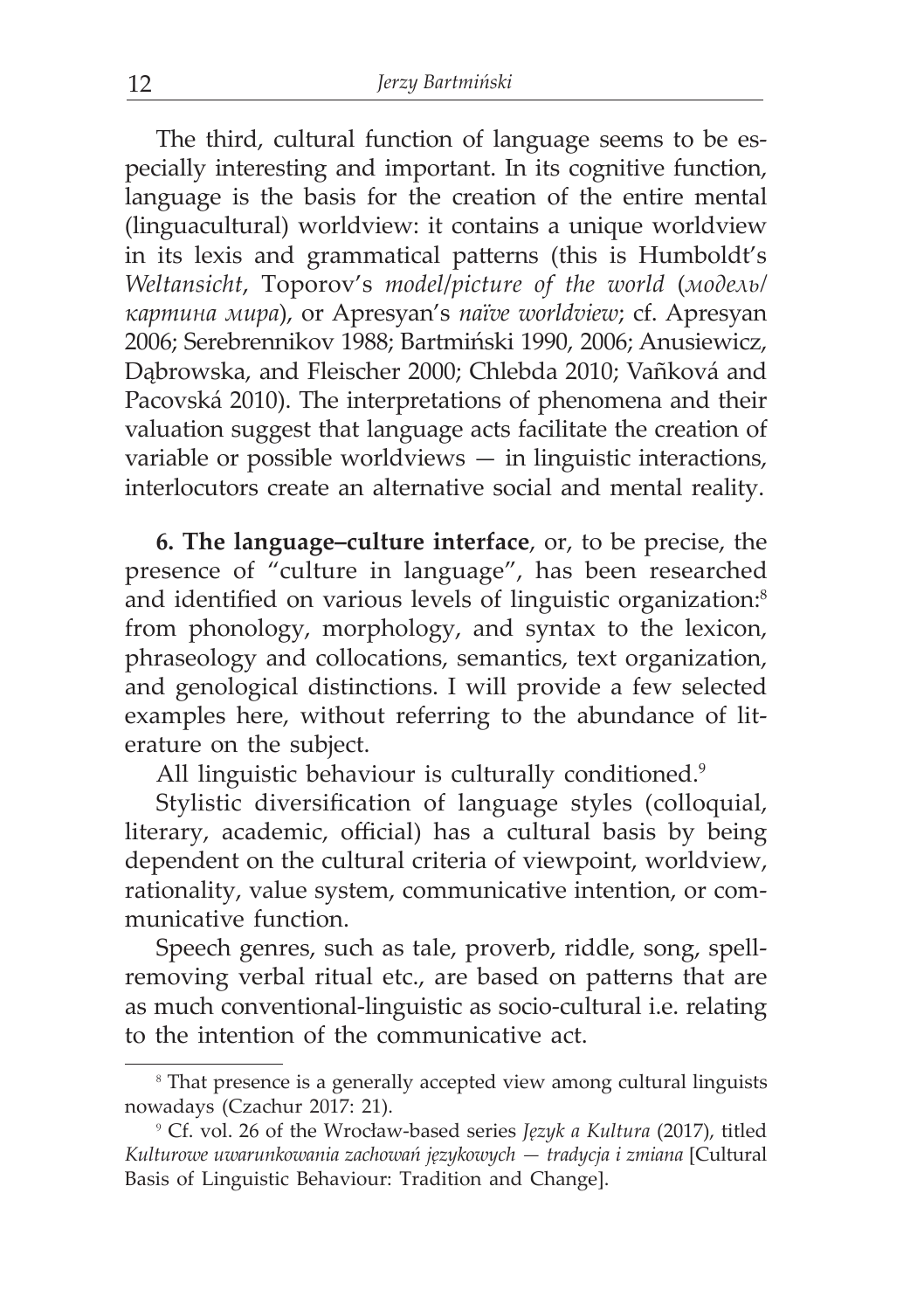Forms of address and politeness formulae are linguistic realisations of socio-cultural conventions. For instance, in Polish one can basically choose between rough *ty* 'you' and polite *pan* 'you-sir', but there are some other addressing forms whose overtones are less unambiguous e.g., the cavalier combination of direct form of imperative mood and politeness marker *pan* in *Siadaj pan!* 'you-sir sit down', as well as the "aristocratic" use of the  $3<sup>rd</sup>$  person when talking to a patient in *Kiedy był ostatni raz u lekarza?* 'When did he last see the doctor?'.

Patterns of textual coherence relate to general principles of thought processes, identity, opposition, implication, cultural convention, comparison, analogy-making, the creation of complexes, collections, graded continua, etc.

Syntax , i.e. the principles of combining words into sentences and of those into larger units, is directly linked to intellectual operations of generalisation, pattern-matching, and complex reasoning  $-$  a linguistic manifestation of those is an elaborate system of conjunctions.

Phraseology or collocational patterns preserves former and current cultural imagery, customs, and beliefs; cf. *Sisyphean labour* (former cultural imagery), *cold war* (current cultural imagery), *Boxing Day* (a custom), *to give up the ghost*/ *join the choir invisible* (belief in afterlife).

Word-formation is sensitive to changes in socio-cultural conceptualisations and lifestyles. As an example, consider the recent expansion, in Polish, of feminine forms of the type *politolożka* 'female political scientist', *znawczyni* 'female expert', *ministra* 'female parliamentary minister' or the common use, by married women, of double- barrelled surnames (*Ostrowska-Nałęcz, Nowosad-Bakalarczyk*), which underscore partner-like marital relationships and enhance the visibility of women in public life.

Etymology is concerned with the onomasiological base and the "internal form" of words. In Polish and Russian, the word *dom* 'house/home' includes the idea of building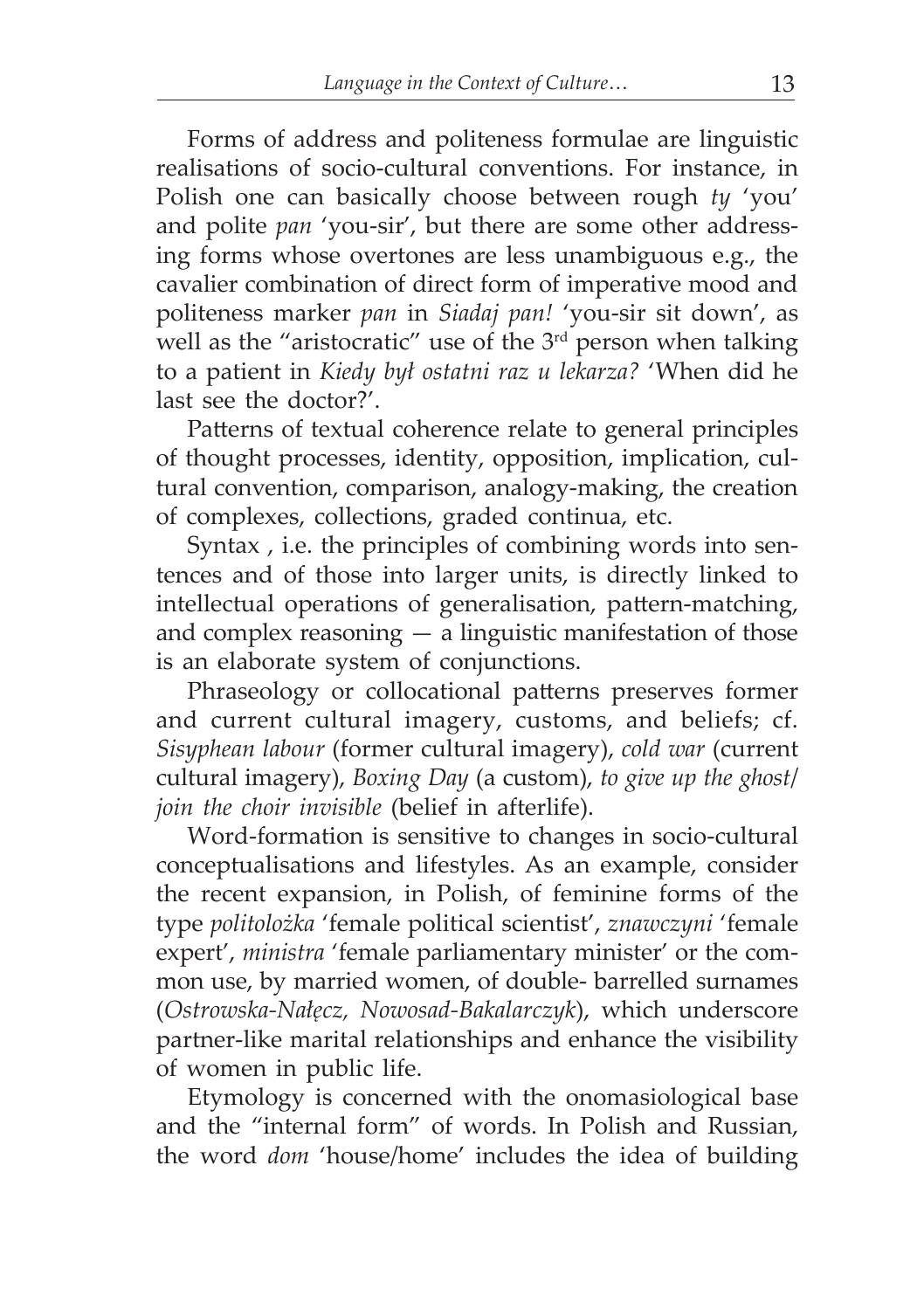the house and building the family;<sup>10</sup> the names for work, *robota, trud*, joy is accompanied with tiredness and suffering; the names for respect, dignity, and honour, *cześć*, *godność*, *honor* include connotations of values attributed to persons worthy of respect, as well as to oneself.

A clear cultural and psycho-social basis can also be found in inflectional patterns governing the distribution of endings for masculine nouns in Nominative plural: -*owie* for esteemed persons (*panowie* 'sirs, lords', *profesorowie* 'professors', *senatorowie* 'senators'), -*i* or -*e* in neutral names (*chłopi* 'peasants', *pisarze* 'writers'), and -*y* in disparaging uses (*chłopy* 'old guys', *pany* 'the evil barons' [a group boasting with their position of a mighty ruler in a district, city etc. (including their superiority as social class) and looking down on all people they recognize as inferior; nowadays the term refers primarily to football hooligans successfully fighting for supremacy with their local rivals], *dziady* 'losers, old gits').

Cultural motivation can also be recognised at the level of phonetics and prosody, in speech styles, recitation, declamation, rapping, etc.

However, the domain where language connects most conspicuously with culture is lexis, and it concerns both common and proper names. It is no accident that Sapir's words "[v]ocabulary is a very sensitive index of the culture of a people" (1949 [1933]: 27) are echoed by Anna Wierzbicka in her book on cultural key words (1997: 31).

**7. Having compared Slavic ethnolinguistic research, represented by the Moscow and Lublin schools, with American linguistic anthropology**, deriving from the work of Sapir and Whorf Belgian Slavist Pieter Plas (2006) listed the following characteristics common to both traditions: inherent and dissociative connection of language and culture, isomorphism of language and other cultural

<sup>10</sup> From PrIE \**dem-*/\**dom*- 'build'.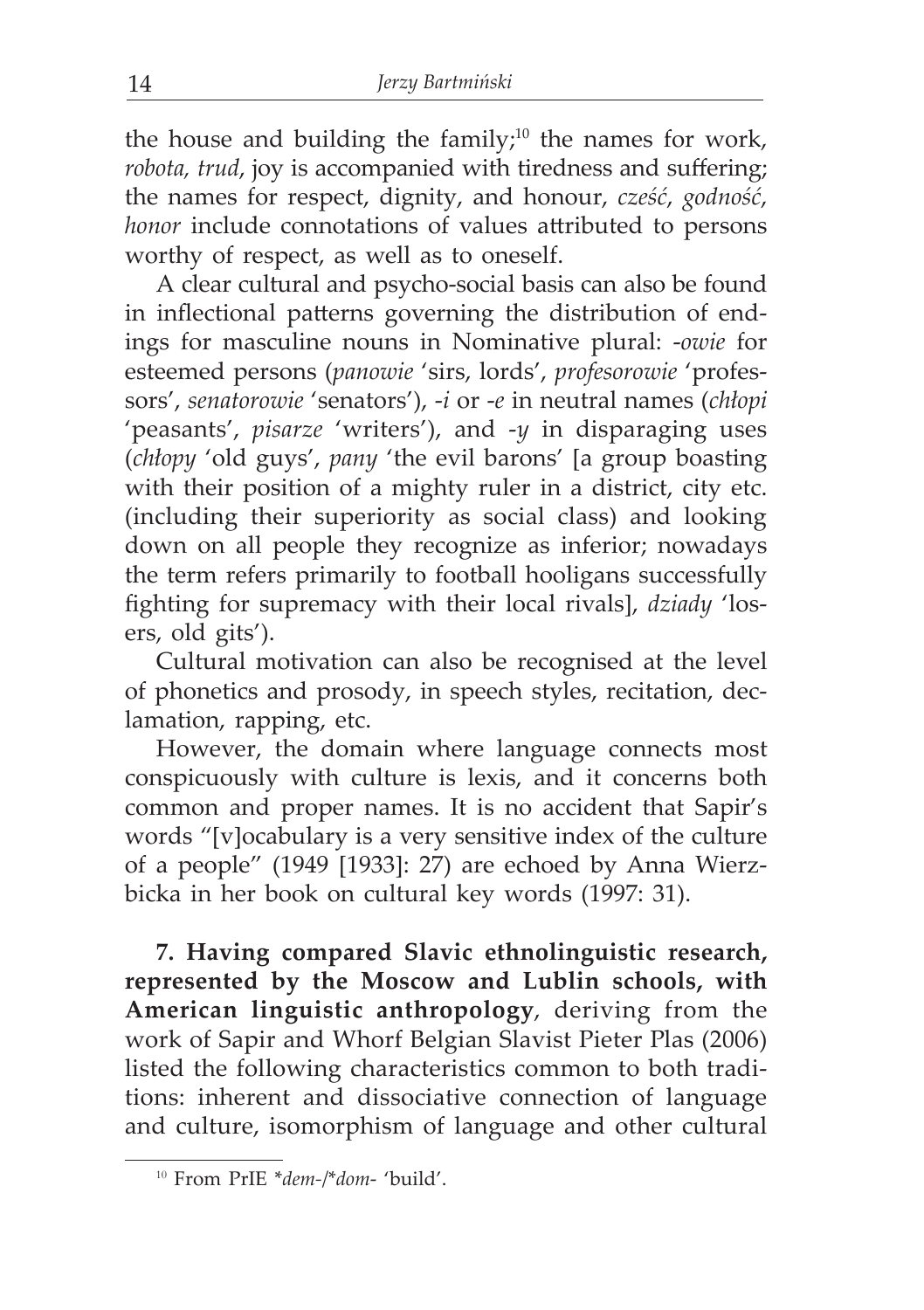codes, as well as the appreciation of folklore whose genological diversity is regarded an especially fertile ground for inquiry. The most crucial difference, says the author, is that Slavic ethnolinguistics is focused on lexis whereas American linguistic anthropology is pragmatics-oriented. The most promising area of Slavic research, according to Plas, is an inquiry into lexis as an exponent of ideology and value system.<sup>11</sup>

**8**. **Bearing this idea in mind I shall finally embark on the crucial task for this study, namely that of defining axiological concepts as texts of culture**.

With regard to the salience of the "cultural load" in the whole lexical inventory of a language, two kinds of expressions can be distinguished:

— the lexis with a covert and facultative cultural factor: this is the lexis concerning material world, nature and technology, as well as people and their actions;

— the lexis with an overt, salient, and obligatory cultural factor.

In the names of natural phenomena, both inanimate (sun, water, gold) and animate (trees, flowers, animals), the cultural factor is hidden as connotation,<sup>12</sup> which surfaces only in context; e.g. 'sadness' in relation to birch tree, $13$  'health'

<sup>12</sup> Connotation has been discussed extensively; cf. Bartmiński (1988). Usually, "linguistic connotation" and "encyclopedic connotation" are distinguished, but here they are treated jointly as "cultural connotation".

<sup>&</sup>lt;sup>11</sup> A similar view was expressed by Aleksandr Moldovan at the 14th International Slavic Congress in Ohrid, Macedonia, in 2008. He emphasised that Slavic ethnolinguistics, in developing the ideas of Humboldt and Potebnya, have striven not only to reconstruct the semantics of Slavic worldview(s) but also to capture the values inherent in those worldviews. Moldovan (2008: 34) claims that the study of Slavic themes be performed in the socio-cultural context.

<sup>&</sup>lt;sup>13</sup> The motif of a sad, sorrowful birch tree is frequent in poetry, e.g. in the poem *Żołnierz polski* [The Polish Soldier] by Władysław Broniewski (1897–1962) or *Zabite drzewo* [The Killed Tree] by Leopold Staff (1878–1957). [trans. note]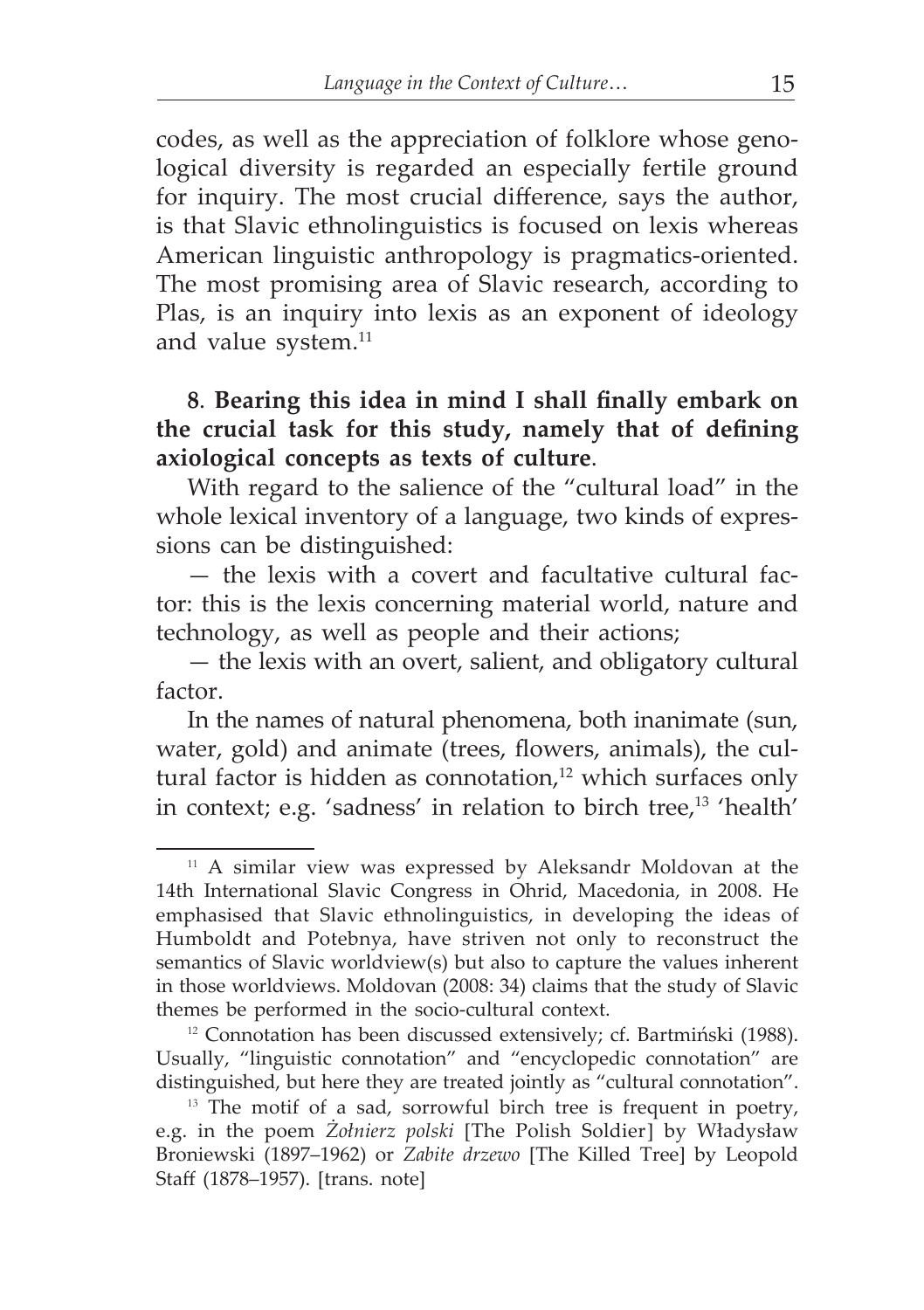in relation to horse or fish, $14$  'backwardness' in relation to the flail or hammer.15 Such is also the case with people's professions, family roles, sex, or nationality (e.g. the 'obstinacy, stubbornness' of peasants, the 'strictness' of the father, the 'punctuality' of Germans, etc.), as well as with proper names, referring to people (*Kopernik* [Copernicus], *Napoleon*, *Einstein*) or places (*Paryż* [Paris], *Rzym* [Rome], *Wąchock* [a stereotypical symbol of provincial silliness or stupidity<sup>16</sup>]) — although they have unique reference, they can also be used with an additional cultural content : I *w Paryżu nie zrobią z owsa ryżu* 'They won't turn oats into rice even in Paris'; *Nie bądź taki Napoleon* 'Don't be such a Napoleon'; *Zachował się jak sołtys z Wąchocka* 'He behaved like the Wąchock village mayor', etc.

An overt connection with culture, however, is recognisable in the so-called "cultural lexis" which can be divided into two types. The first one pertains to religious imagery (*Bóg* 'God', *diabeł* 'devil', *anioł* 'angel'), mythological figures (*kłobuk* 'household daemon; the soul of a dead foetus', *rusałka* 'water-nymph', *wampir* 'vampire'), customs and rituals (*wesele* 'wedding', *dożynki* 'harvest festival', *imieniny*  'name-day (party)'), names of artistic and intellectual trends (*kubizm* 'cubism', *dekonstrukcjonizm* 'deconstruction'*)*, artistic and literary works (*aria* 'aria', *sonnet* 'sonnet', *limeryk* 'limerick'), etc.17 Cultural phenomena here are objectified and lose their main cultural exponent, i.e. the evaluative content.

<sup>14</sup> Cf. the Polish proverbial expressions *zdrów jak koń*/*zdrów jak ryba* (lit. 'healthy as a horse/fish') 'as fit as a fiddle'. [trans. note]

<sup>15</sup> Cf. Polish *prosty jak budowa/konstrukcja cepa* 'a simple as the structure of the flail'; the words *cep* 'flail' and *młot* 'hammer' can also mean 'blockhead, moron'. [trans. note]

<sup>&</sup>lt;sup>16</sup> A sterotypical town of fools whose inhabitants are symbol of provincial silliness and absurd behaviour, very similar in its cultural function to the Spanish town of Lepe or the Jewish town of Chełm. [editor's note]

<sup>&</sup>lt;sup>17</sup> According to Robert Galisson (cf. Pruvost and Leno 2003; Ligara 2008), these names belong to the so-called *lexiculture*.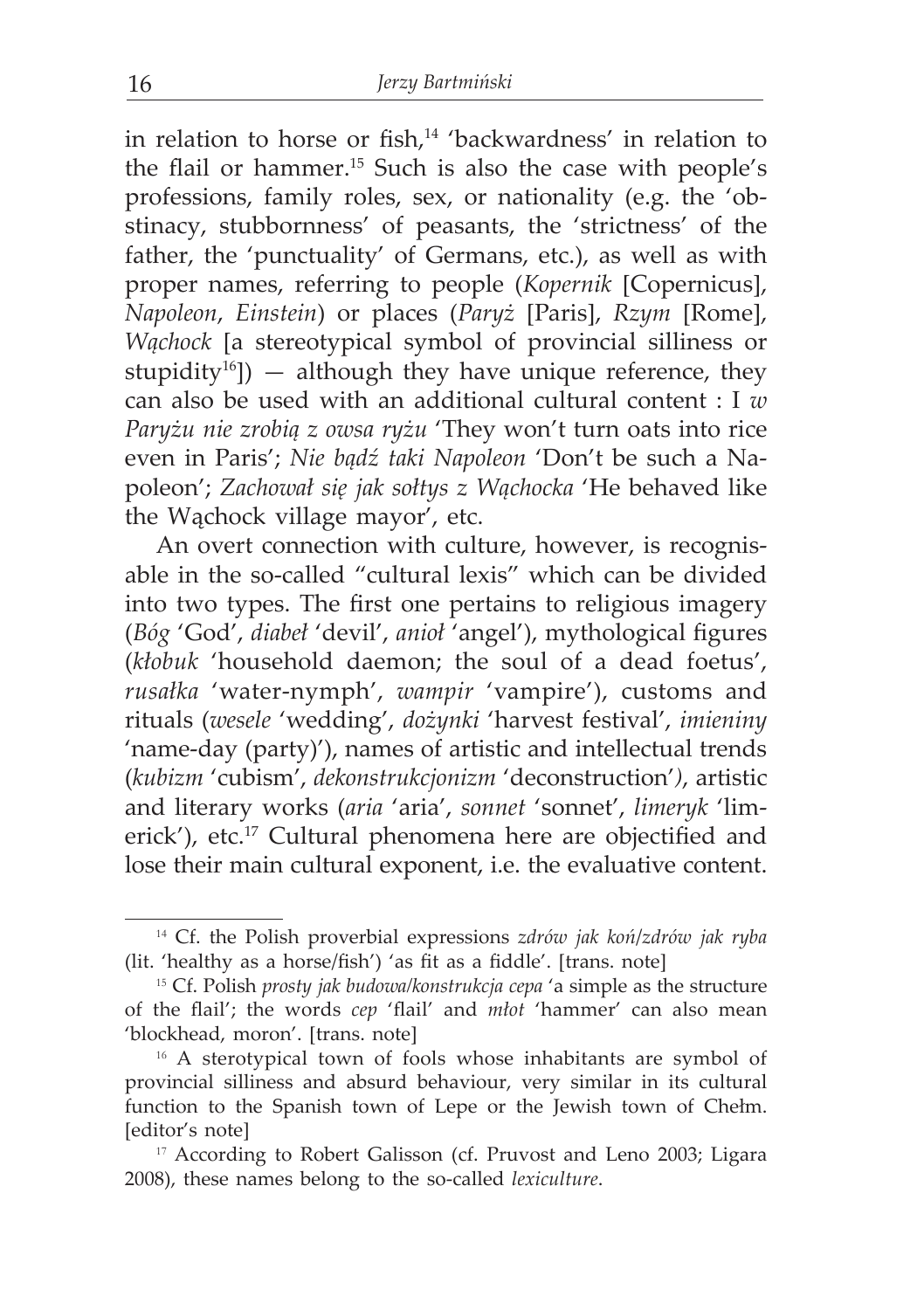The second group of cultural lexis consists of "culturally loaded" value terms. These are the classic axiological triads: the Platonic *good* — *truth* — *beauty*; the Judeo-Christian *faith* — *hope* — *love*; the French Enlightenment *liberté* — *égalité* — *fraternité*; the Polish nobility's *Bóg* — *honor* — *ojczyzna*  $(God - \text{honour} - \text{homeland})$  and others.<sup>18</sup> Valuation is their inherent property; they function in oppositions (*good*  vs. *evil*, *love* vs. *hate*, *freedom* vs. *bondage*, etc.) and so imply a choice: acceptance or rejection. They are defined in the framework of axiological semantics.

**9. The lexical items that have an especially salient and obligatory "cultural load"** are known as *key words* (Wierzbicka 1997), *culturemes* (*Kulturems*) (Oksaar 1988; Nagórko 2004; Rak 2015), *linguaculturemes* (Vorobyev 2008), or *cultural concepts* (Arutyunova 1991; Tolstaja 2013a; Bartmiński 2016)*.* Russian linguists have recently investigated and described them extensively in the folk Slavic context in SD (1995–2012), only focusing on "those that are endowed with cultural meanings" (Tolstaya 2013b: 21) and so qualify as *cultural symbols* (Tolstaya 2015: 59). They have also investigated general lexis and identified what they call *constants* of Russian national culture (Stepanov 1997; Zaliznyak, Levontina, and Shmelev 2012) or its *key ideas* (*ключевые идеи*, Zaliznyak, Levontina, and Shmelev 2005).<sup>19</sup> In Ukrainian literature, the terms *concept* (Kononenko 2004; Gryshkova 2014; Golubovska in print) or *the sign of ethnoculture* (Zhayvoronok 2006) are used; the former term also appears in one of Byelorussian textbooks (Rudenka 2014). Dejan Ajdačić (2015) uses the general term *values* (Serb. *vrednosti*); Czech authors use the

<sup>&</sup>lt;sup>18</sup> Cf. Ajdaczić (2017) for an interesting account of Slavic examples from this domain.

<sup>19</sup> In their analyses, the researchers go beyond lexical items and encroach onto the more capacious categories of the semantics of sorrow, humour, love, consumerism, etc. They seek features peculiar to the Russian linguistic worldview (*картины мира*), as well as links between that worldview and the Russian national spirit.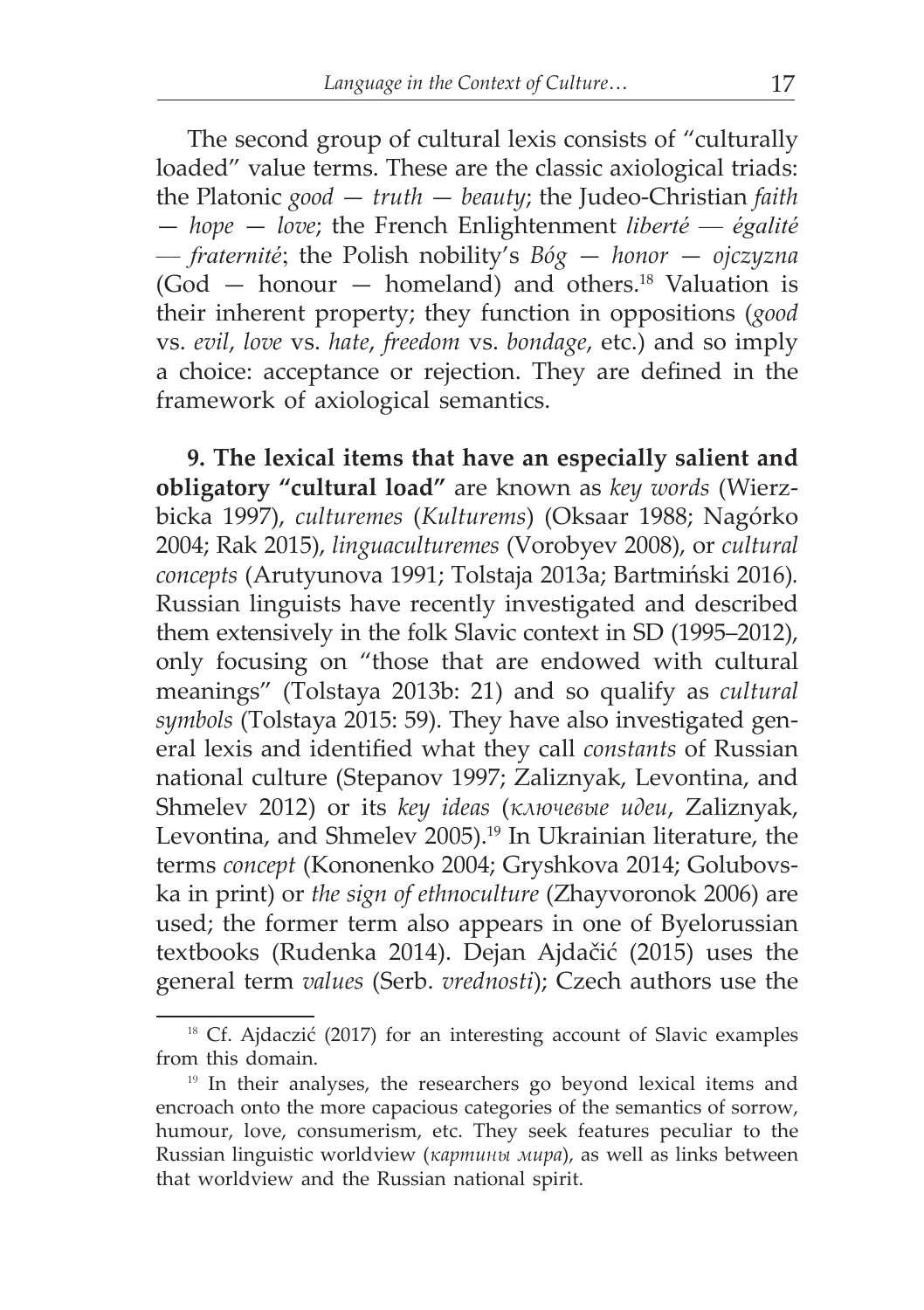more neutral *schema* or *stereotype* (Czech *pojem*) (Vañková and Pacovská 2010; Vaňková 2015).

The term *key words*, introduced by Pierre Guiraud in 1954 as *mots clef*, became popular when Anna Wierzbicka published her *Understanding Cultures through Their Key Words*  (1997). In her opinion, cultural key words are words that are "particularly important and revealing in a given culture" (pp. 15–16). The words like the Russian *душа* 'soul', Polish *wolność* 'freedom', German *Heimat* and *Vaterland* 'homeland' are part and parcel of the respective cultures. Wierzbicka says: "[T]he concept of *freedom* is not independent of particular languages (being different, for example, from the Roman concept of 'libertas' or the Russian concept of 'svoboda'" (Wierzbicka 1997: 7). Cultural key words, therefore, "reflect and pass on not only ways of living characteristic of a given society but also ways of thinking" (p. 5).

However, it is difficult to point out which words are and which are not "particularly important in a given culture" because "there is no 'objective discovery procedure' for identifying them" (Wierzbicka 1997: 16). In order to isolate the set of cultural key words one largely resorts to intuition and the procedure of ranking; $20$  the parameter of frequency, although helpful, is definitely insufficient and in some studies is not even taken into account. The bottom line of these divagations, Wierzbicka admits, is that a culture is revealed through the totality of the lexis of its language.

According to Alicja Nagórko (2004), a more suitable term than *key words* is *cultureme* (Pol. *kulturem*) because it contains a clear reference to culture: it is derived from *culture*/*kultura* by analogy to the generally accepted terms *morpheme*, *lexeme*,

<sup>20</sup> Wierzbicka claims that a way of thinking that is characteristic of a given culture may also be revealed through the use of particles, exclamations, fixed expressions, or radical value judgements, such as the Russian *совершенно* 'totally', *страшно* 'terribly', *ужас* 'horror', etc.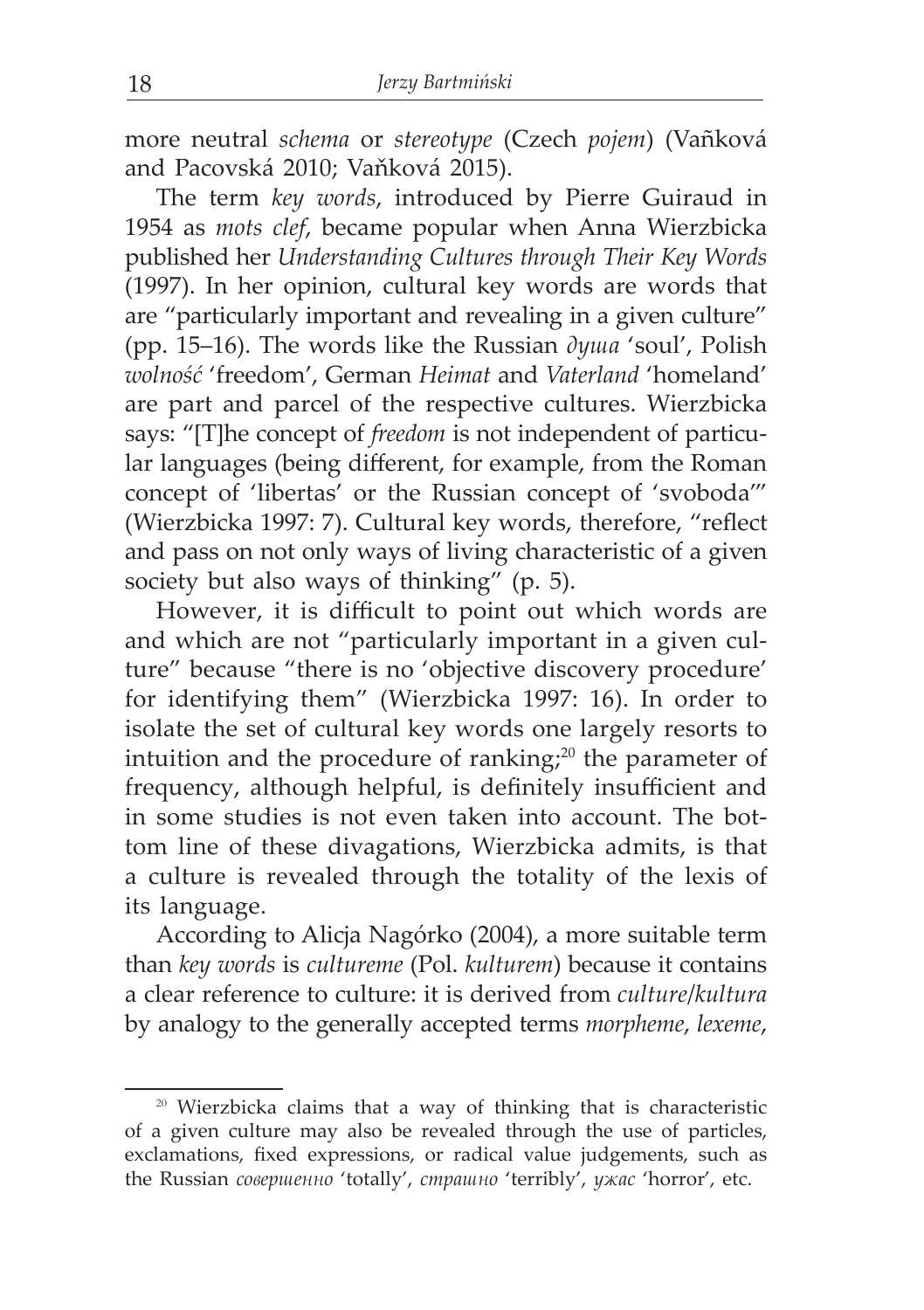or *semantem*. 21 In the Distinctive Dictionary of Synonyms (*Dystynktywny słownik synonimów* 2004), culturemes are defined as "the key words important for self-identity of a community; they characterise the community's attitude to tradition and inherited values, but also the way it handles topical issues" (p. XIX).

According to Nagórko (2004), culturemes include key words (in Wierzbicka's sense), but also cultural scripts, ethnic stereotypes, proper names, national symbols, national topography, and ethnonyms. Polish culturemes can thus be exemplified by *bohaterszczyzna* 'unnecessary and reckless bravery; foolhardiness', *ziemiaństwo* 'landed gentry', *Kresy* '(Eastern) Borderlands', *cwaniak* 'slyboots, fox', *kołtun* 'narrow-minded prig ', *warchoł* 'brawler', *kotlet schabowy* 'pork chop', or *załatwić coś* 'to transact something' (Nagórko 2004: 28–29). In the folk culture of Podhale (the Polish highlands), Maciej Rak (2015) identifies the following culturemes:<sup>22</sup> *gazda* 'landlord in the Polish highlands', *baca* 'head shepherd in the Polish Carpathians; a "Polish Socrates"', *juhas* 'younger assistant to *baca*', *zbójnik* 'member of a mountain gang of robbers', *ceper* 'low-lander', *ciupaga* 'shepherd's axe', *oscypek* 'smoked ewe's milk cheese made in the Tatra Mountains', *gorzáłka* 'spirit, vodka', *Podhále*  'the Polish highlands', *Giewont* (a peak in the Tatra Mountains). Among the positive values, there are: *Pámbócek* 'God', *Pániezus* 'Lord Jesus', *Gaździná Podhála* 'Podhale's Landlady' (the blessed Virgin Mary), *krzýz* 'cross, crucifix',

<sup>&</sup>lt;sup>21</sup> It was first proposed by the Spanish linguist Fernando Poyatos in 1976 and was discussed by Els Oksaar (1988). The term then gained international circulation (cf. Rak 2015: 11–14). According to the online *Dobry słownik*, synonyms to *kulturem* are: *jednostka kulturowa* 'cultural unit', *pojęcie kluczowe* 'key concept', *słowo klucz* 'key word', *słowo sztandarowe* 'flagship word', *symbol kolektywny* 'collective symbol', *symbol narodowy*  'national symbol' (accessed 3 Oct, 2017).

 $22$  The author defined culturemes as "ethnolinguistic units, key words that on the formal plane are represented by single lexemes and on the content plane have meanings so rich that they embody the specificity of a given national, ethnic, or regional community" (Rak 2015: 13).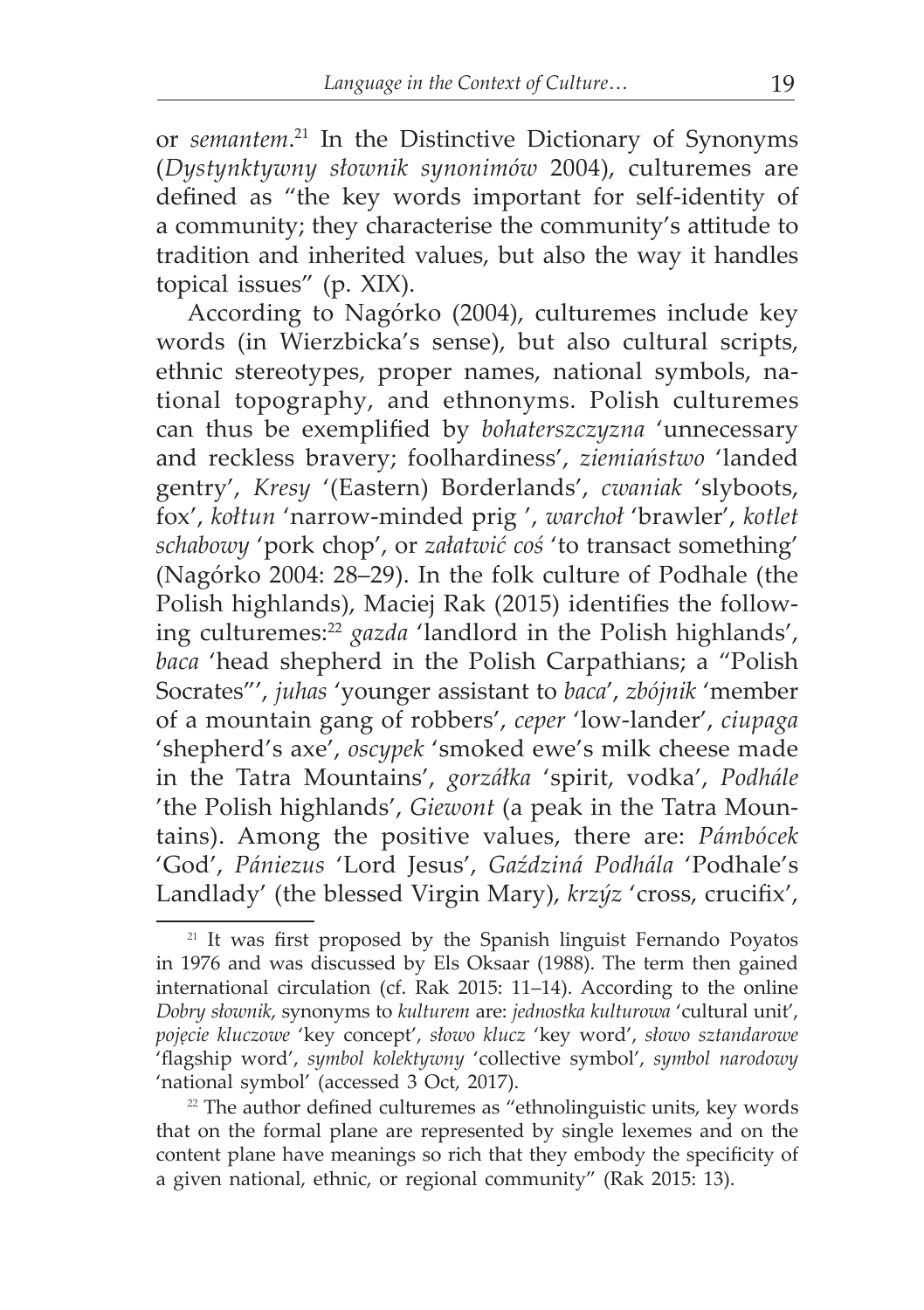*śleboda* 'freedom', *honor* 'honour'. Similarly, Jolanta Tambor (2008: 198–203) identifies the following Silesian key words: *hanys* 'indigenous inhabitant of the former Prussian part of Upper Silesia', *familok* 'a house for many families, usually coal miners or other heavy-industry workers', *hałda* 'spoil tip', *krupniok* 'black sausage produced from groats and pork meat, pluck, skin, and blood, whose casing is made of animal intestines', *piwo* 'beer', and *wice* 'jokes in Silesian dialect'.

There are doubts, however, what should be included in the category of culturemes: words alone (*bohaterszczyzna*, *Gaździna Podhala*, *hanys*) or also objects and their names (*kotlet schabowy* 'pork chop', *ciupaga* 'shepherd's axe', *krupniok* 'black saussage'*)*? These doubts can be dispelled by introducing the terms *linguocultureme* and *cultural concept*, which unambiguously suggest a limitation to linguistic exponents. At the same time, if the term *linguocultureme* is broad and links language to culture in a general fashion, the term *cultural concept* points to the mental aspect of language (*concept*), which is constitutive of culture: it thus suggests somewhat more narrow boundaries (or better: it indicates the core) of the relevant set. Attempts to establish the cannon of Polish values show that it contains a few dozen basic units (cf. e.g. Pisarek 2002, 2016; Fleischer 1996; Bartmiński and Grzeszczak 2014).

The notion of the *cultural concept*, used in Russian publications, is synonymous with that of *stereotype*, the way the latter is understood in the Dictionary of Folk Stereorypes and Symbols (SSiSL) and in the journal *Etnolingwistyka* (vols. 1–30, 1988–2018; cf. Kiklevich and Kamalova 2010: 7). Since the works on the Axiological Lexicon of Slavs and their Neighbours (LASiS) have been commenced and languages other than Polish (both Slavic and non-Slavic) have been subjected to inquiry, the term *koncept* (Polish for *cultural concept*) began to be used along with *stereotype* (the latter meaning 'a collective image of an entity, a concept with its cultural connotations')*.*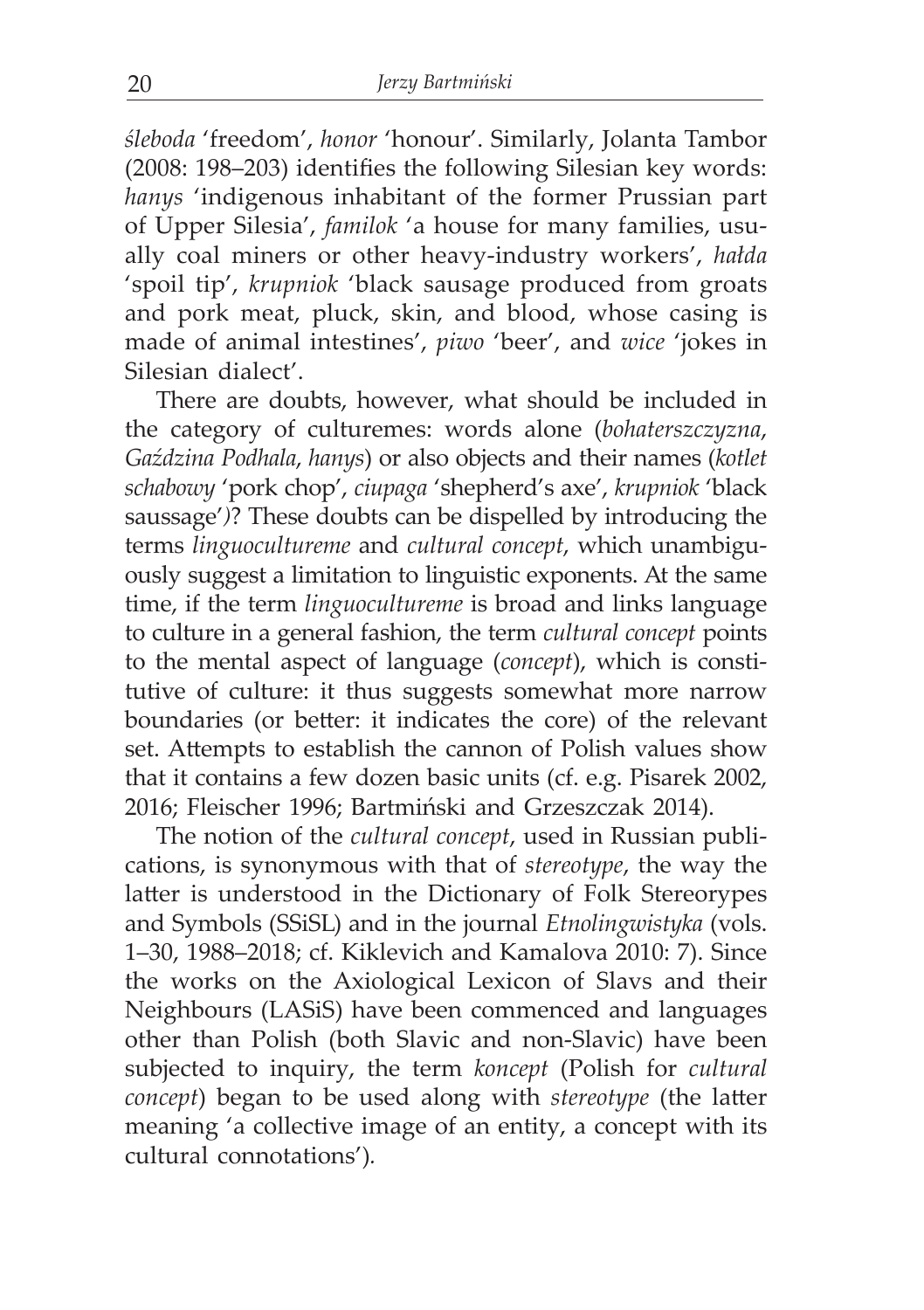The word *koncept*/*concept* (from the Latin *conceptus*) is pan-European.23 The notion of *cultural concept*, in short, means 'an axiological concept endowed with culture-specific connotations' (Gryshkova 2014). Concepts (unqualified) are objective, whereas *cultural* concepts are subjective. The *concepts* of EUROPE, ASIA, MOTHER, or MOTHER-IN-LAW can be given parallel encyclopaedic definitions in various languages, but *cultural concepts* of the continents or family members are immersed in the cultures and histories of specific national communities and are therefore different in different languages.

The notion of *cultural concept* has been used extensively, especially by Russian (Russian-speaking), $^{24}$  Ukrainian (Kononenko 2004; Zhayvoronok 2006; Golubovska in print), and Byelorussian authors. Despite numerous valuable publications (cf. Levitskiy, Potapenko, and Vorobyeva 2013), the reconstruction methods and the formal notation of conceptual content remain to be agreed on. This will be my focus now. The appeal to linguists from the father of cognitive semantics, Hilary Putnam (1975), to find the proper ways of defining and formulating stereotypical images is especially topical in the context of comparative research, and especially research on values. According to some authors, values cannot be defined precisely. I would like to argue here, however, that Putnam's postulate can be largely met thanks to the so-called cognitive defini-

<sup>23</sup> Cf. Italian *concetto* 'concept'; Spanish *concepto* 'idea, thought'; French *concept* 'concept, representation'; English *concept*; German *Konzept* 'idea, thought, outline'; Russian *kontsept,* Serbian and Croatian *koncept,* Czech *koncept* 'conception, project, outline, schema', etc.

<sup>&</sup>lt;sup>24</sup> The contribution of Russian conceptologists (Askoldov, Likhachov, Karasik, Stepanov, Alefirenko, Vorkachov, Sternin, Cherneyko and others) is synthetically presented by Olena Selivanova in her linguistic encyclopedia under the entry *концепт*; it is developed in the entries *концептуализация* 'conceptualisation', *концептуальна картина свiту* 'conceptual worldview', *концептуальна система* 'conceptual system', *концептуальный анализ* 'conceptual analysis', *концептуальный граф* 'conceptual graph' (Selivanova 2010: 292–306).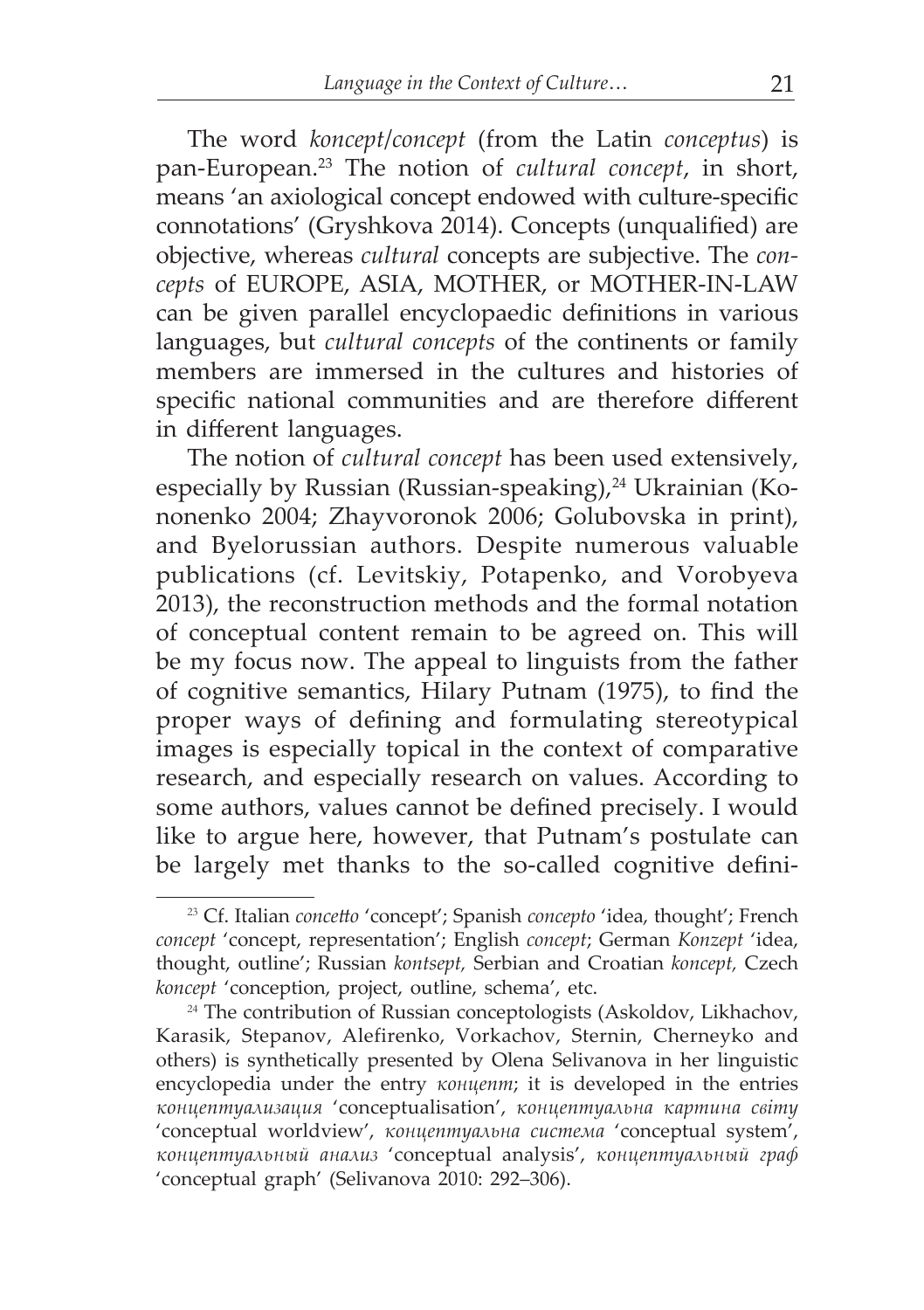tion, the focus of which is not the *meaning of words* (in the sense of traditional, objectivist semantics), but rather the subjective *understanding of words* by the speakers, and their knowledge, the categories they construct, and value judgements they make.

**10. The challenge proposing linguistically relevant methods of defining cultural concepts** has been met with a response from the international team working on the Axiological Lexicon of Slavs and their Neighbours (LASiS). The Lexicon is being compiled as a part of the EUROJOS project,25 with the aim to describe, in a parallel fashion, the Slavic values against a broader comparative background. By 2017, five concepts had been thus described: HOME/ HOUSE, EUROPE, WORK, FREEDOM, and HONOUR; three volumes of the series have been published (LASiS 1 on HOME/HOUSE, LASiS 3 on WORK, and LASiS 5 on HONOUR; the volumes on EUROPE and FREEDOM are in the final stages of preparation). The Lexicon's major goal is to capture "unity in diversity", but also to pinpoint the relevant differences, the culture-specific contextualisations that these concepts are subject to.

<sup>&</sup>lt;sup>25</sup> The project was launched in 2001 by the University of Warsaw's Centre for Studies on the Classical Tradition. In 2009 it was affiliated with the Institute of Slavic Studies, Polish Academy of Sciences, and since 2016 it has been pursued under the auspices of the Ethnolinguistic Commission (of the International Committee of Slavists) and of the Department of Polish Philology, Maria Curie-Skłodowska University (UMCS) in Lublin, Poland. Results of the research were first published in the journal *Etnolingwistyka*, then in the Lublin-based "red series" (cf. three volumes: Abramowicz, Bartmiński, and Bielińska-Gardziel 2012; Bartmiński, Bielińska-Gardziel, and Niebrzegowska-Bartmińska 2014; Bielińska-Gardziel, Niebrzegowska-Bartmińska, and Szadura 2014). Three volumes of the Lexicon were published between 2015 and 2017, with two more under preparation (cf. LASiS in the references). A separate publication is a volume devoted to the use of questionnaires (Bielińska-Gardziel, Brzozowska, and Żywicka 2017). Nearly a hundred linguists from sixteen countries are now involved in the project.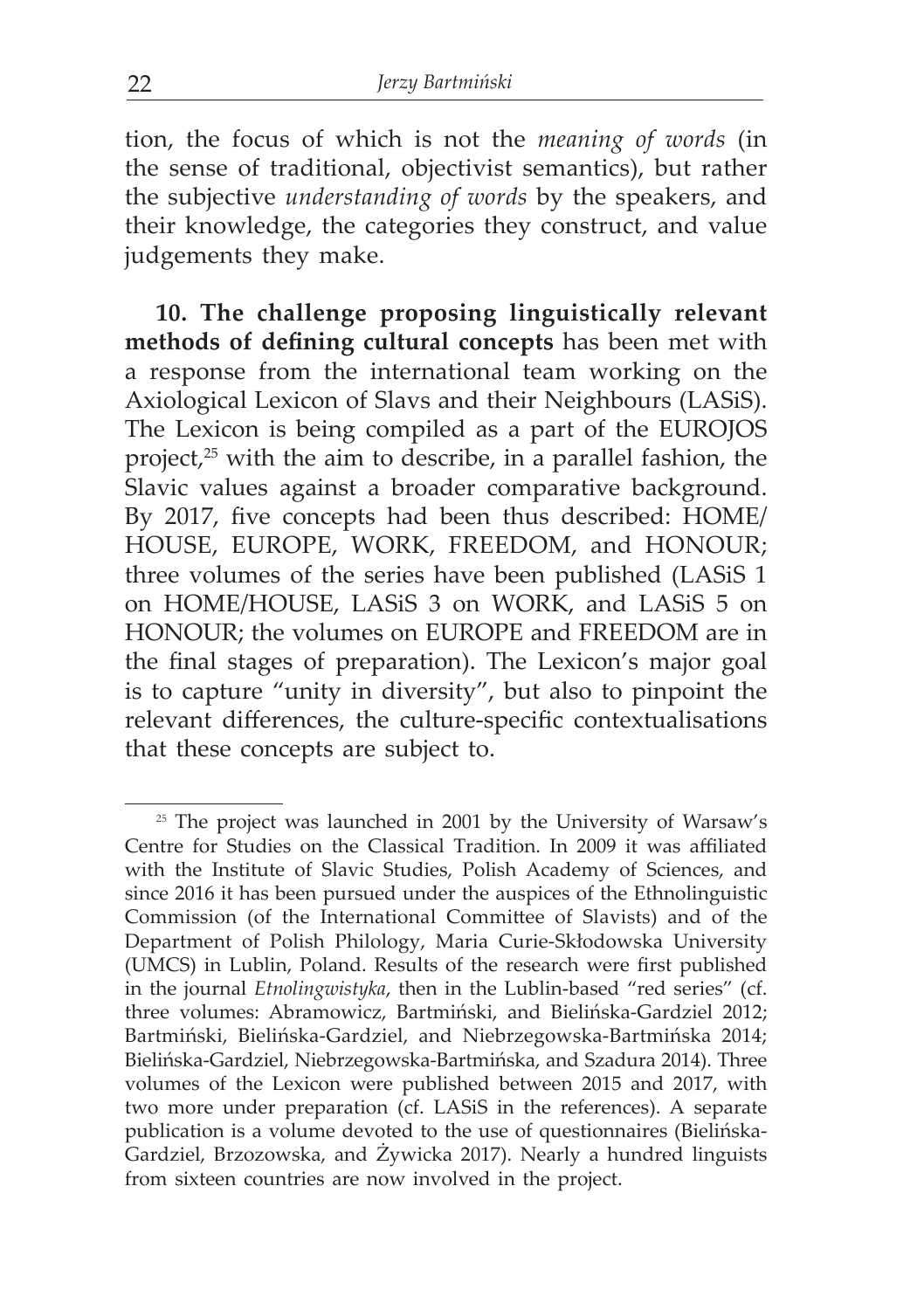The descriptions are based on four major assumptions:

— the analyses must be based on a comparative body of data: systemic (including the use of lexicographic sources), b) elicited through questionnaires, and c) textual (nationallanguage corpora and nationwide press); the database is jointly tagged S-Q-T;

— analyses must employ a consistent conceptual and terminological "toolbox", e.g. values are described as *stereotypes* in the linguistic sense, i.e. as *cultural concepts*;

— consistent defining strategies must be applied; the subject-oriented idea of *cognitive definition* has been adopted, with the aim to account for how speakers understand word meanings, what background knowledge they share, and how they categorise, characterise, and evaluate reality, rather than accounting for word meanings as it is pursued in traditional semantics;

— the evident and indisputable differences in conceptualisations are treated as profiles derived from the base image; the notion of profiling, developed in cognitive linguistics, is used here in a version adapted to the needs of cognitive ethnolinguistics.

These assumptions act as the basis for comparisons (*tertium comparationis*) and as a measure of comparison in parallel descriptions.

**11. The method of defining cultural concepts** that responds to these requirements will be illustrated here with EUROPE and HOME/HOUSE, linked into a metaphor of the "European home" or of "Europe as home". The choice is far from arbitrary. First of all, these concepts have been rather well researched in thirteen languages for EUROPE26

<sup>&</sup>lt;sup>26</sup> The 2nd volume of LASiS (2018, in print) contains descriptions of EUROPE in several Slavic languages, cush as Polish (Bartmiński and Chlebda), Russian (Frolova), Ukrainian (Javorska), Byelorussian (Lappo), Bulgarian (Długosz), Serbian (Bogdanović), and Croatian (Czerwiński), as well as in a few neighbouring languages , such as Greek (Korus), Modern Greek (Genew-Puhalewa and Ioannidou), Lithuanian (Smetona),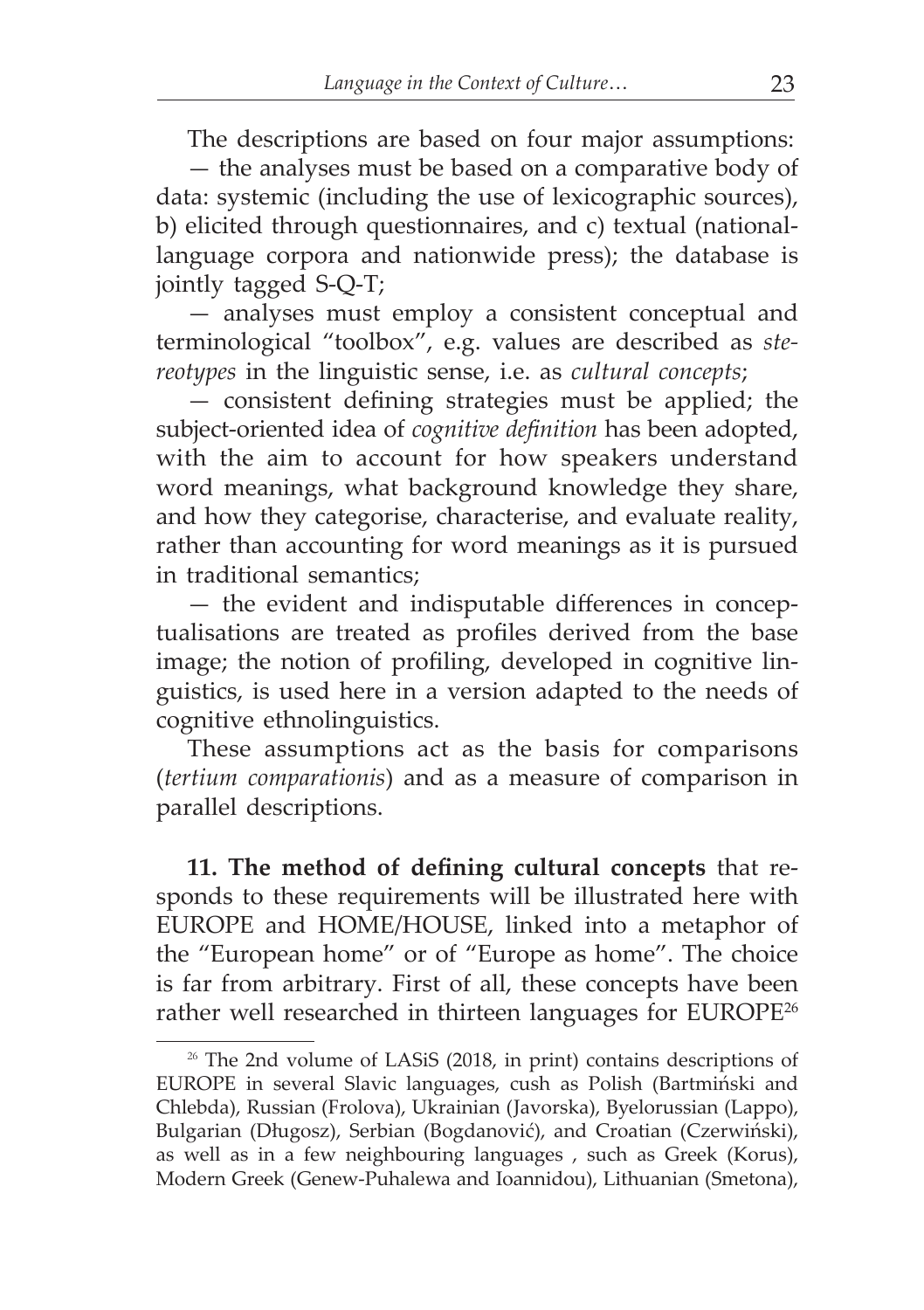and eighteen for HOME/HOUSE.<sup>27</sup> Secondly, they embody topical social and political problems, pertaining to the still popular idea of building the "European home". The metaphor deserves an analysis, particularly because the very idea is variously understood. When the call to build a "common European home" was issued thirty years ago by Mikhail Gorbachev, the then General Secretary of the Communist Part of the Soviet Union,<sup>28</sup> international security was at stake. In comparison to that, the Polish theologian Józef Tischner saw the "European home" in a different light: "Europe must be the 'common home' of Europeans. This is a metaphor for freedom. The new European freedom must be similar to that experienced to the freedom in one's own home, where one feels 'like one's own self' and 'at home'". (Tischner 2017 [1998]: 49).

Linguists, on the other hand, have pointed out that the Russian *dom* and English *house* (certainly not equivalent but related to *home*) evoke very different associations: the former links up with the stereotypicalcommunal apart-

German (Zawadzka-Koch), Chinese (Gianninoto), and American English (Tieszen). As one can see, the notion of a "neighbouring language" is treated here rather loosely.

 $27$  In the 1<sup>st</sup> volume of LASiS (2015), there are descriptions of HOME/HOUSE in Polish (Bartmiński and Bielińska-Gardziel), Czech (Vañková), Russian (Fiodorova and Pazio-Wlazłowska), Byelorussian (Kozłowska-Doda), Lemko (Misiak), Bulgarian (Kitanova), Serbian (Ristić and Lazić-Konjik), Croatian (Kapetanović), Lithuanian (Rutkovska), and Greek (Markou); Western-European languages are represented by German (Grzeszczak), French (Skibińska and Viviand), and Portuguese (Bułat Silva); there are also descriptions of the relevant cultural concept in Japanese (Wyszkowska), as well as in three African languages: Suahili (Kraska-Szlenk), Tuareg (Jackowska-Uwadizu), and Hausa (Pawlak).

<sup>&</sup>lt;sup>28</sup> The call was responded to positively by the German Chancellor Helmut Kohl, who invoked Charles de Gaulle's idea of *a Europe from the Atlantic to the Urals.* Political scientists suggest that Gorbachev's intention was not so much to increase European security, as to reduce American influence in Europe.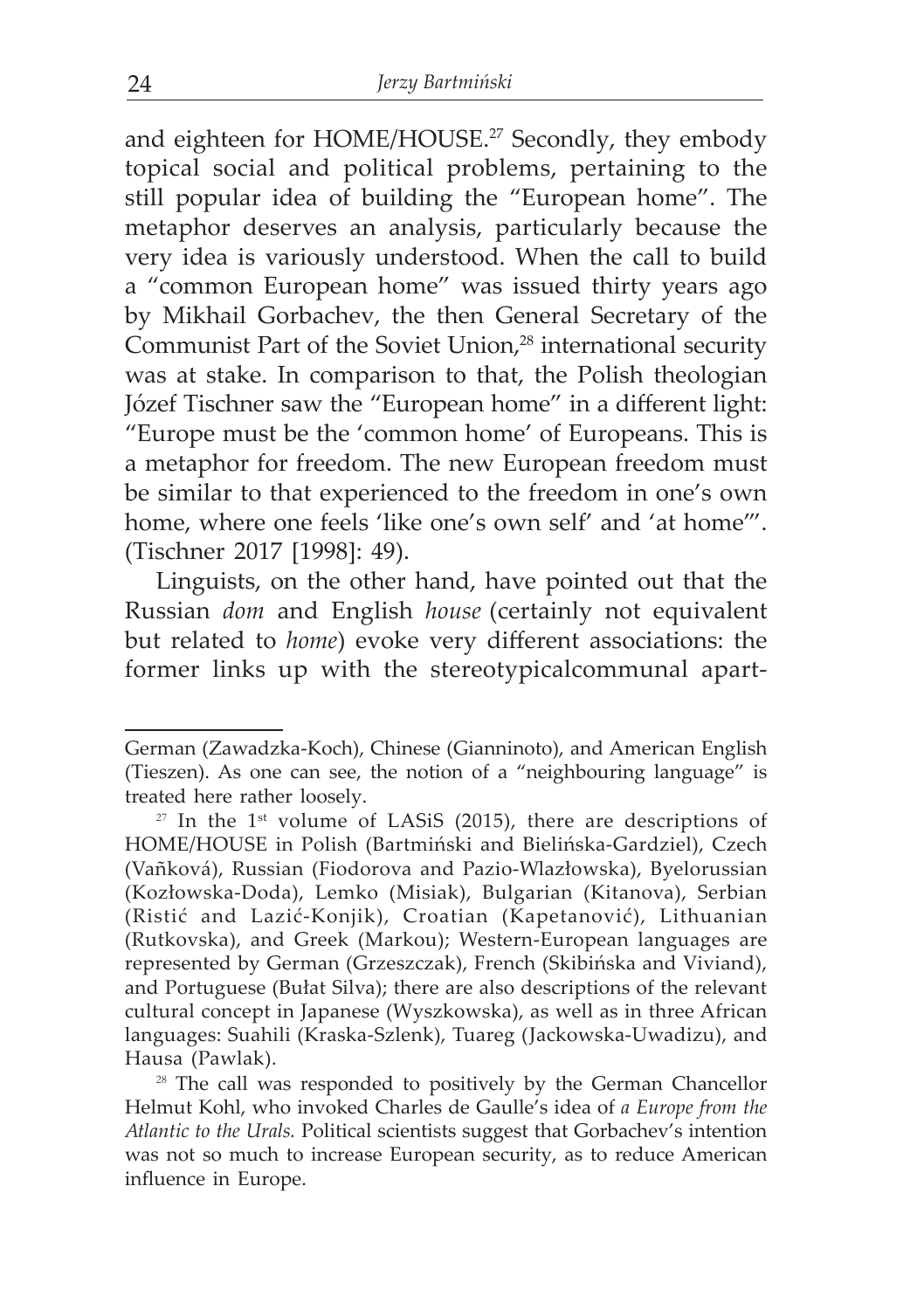ment block,<sup>29</sup> while behind the latter stands a stereotype of a "free-standing, owner-occupied family home" (Musolff 2016: 49).30

An answer to the question of how to understand *the European home* may be sought in dictionaries (with unsatisfactory results) or in a large database of lexicographic sources, questionnaires, texts of many genres, and language corpora (the system–questionnaire–text triad, S–Q–T for short). It is only through extended explications that one can adequately interpret metaphorical uses, for they can include information about socially entrenched general knowledge, as well as references to norms and values professed by the speaking subjects. They are "narratives about a given object" or texts of culture.

In dictionaries Europe is either omitted (having a unique reference as a proper name) or defined in a rather cursory fashion in geographical terms: "a part of the world; together with Asia it forms a landmass called Eurasia" (SJP online). A richer database makes it possible to reconstruct a multiaspectual, linguacultural view of Europe that exists in real communicative space and propose an extended explication on this basis.

With DOM/HOME/HOUSE the situation is different: lexicographic definitions in various languages tend to be rich and multi-aspectual; when textual data is added (as in the case of the EUROJOS project), we obtain extended cultural definitions with many elements common to different linguacultures. Generally speaking, linguacultural portraits

<sup>&</sup>lt;sup>29</sup> Gorbachev wrote: "We are Europeans. [...] [T]he home is common, that is true, but each family has its own apartment, and there are different entrances, too." (Gorbachev 1987: 191, 195)

<sup>&</sup>lt;sup>30</sup> One of the reasons for the metaphorical mismatch is a confusion that arose as a result of two English translations of Gorbachev's *dom*: *house* (as reported by Musolff 2016, with references to Chilton and Ilyin 1993 or Chilton and Lakoff 1995) or *home* (e.g. Gorbachev 1987; cf. https:// en.wikipedia.org/wiki/Common\_European\_Home for some background; accessed March 1, 2018). [trans. note]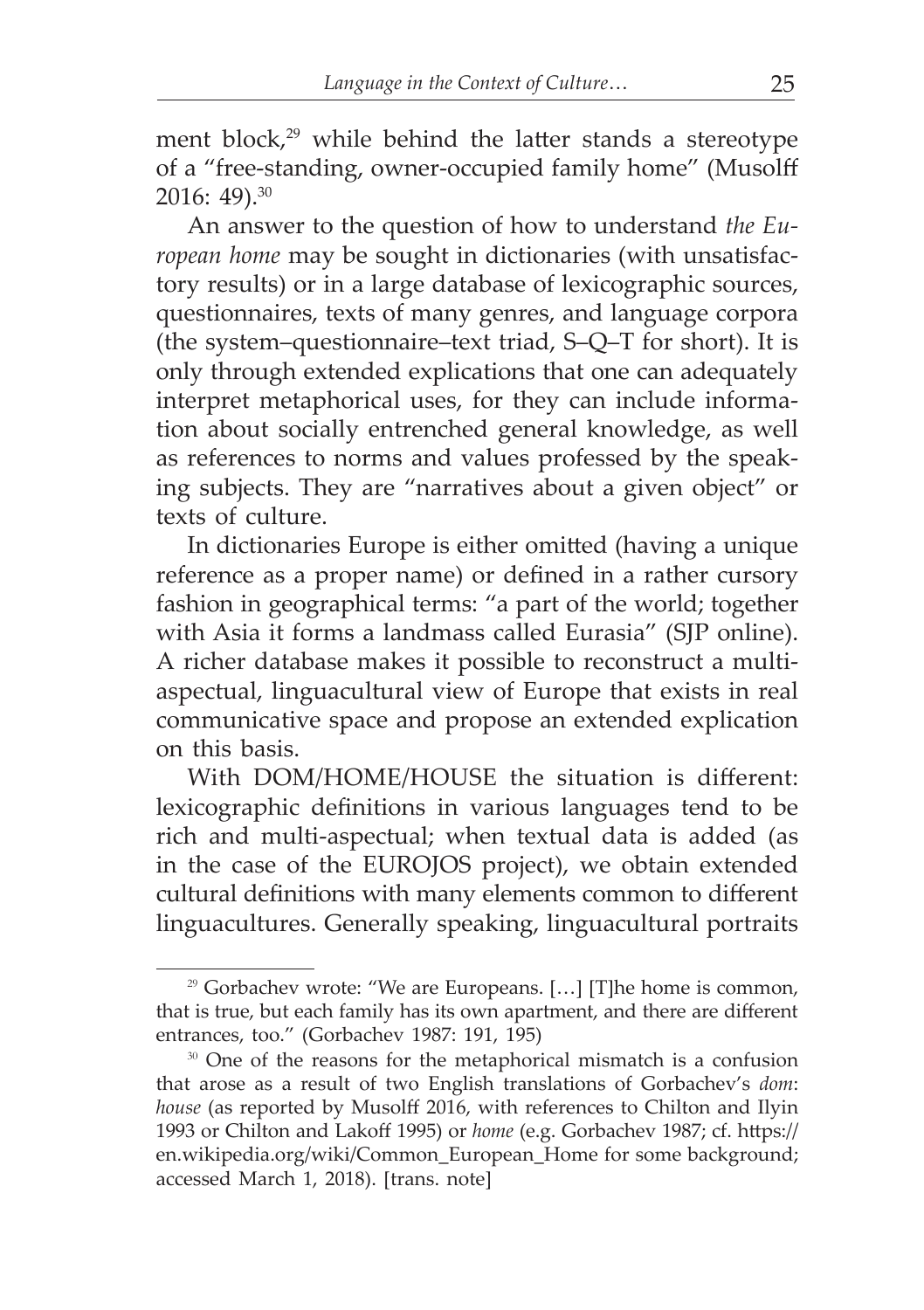of HOME/HOUSE tend to be less diverse than those of EU-ROPE, the former concept being more strongly entangled in psychological and social contexts, with the latter having stronger political overtones.

**12. We can now proceed to examine how EUROPE can be defined linguistically and culturally.** Explications based on a rich body of data (S–Q–T) allow for reconstructions of linguacultural images (cultural concepts) of EUROPE in specific national linguacultures. Let us compare some of them (on the basis of LASiS, vol. 2).

#### *12.1 The Polish cultural concept EUROPA*

The Polish EUROPA may be briefly presented as a sequence of defining sentences, arranged into facets:<sup>31</sup>

*General information*: Europe for Poles (on the social scale, not in current political discourse) is a political and institutional ideal based on human rights, democracy, freedom, and tolerance, characterised by an attractive level of wealthiness.

*Geography*: In a narrow sense, Europe is restricted to Western Europe. In a broader sense, it is divided into Western and Eastern Europe, as well as Central Europe to which Poland belongs.

*Oppositions*: European civilisation is distinguished from and juxtaposed with Asia (including Russia), and sometimes also with Africa.

*Poland's position vis-à-vis Europe*: Geographically located in the middle of the European continent, Poland gravitates towards Western rather than Eastern Europe in the cultural and economic sense. It is sometimes conceptualised as lying on the border between the two worlds.

*Characteristics*: Europe for Poles is a symbol of high culture, well-being, consumption, and progress; it is admired for the high level of its art, science, and education; it is conceptualised as being inhabited by white people, *Europeans*, who are diverse in terms of nationality.

<sup>&</sup>lt;sup>31</sup> The full explication in Bartmiński and Chlebda 2018 (in print).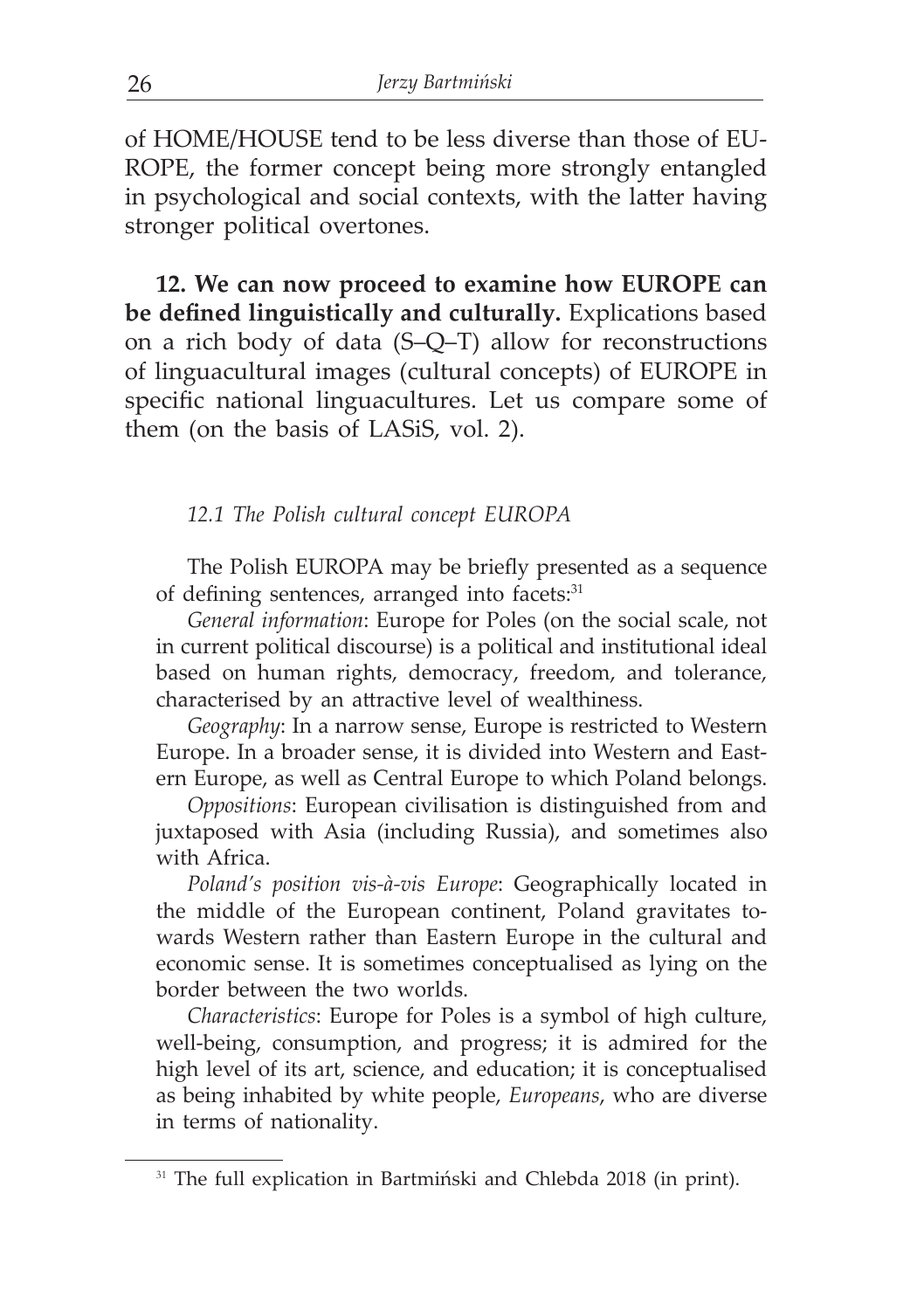*European values*: Freedom, equality, and democracy; cooperation and unity of different nations, accompanied by the respect for foreign traditions, diversity, religion, and customs; values recognised in commonly held view: high level of technology and standard of living.

*Origin*: The roots of Europe are Greek and Roman Antiquity, Christianity, and the ideas of Western Enlightenment.

*Polish profiles of Europe:* The general attitude of Poles to Europe and European Union is definitely positive (declining since 2013 but never below 70%), whereas in public discourse the image and valuation of Europe is unequivocal.

The centrist and democratic-liberal discourse (represented by the weekly *Polityka* or the daily *Gazeta Wyborcza*) is unquestionably pro-European, civic rather than national, relating to the great Judeo-Christian tradition, the humanistic and enlightened heritage, tolerance of otherness, and "unity in diversity". It accepts multiculturalism, defends civic liberties and democracy.

The feminist discourse (the quarterly *Zadra*, the weekly *Wysokie Obcasy*) views Europe and the European Union as an ally in the struggle for women's rights and parities, for the right to abortion, *in vitro* fertilisation, civil unions,<sup>32</sup> and sexual minority rights.

The right-wing national discourse (the weekly *Wprost*, the dailies *Nasz Dziennik* and *Gazeta Polska*, the quarterly *Fronda*) is Eurosceptic. Europe and the European Union are viewed through the prism of national interests deemed superior to the common European interests; the EU is viewed as a threat to political and national identity; EU's shortcomings are emphasised, with its alleged moral relativism, libertine predilection, and attempts to endanger Christian values.

The radical right-wing discourse, connected with racist and neo-fascist skinhead subculture, is located at the peripheries of the rightist discourse.

The leftist discourse (the magazines *Krytyka Polityczna* and *Liberté*33) looks at Europe from the institutional perspective: its

 $32$  The term is used here in a broad sense, with no distinction being implied between its legal import and that of *registered partnership*, *civil partnership*, or *domestic partnership*. [trans. note]

<sup>33</sup> The online edition of *Liberté* is a monthly, the print edition is a quarterly. [trans. note]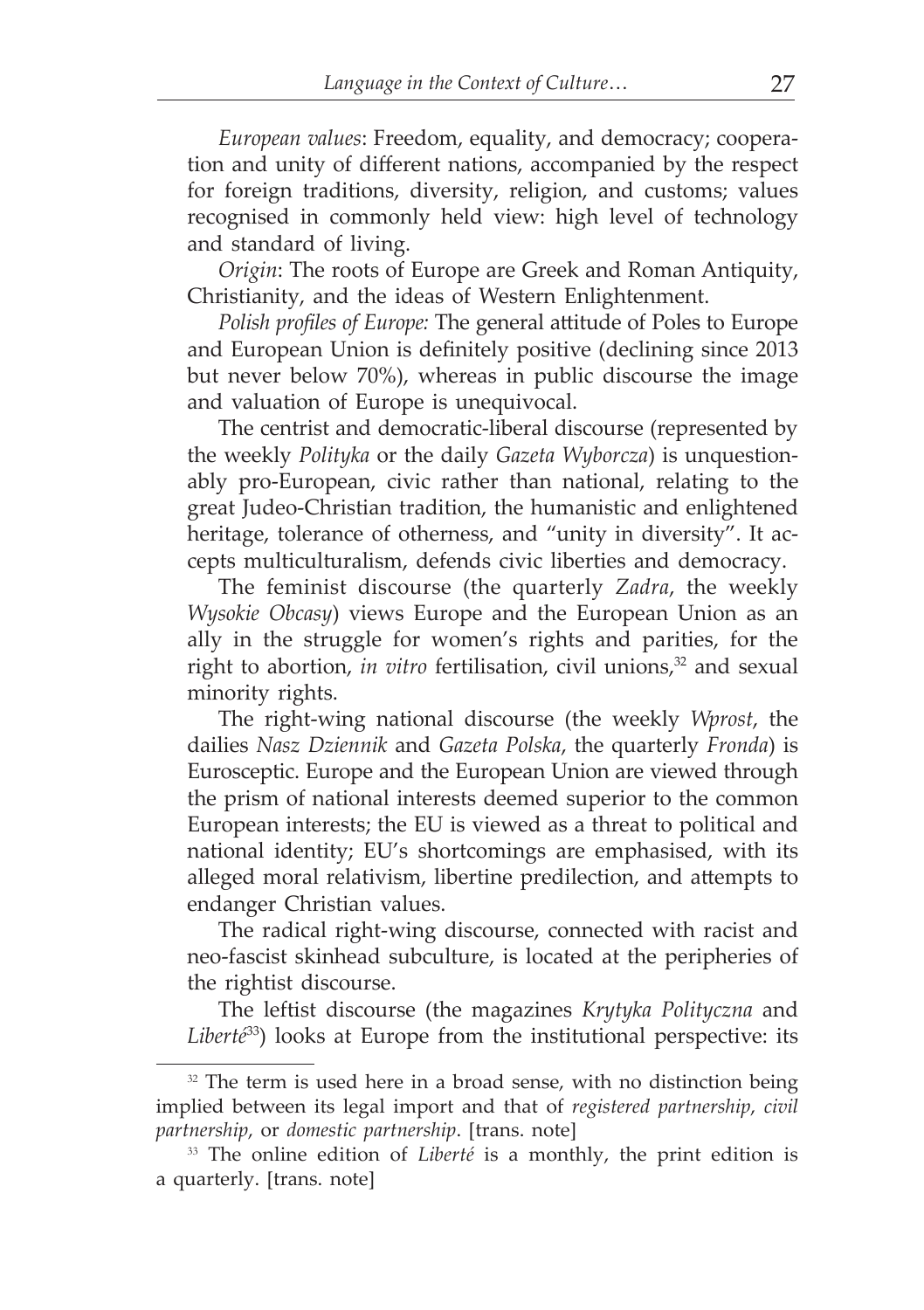structure and civic organisation, the economy, and socio-political life. The rules of its functioning are considered more important than values. National interest is linked with the European security and relevant political decisions. Russia belongs to Europe. Europe's Christian heritage is secondary. Important aspects of the leftist profile of Europe is equality before the law, personal freedom and rights of individuals, minority rights, and social and economic security.

The Catholic discourse is divided into the -institutional-Church trend, the liberal-Catholic trend (the weekly *Tygodnik Powszechny*, the monthly *Znak*, the quarterly *Więź*), and the national-Catholic trend (*Nasz Dziennik*, *Gazeta Polska*, *Fronda*). From the perspective of the institutional Catholic Church, drawing heavily on the authority figure of John Paul II, Europe is built on the traditions of Ancient Rome and Jerusalem linking the material and spiritual aspects of human life. Of special importance and worthy of defence are such values as human dignity, sanctity of human life from conception to natural death, central role of marriage-based family, education, freedom of thought and speech, and a vision of social relations based on the ethics of solidarity. Poland's centuries-old place in the European "spiritual community" is emphasised. The liberal-Catholic discourse capitalises on John Paul II's universalist profile of Europe. The idea of a united Europe is viewed as being familiar to Poles for 450 years ("from the Union of Lublin to the European Union"). The cultural aspects are crucial: Europe should be a "spiritual community" faithful to its Judeo-Christian tradition. Lastly, in the national-Catholic discourse, radically Eurosceptic, the EU is treated as a denial of the "true" Europe: the EU and Western Europe are treated as capitalistically possessive, characterised by exploitation of the weak, ethical negligence, and moral relativism. Europe is portrayed as a moral debtor to Poland, which in turn is the "bulwark of Christiandom", the protector against the hostile Asian civilisation epitomised by Russia. In this profile, Europe does not include Russia.

#### *12.2 EUROPE in German linguaculture*<sup>34</sup>

*General information*: The German view of Europe is constructed from the internal vantage point of a country that considers

<sup>34</sup> The full version: Zawadzka-Koch 2018 (in print).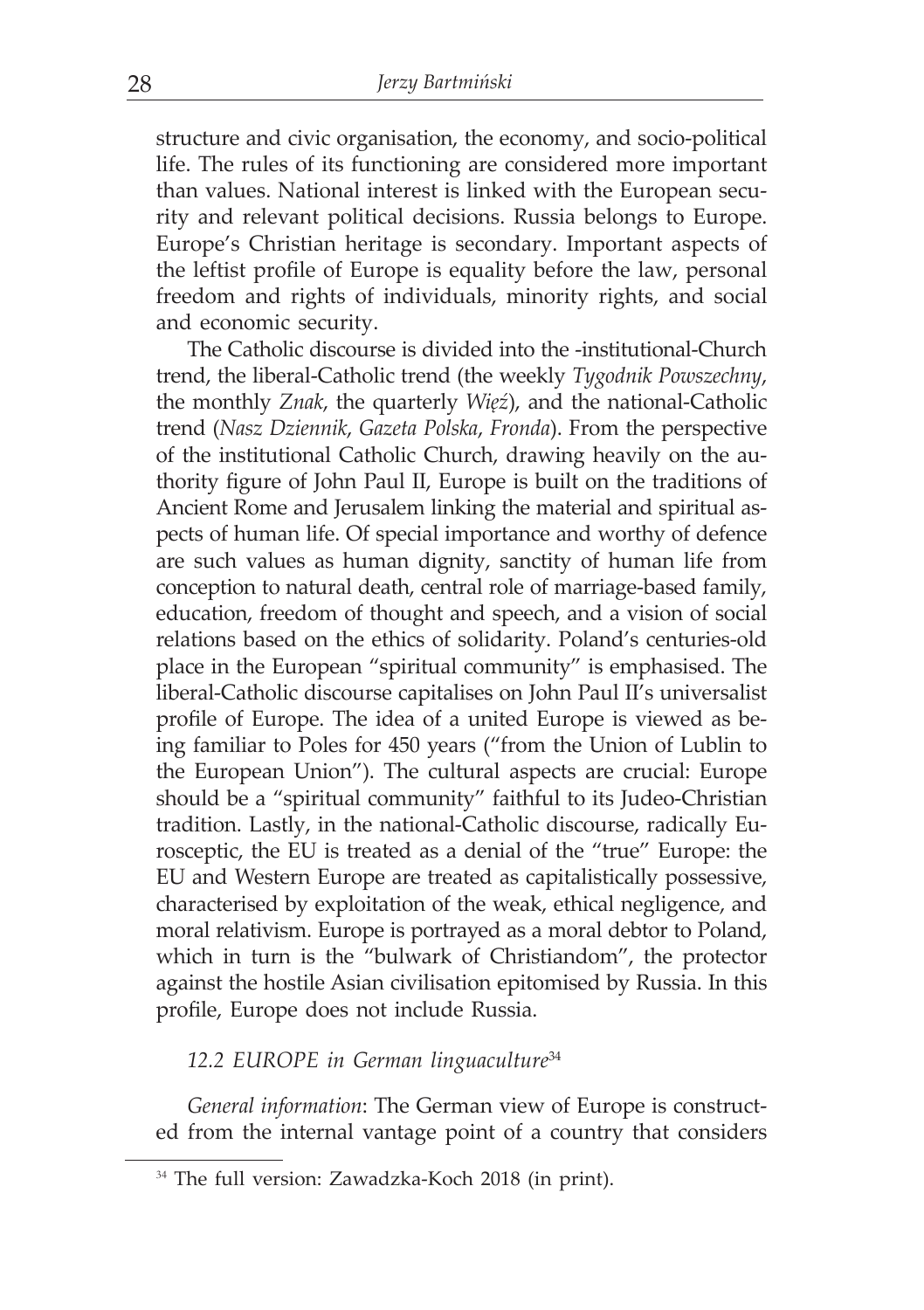itself to be the continent's central part. The colloquial German view of Europe is dominated by institutional features.

*Geography*: Contrary to the popular political slogan of Europe extending "from the Atlantic Ocean to the Ural Mountains ", in common understanding, there is a clear division into its eastern, western, northern, and southern parts. Politically and culturally, Europe is identified with the West, usually with the European Union. A commonly used notion is that of East-Central Europe (West-Central Europe is a marginal concept), with its countries being classified as belonging to the East.

*Oppositions*: European culture, in the sense of Western culture, is juxtaposed with eastern Islam. The West is considered secular, but in public discourse, in order to underscore its cultural distinctness from Islam, its Christian character is often evoked (*christliches Abendland*).

*The position of Germany vis-à-vis Europe*: Germany is a Western country. The West and Germany mean affluence and wealth, a goal desired and strived for by other European countries. It is commonly believed that Germany is being wangled by the rest of Europe, cf. such popular expressions as *Zahlmeister Europas* 'Europe's sponsor' or *Melkkuh Europas* 'Europe's milk cow'.

*Characteristics*: Europe's linguistic and cultural diversity are underscored as the continent's richness. The ideal model of social relations is pluralism and multi-culturalism (*Mulitkulti*). The *überzeugter Europäer* 'confirmed European' defends European values; however, the expression *europa-müde* 'tired of Europe' signals a growing skepticism that results from the perceived democratic deficit.

*European values*: Europe (especially the European Union) is associated with certain fundamental values: freedom, democracy, equality (including gender equality and the rights of sexual minorities), pluralism, tolerance of diversity, lack of discrimination, peace, human dignity, and human rights. The *Multikulti* model is evaluated positively (especially in student questionnaires) but has also been disapproved of recently.

*Origin (roots)*: European culture derives from the Greek and Roman antiquity and Judeo-Christianity; it has been shaped by the ideas of humanism and Enlightenment.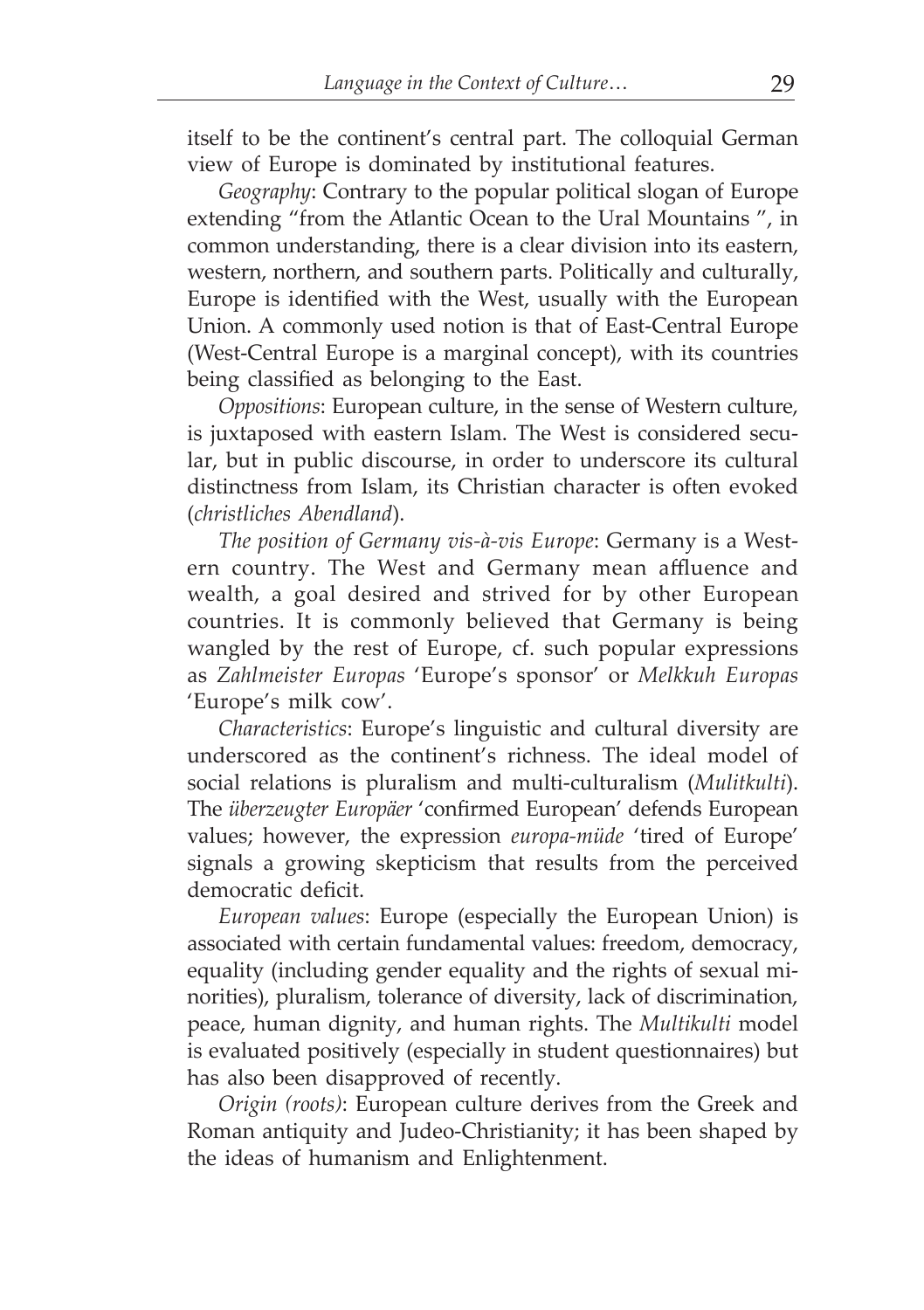*German profiles of Europe*: 35 In German liberal-democratic discourse (the daily *Süddeutsche Zeitung*, the weekly *Die Zeit*), Europe's basic values are stressed: democracy, freedom, pluralism, security; the leftist discourse (the daily *Tageszeitung*) emphasises the importance of the socially robust law-and-order state; in the Christian discourse (Catholic and Evangelical, cf. the weekly *Tagespost*, the monthly *Chrismon*) it is human dignity, responsibility, and the need to ground democracy in ethical values; in the rightist discourse (the dailies *Frankfurter Allgemeine Zeitung* or *Die Welt*) there are references to "patriotic Europeans" (cf. *PEGIDA*: *Patriotische Europäer gegen die Islamisierung des Abendlandes* 'Patriotic Europeans against the Islamisation of the West').

*Additional comments*: A unification of all European countries — a Europe without borders, based on partnership and a common legal system  $-$  is considered possible if candidate states to the EU meet the requirements pertaining to human rights, freedom of speech, and democratic principles.

There is a stable tradition that relates to Kurt Tucholsky's idea of uniting the whole of Europe, formulated in 1932: *Europa ist ein großes Haus* 'Europe is a big house'.<sup>36</sup> In public discourse, since the 1990s, the metaphor of the European house or home is interpreted as *Festung Europa* 'the European fortress', *Wohlstandsfestung* 'the fortress of prosperity', which in contemporary xenophobic discourse is evoked in the context of immigration policy.

#### *12.3 EUROPE in Russian linguaculture*<sup>37</sup>

*General information*: Europe in Russian linguaculture is perceived from the external perspective of a country which does not belong to it. The Russian cultural concept ЕVROPA has a complex semantic structure, based on the East–West opposition: the West represents culture and civilisation, progress, civic organisation, technological advancement, a high standard of living, and *европейские ценности* 'European values'.

<sup>35</sup> Zawadzka-Koch (2018 (in print)) does not mention the multifariousness of the German view of Europe with regard to discourse types; the typology of German public discourses here follows the analysis in Grzeszczak (2015: 221–301).

<sup>36</sup> Cf. Tucholsky (1989: 433).

<sup>37</sup> Full account: Frolova 2018 (in print).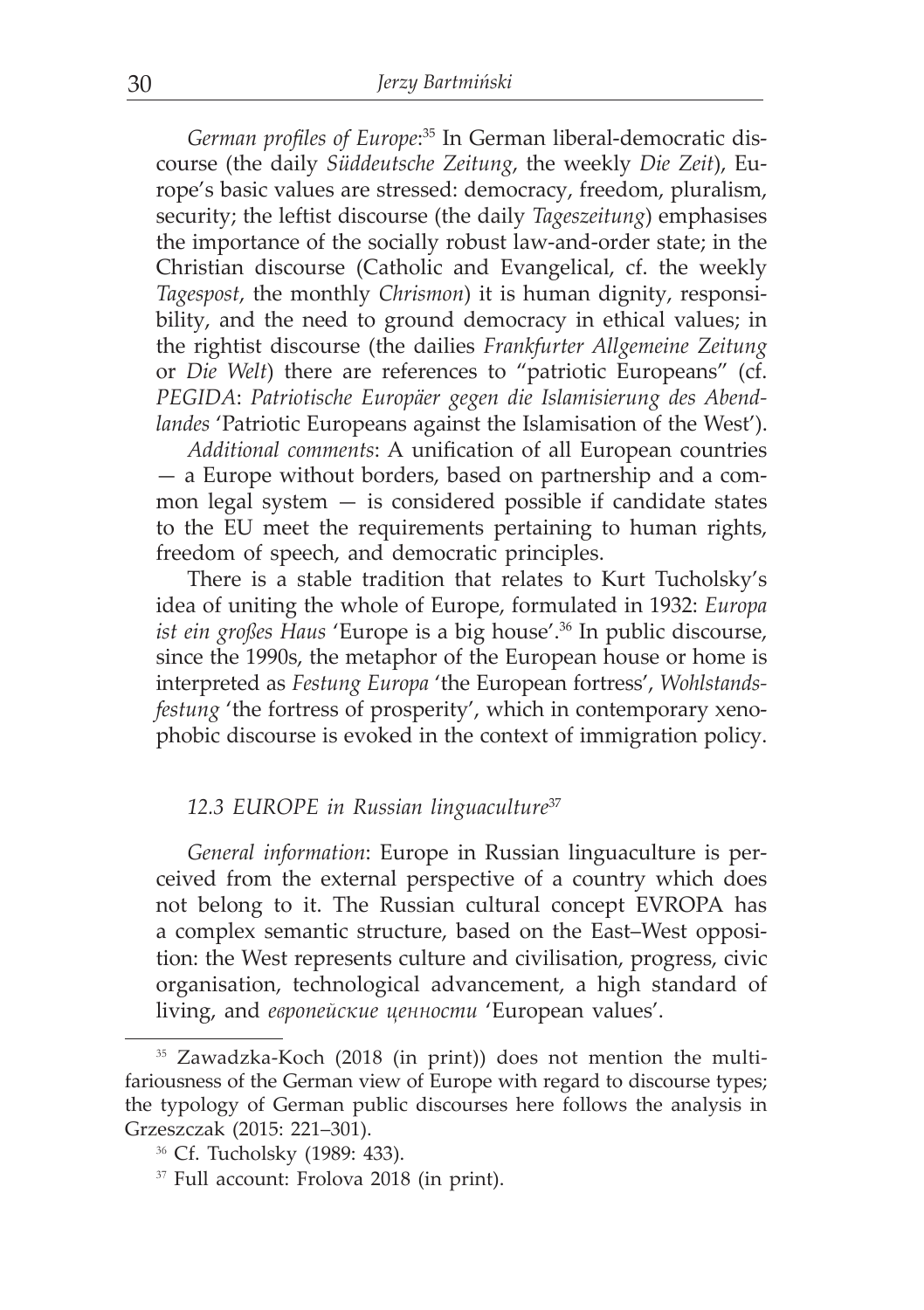*Geography*: Europe is defined as a *материк* 'continent; the territory west of the Ural Mountains ', or, in a narrower fashion, as countries west of the borders of the former Soviet Union. In a still narrower sense, Europe is identified with the European West, Western European countries, the European Union.

*Oppositions*: Europe is juxtaposed with Asia but also with Russia.

*Russia's position vis-à-vis Europe*: Pushkin's expression *в Европу прорубить окно* 'cut a window to Europe' (from his poem *The Bronze Horseman*) situates Russia outside Europe and evaluates the relationship between them. Since the 19<sup>th</sup> century, there has been a debate between Westernisers and Slavophiles: the former (e.g. the philosopher Pyotr Chaadayev, 1794–1856) have opted for a Europeanisation of Russia through common religious and cultural values, while Slavophiles have emphasised the Orthodox religion and Russian national tradition representing a critical attitude towards Europe and Western Christianity. Contemporary European–Russian relations are viewed in dual terms: as an opposition (exclusion) in the social sphere, but as a convergence (inclusion) in the cultural sphere.

*Characteristics*: Europe is viewed as a mosaic of various countries, inhabited by speakers of various languages. It is unified through culture, civilisation, education, technological progress, civic society, and a high standard of living.

*European values*: culture, technological advancement, and the comfort of everyday living. Contemporary internet discourse indicates that Russians do not accept the European value of tolerance, especially the tolerance of non-standard sexual orientations.38 Slavophiles negatively evaluate the Western education as devoid of spiritual aspects, and attempts to follow the European model of progress are viewed as unproductive.

*The semantics of the words Европa* 'Europe' *and its derivatives европейский* 'European' *and европеец* 'a European': the proper name *Evropa* is metaphorically used in the sense 'education, erudition', 'cultural refinement' and points to Europe as a positive model to follow. The expression *европейский уровень* 'European

<sup>&</sup>lt;sup>38</sup> After the Eurovision contest in 2014 was won by the Austrian singer Thomas Neuwirth, who created an image of a bearded woman called Conchita Wurst, Russian internet users coined the jocular but pejorative term *Гейропа* 'Gayrope'.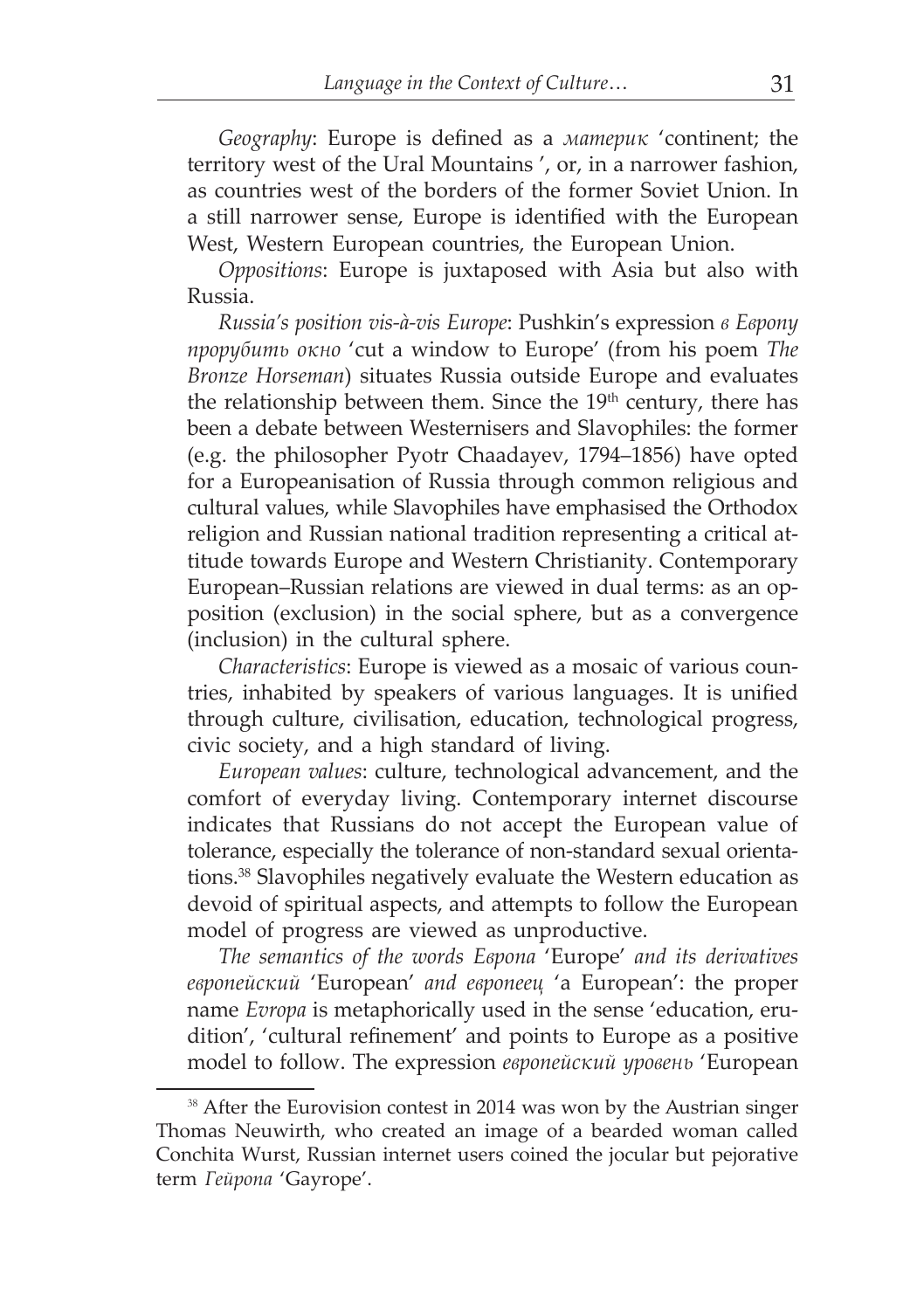level' means high quality, advanced technology or comfort of living, higher than Russian. *Русский европеец* 'a Russian European' is a new type of personality whose pro-European orientation is expressed through behaviour and values. The abstract noun *европеизм* 'Europeism' has an ambivalent interpretation: а) the pursuit of European social order, culture, and civilisation; and b) a superficial imitation of a model, without any concern for its deeper levels.

*Russian profiles of Europe*: The profiling of the Russian cultural concept EVROPA begins with the 19<sup>th</sup>-c. debate between Westernisers and Slavophiles continued in contemporary liberal and nationalistic discourse.

These two profiles of Europe, different in their judgements, are nevertheless constructed within the bounds of a joint categorial network, with the use of the same metaphors: a model to follow, the younger and older person, a parent and a child; there is also a metaphor of an ageing, ailing, or tired Europe.<sup>39</sup> Important nodes of the network are Western Christianity and Eastern Orthodoxy, evaluated in polar terms.

*Additional comments*: Different judgements regarding the process of globalisation and the creation of the European Union have led to the emergence of the words *евроскептик* 'Euroskeptic' (someone who thinks of the EU as lacking perspectives) and *еврооптимист* 'Euro-optimist' (someone who believes in the economic and cultural integration of Europe). Other new creations can be found in newspapers, e.g. *общность* 'community' or *толерантность* 'tolerance'.40

In questionnaires elicited from Moscow students (2013 and 2014), the dominant perspective on Europe is that of a consumer: Europe is a "service" or a "commodity". When asked about the nature of true Europe, the students were likely to refer to its cultural aspects (historical monuments, music, museums, film, literature), high-profile civilisation (philosophy, scholarship, the academia), and economy (high level of development), but hardly ever pointed to political and civic issues (freedom, democracy, individual human rights, a just political system).

<sup>&</sup>lt;sup>39</sup> Such is the interpretation in the immensely popular Oswald Sprengler's 1918 book *The Decline of the West* (*Der Untergang des Abendlandes*).

<sup>40</sup> From the Russian National Corpus (www.ruscorpora.ru), Dec 2014.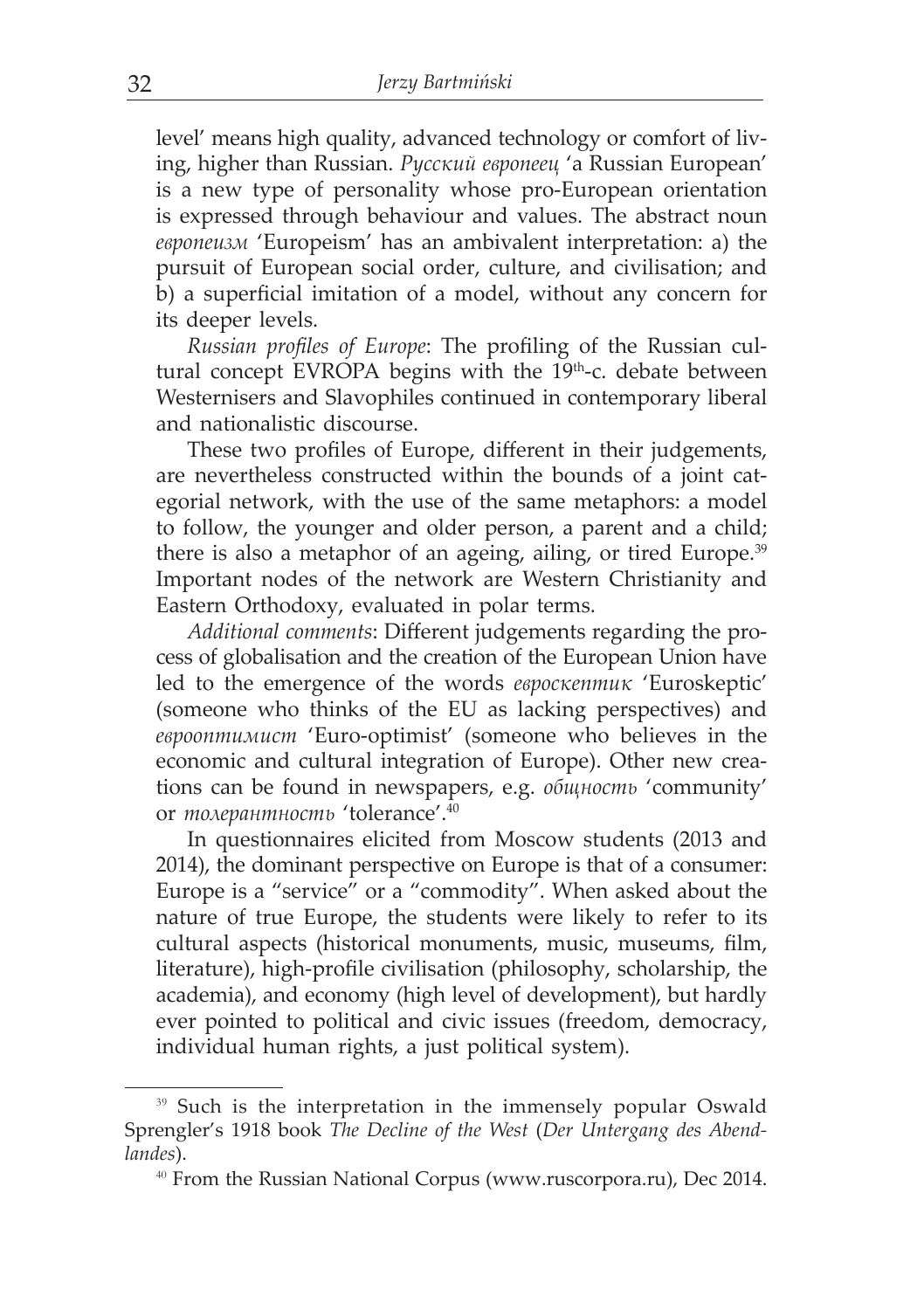#### *12.4 EUROPE in Ukrainian linguaculture*<sup>41</sup>

*General information*: Еurope is above all a socio-political and cultural notion.

*Geography*: Europe is identified with the West. "True" Europe is Western and not Eastern Europe. The notion of Central Europe is virtually non-existent. Europe and the European Union are treated synonymously.

*Oppositions*: Europe is juxtaposed and contrasted with Russia and the Soviet past; occasionally with Asia.

*Ukraine's position vis-à-vis Europe*: Ukraine considers itself to be a part of Eastern Europe. In the Soviet period, the official ideological stance was to identify Europe with the reactionary capitalist West. Nowadays, Ukraine's transitional borderline location between the East and West is emphasised: the country belongs to two worlds, European and Asian. The Ukraine–EU relationship is asymmetrical: it is metaphorically portrayed as a teacher–student or a superior–subordinate relationship. In the context of Europe, Ukrainians experience a certain "cognitive dissonance": they are not an EU member state, but do belong to Europe in the historical-cultural sense by subscribing to its values. The "European choice" of Ukraine since the beginning of the war in the country's eastern territories (2014) has become existential, as it concerns the future of Ukraine as an independent state.

*Characteristics*: Europe is traditionally associated with high culture. Its social achievements are emphasised (high standard of living, social security, etc.), which, in a peculiar manner, prolongs the life of the Soviet image of "satiated, complacent Europe".

*European values*: democracy, freedom, law and order, social security. "True" Europe is a place of peace and security where corruption and violence barely exist, and young people can find satisfying work. The ideal being sought by the political elite is to join Europe as the mainstay of wealth and well-being, to "build Europe in Ukraine", and to develop a new pro-European national identity.

 (6a) *The semantics of the words Європa* 'Europe' *and its derivatives європейський* 'European' *and європеєць* 'a European': information about Europe in dictionaries is scarce but derivatives

<sup>41</sup> Full account: Yavorska 2018 (in print).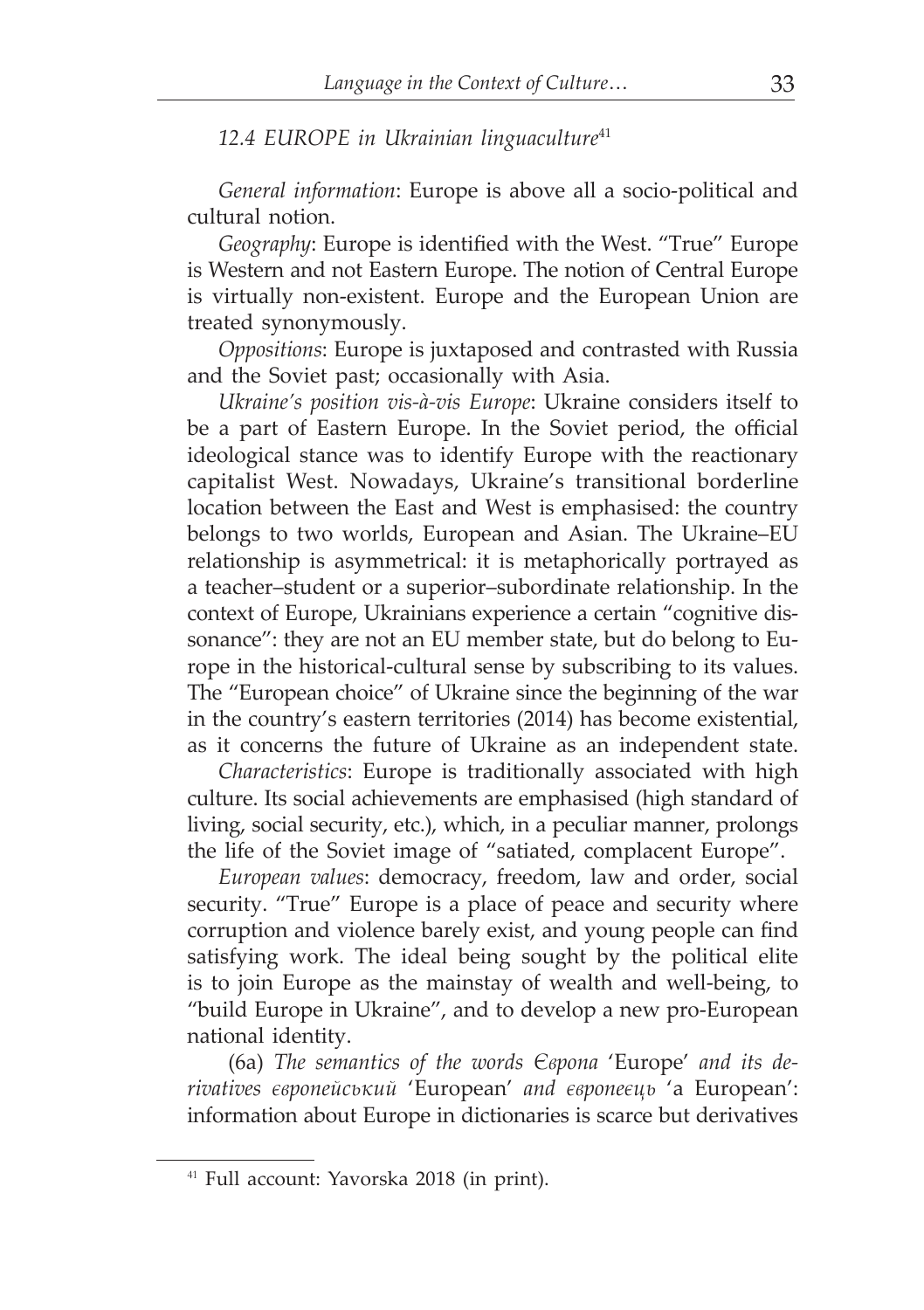are noted frequently, such as *європеєць* 'a European' (masc.), *європейка* 'a European' (fem.), not only in the sense 'an inhabitant of Europe' but also 'someone of high culture'; *європеїзація* 'Europeisation', *європеїзувати* 'Europeanise', *європеїзуватися* 'Europeanise oneself', *європейська культура* 'European culture', *європейські ідеї* 'European ideas'*, європеоїди* 'those who belong to the Caucasian race'.

*Ukrainian profiles of Europe*: Ever since the beginning of Ukraine's independence in 1991 and the acceptance of the governmental strategy of integration with EU in 1998, the predominant discourse in the Ukrainian press is pro-European. Euromaidan (2013–2014) and the "Revolution of dignity" have strengthened the trend further.

*Additional comment*: an opinion survey among students in the cities of Kyiv and Ostroh (2012–2013) show that Europe is understood geographically as a continent that includes Ukraine, and, politically, as the European Union perceived as the "true" Europe. It is a place of peace and security where there is no violence and no work shortage for young people. "True" Europe is a law-and-order society, with high social standards and a minimal level of corruption. Europe is a model to follow.

In a survey conducted in 2014 after the Russian aggression on Ukraine, students' responses contained new elements: disappointment with European politics under the German leadership, and generally with Europe's attitude to Ukraine (although the media slogan "Europe doesn't want us" was not corroborated in the questionnaire responses). However, the respondents unwaveringly expressed their hope for cooperation between their country and Europe, which continues to attract them as "a place without war or Putin"*.*

#### *12.5 EUROPE in Byelorussian linguaculture*<sup>42</sup>

*General information*: the presence of Belarus, or the land inhabited by the Byelorussian people, in Europe has generally been "vague" or "ambivalent": for centuries Belarus did not exist as a separate state, its borders were unstable, and it was

<sup>42</sup> Full account: Lappo 2018 (in print).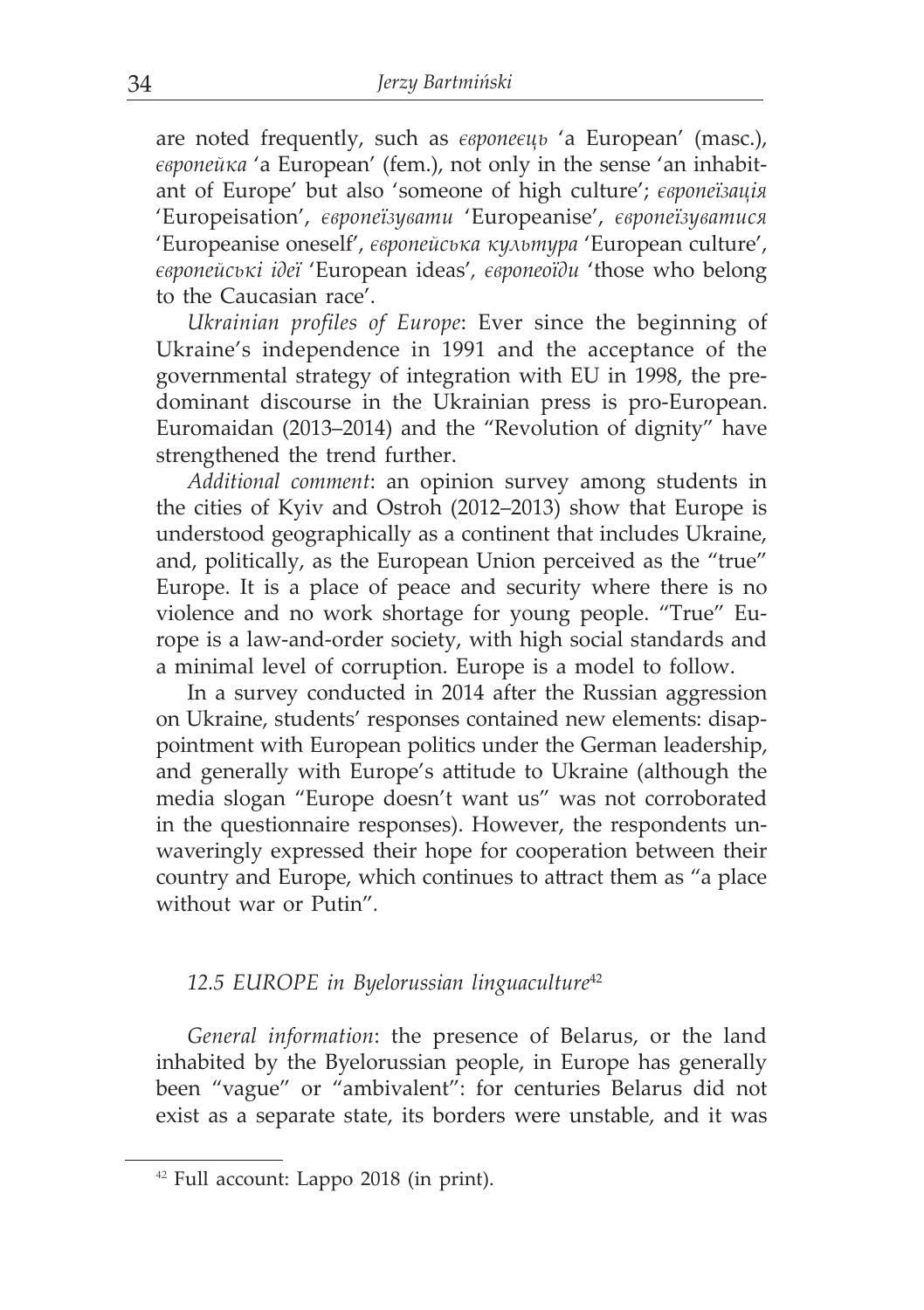known under a variety of names, such as the Principality of Polotsk, Kievan Rus', the Grand Duchy of Lithuania, the Russian Empire, the Second Polish Republic, the Soviet Union, and eventually the Republic of Belarus. Throughout the  $20<sup>th</sup>$  century Europe was perceived there as hostile, but, above all, as inaccessible being hidden "behind the iron curtain". Byelorussians identify themselves with the Byelorussian state, although their linguacultural identity is Russian.

*Geography*: Belarus is situated in the centre of Europe and on its outskirts at the same time: it lies on the border between the Western and Eastern worlds, Catholic and Orthodox, the European Union and Russia. In everyday understanding, Europe is identified with the Western European countries, with the West and generally with *замежжа* 'the foreign countries'. In contemporary colloquial Byelorussian language Europe is synonymous with the European Union.

*Oppositions*: Most frequently, Europe is contrasted with Asia; in journalism, with America, Asia, or Russia.

*The position of Belarus vis-à-vis Europe*: A common slogan in the media is "Belarus is Europe". However, Byelorussians also emphasise their uniqueness and the differences between themselves and other Europeans, especially in certain cultural aspects (e.g. the cuisine); they often juxtapose Belarus with rich Europe (a conventionalised expression is "not like we do/not like here").

*Characteristics*: wealth and well-being, high standard of living, comfort, high culture, rich history; Europe is perceived as a destination for emigrants, "the cradle and cemetery of civilisation", "a dead body well-mummified".

*European values*: high standard of living and precious cultural values: beautiful architecture, freedom of movement; political values to a smaller extent: freedom, tolerance; European tradition and values are more eagerly mentioned by opposition media.

The prefix *еўра* 'Euro-' means 'made of a good-quality material, with the use of modern technology': *еўраремонт* 'Eurorenovation, Euro-repair', *еўрастандарт* 'Euro-standard', etc.

*Origin*: religious discourse (either Catholic or Orthodox) does not play a crucial role in public space; the Christian dimension of Europe, although recognised and respected, is facultative.

*Byelorussian profiles of Europe*: The official Byelorussian discourse is changeable but, above all, populist, with pro-Russian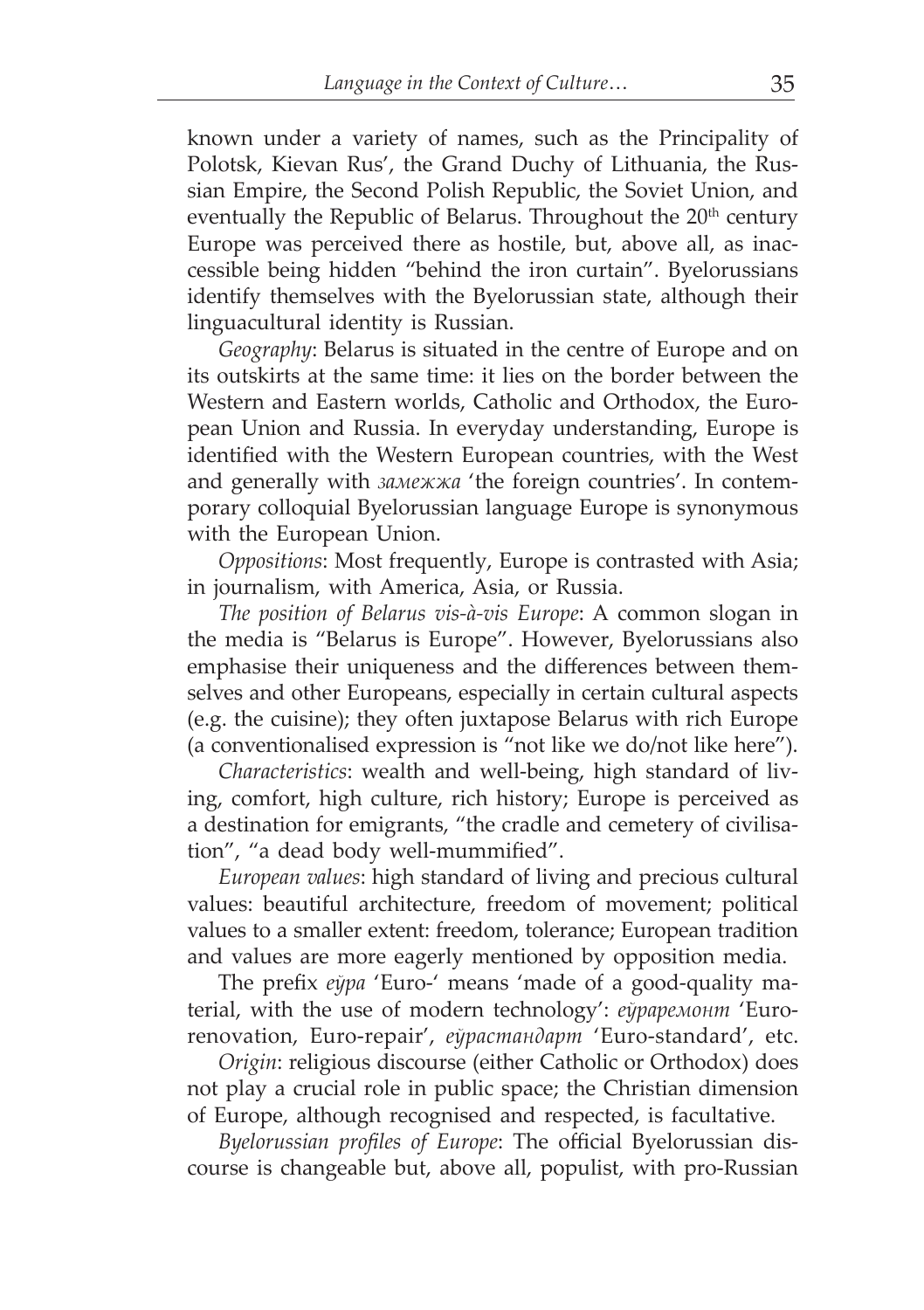or pro-Western overtones and a clear trace of post-Soviet, conservative attitudes. In a 2014 poll, 52% of Byelorussians described themselves as *советские люди* 'Soviet people', for whom Europe is an alien and hostile land. Only 36% of them identified themselves as Europeans.

From the perspective of an average Byelorussian, Europe is viewed as a land of plenty, with high standard of living, developed civilisation, and easy access to material goods (good roads, bicycles, clothes)  $-$  in short, with a good life.

The profile of Europe projected from the viewpoint of the conscious Byelorussian intellectual is that of the cradle of civilisation. This pro-European conceptualisation is closely linked with the liberal-democratic discourse. The European-Byelorussian (for whom the paragon is Francysk Skaryna, 1490–152243) views Europeanness as a social, political, and cultural model. The centuries-long presence of Belarus in Europe is unquestioned.

#### *12.6 EUROPE in Bulgarian linguaculture*<sup>44</sup>

*General information*: The attitude of Bulgarians to Europe is complex and unequivocal. Two Bulgarian abstract nouns deserve special attention: *европейскост* 'Europeanness' and *европейщина*  'quasi-Europeanness', of which the former connotes the stable European values of intellectualism or humanitarianism, while the latter is pejorative and semantically actualised in context.

*Geography*: Europe is identified with the European Union, which consists of Old Europe (EU member states admitted before 1989) and the New Europe (admitted after that date).

*Opposition*: The role of the Balkans and Eastern Europe as the buffer zone or proving ground is emphasised.

*Bulgaria's position vis-à-vis Europe:* There is a clear sense of Bulgaria's and, in the wider sense, Balkans's exterritorial position in relation to Europe; a frequent metaphor is that of Bulgaria as "Europe's backyard" (*заден двор на Европа*).

<sup>43</sup> A Byelorussian humanist, physician, translator, and printer, credited with laying the groundwork for the development of the Byelorussian language (Wikipedia, 7 March, 2018). [trans. note]

<sup>44</sup> Full version: Długosz 2018 (in print).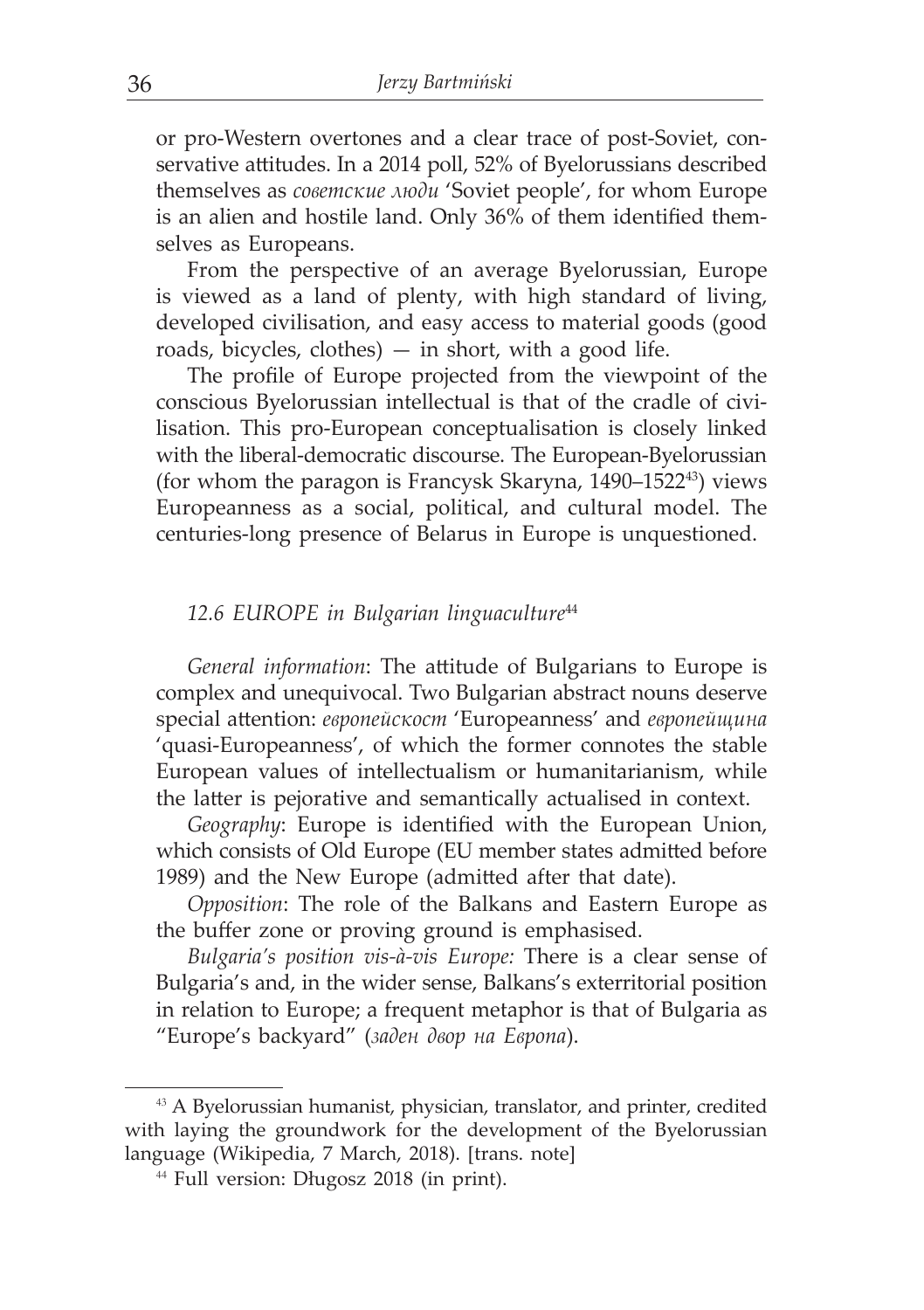*Characteristics*: high standard of living and wealth hardly attainable in Bulgaria; full civil rights.

*European values*: peace, freedom, democracy, work. European (consumer) objects are viewed as modern, reliable, of high quality.

The lexeme *Европа* 'Europe' functions as a metaphor of socio-political progress, while *Европеец* 'a European' is 'someone cultured, polite, of agreeable appearance, dressed in fine clothes'. The expression *по европейски* 'the European way' means 'in a civilised manner, in accordance with the law', 'in a cultured and polite manner', 'diplomatically, peacefully', 'reliably, with the maintenance of high standards'.

*Origin*: Old Europe follows the tradition of European humanism with Christian roots (the New Europe is undergoing a serious crisis of values).

*Bulgarian profiles of Europe*: in Bulgarian democratic and conservative-liberal political discourse, the view of Europe is positive: Europe means progress and a model to follow. However, in public discourse, a clearly negative profile of Europe as "a cold princess" is also recognisable. The intellectual discourse, in turn, as it functions in the magazine *Култура*/*Kultura*, projects the profile of Europe in deep value crisis.

#### *12.7 EUROPE in Serbian linguaculture*<sup>45</sup>

*General information*: for Serbs, Europe is still a distant European Union, an attractive space of material affluence.

*Geography*: Europe is the countries of Western Europe, especially the rich ones. Serbs consider themselves as a part of southern Europe and identify with Europe as such, although they are not an EU member state yet.

*Oppositions*: the opposition between Europe and the Balkans is foregrounded; the weaker ones are those between Western and Eastern Europe or between Europe and Asia; an opposition between southern and northern Europe has not been identified.

*Serbia's position vis-à-vis Europe*: Serbs feel isolated from the rest of the continent they belong to in the geographical sense.

<sup>45</sup> Full account: Bogdanovic' 2015.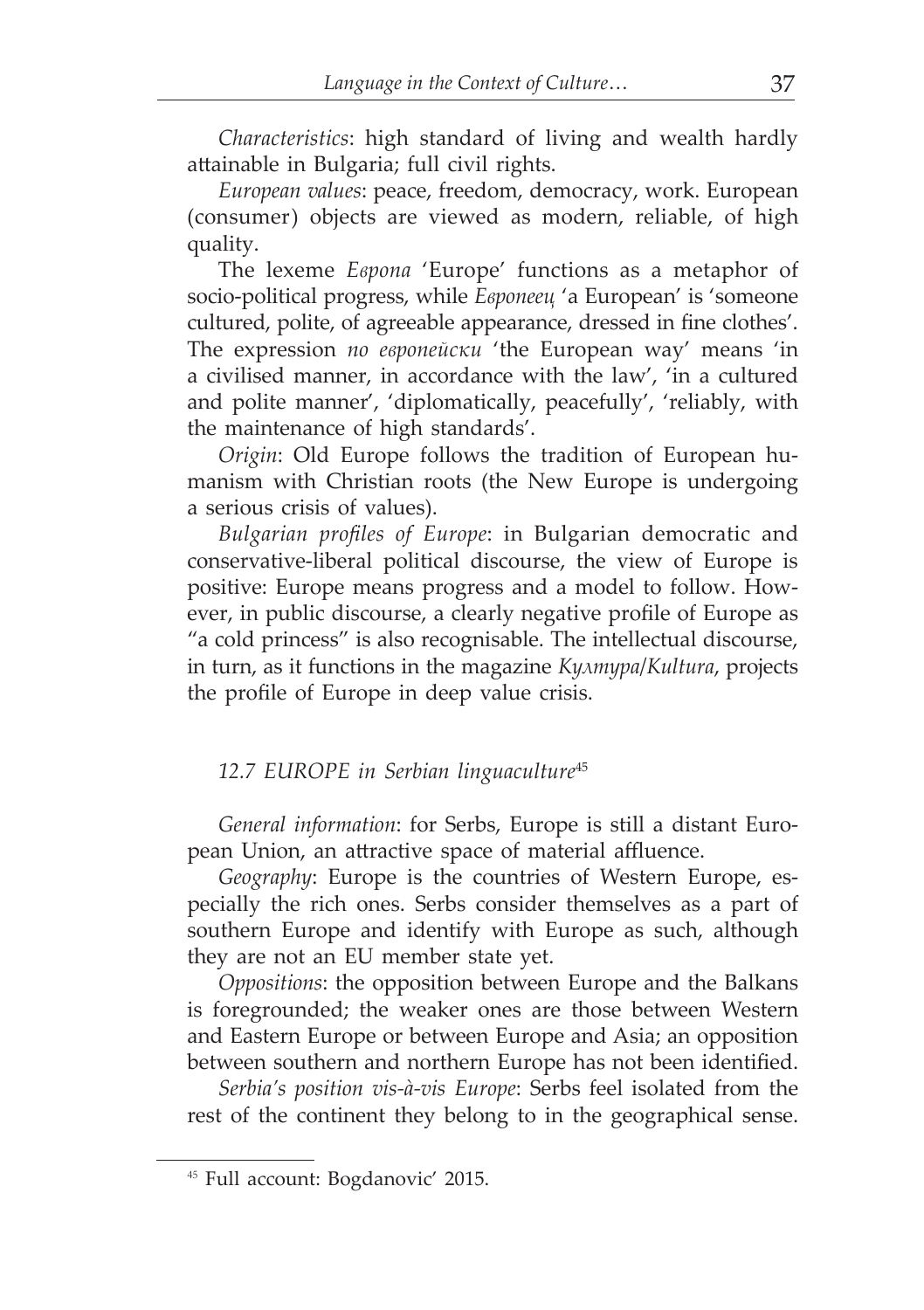On the one hand, Europe is their home and family; on the other hand, it is an unattainable fortress.

*Characteristics*: positive: cultured, beautiful, orderly, developed, diligent and therefore affluent, with high level of consumption; negative: closed, insensitive, unfeeling, cold, and reserved.

*European values*: freedom, democracy, civilisation; European culture, rights, good education, security, advanced technology, high standard of living.

*Origin*: the roots of Europe are Greek and Roman Antiquity and Christianity.

*Serbian profiles of Europe*: the attitude of older countryside dwellers to Europe tends to be negative, that of younger city dwellers tends to be positive.

#### *12.8 EUROPE in Croatian linguaculture*<sup>46</sup>

*General information*: the Croatian cultural concept (stereotype) of Europe has been shaped throughout ages by the agency of three major idioms: Mediterranean, Central-European, and Balkan. In the everyday awareness of Croatian speakers, Europe functions in three aspects: geographical (in relation to other continents), socio-cultural, and especially administrative-institutional (the European Union).

*Geography*: Europe is identified with Western Europe and therefore does not include Orthodox Serbs.

*Opposition*: Europe is juxtaposed with Serbia, the Balkans, or Balkanites.

*Croatia's position vis-à-vis Europe*: The emphasis on Croatia's place among the Western European states correlates with the revival of the idea of *Antemurale Christianitatis* (*the Bulwark of Christendom*), a distance towards "Balkanites", the tendency to situate Croatia not in the Balkans, but in South-Eastern Europe*.*

*Characteristics*: economic development, progress, helping the poor.

*Values*: the cultural concept of EUROPA has positive connotations. There is an established practice of manifesting the European sources of Croatian culture in opposition to the spirit

<sup>46</sup> Full account: Czerwiński 2018 (in print).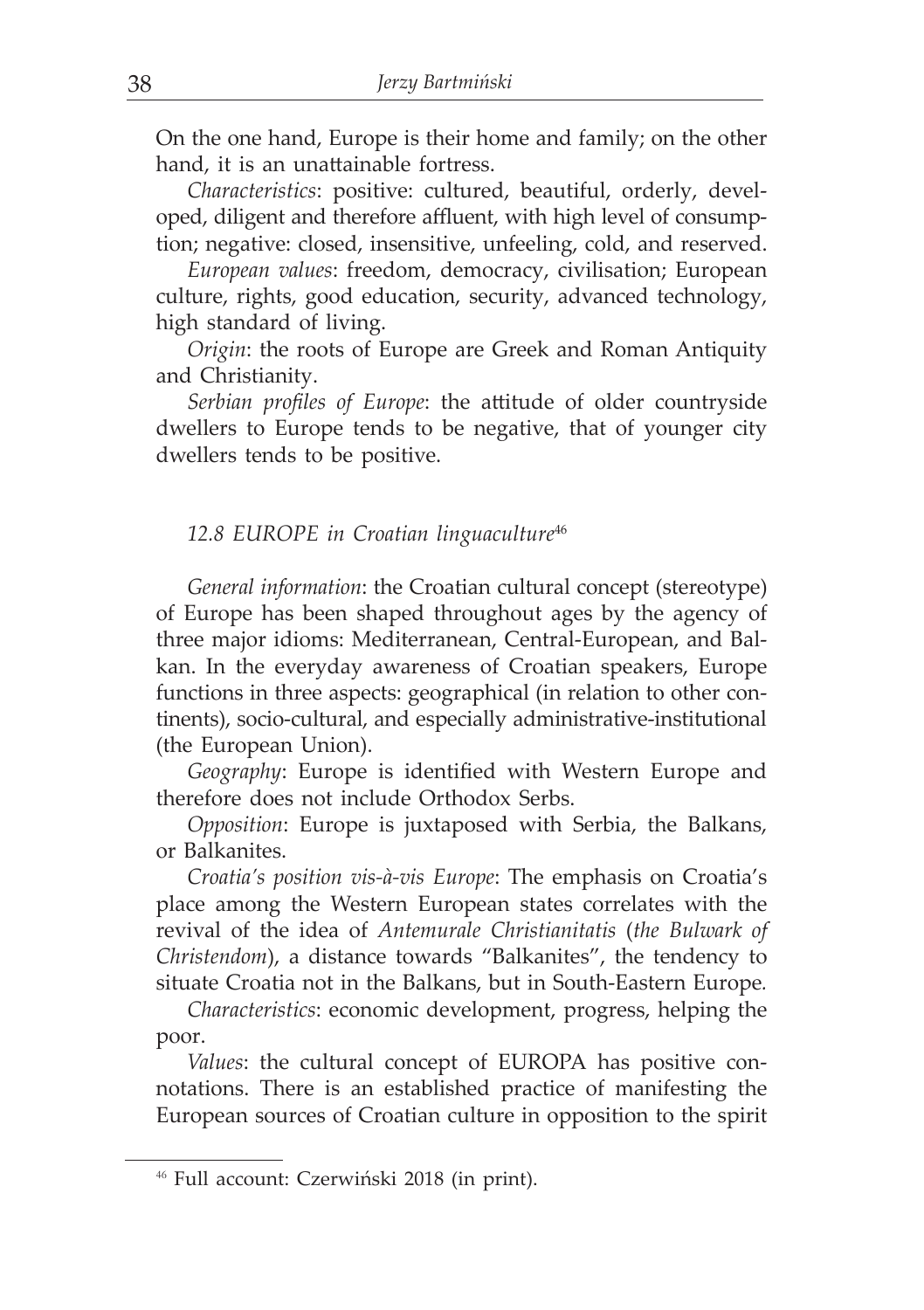of the Byzantine Empire, the Balkans, or Serbia. Negative values are ascribed to the Balkans.

*Origin*: Christianity and Enlightenment.

*Croatian profiles of Europe*: in liberal and leftist discourses, the European Union is conceptualised as a natural continuation of Europe (synonymy projection), whereas in rightist discourse it is viewed as a negation of "true" Europe (antonymy projection). The latter discourse has developed into explicitly expressed anti-Serbian and anti-Yugoslav sentiments.

Rightist discourses conceptualise Europe by referring to Christianity (sometimes directly to Catholicism), while leftist discourses refer to the ideas of the Enlightenment, in which cultural otherness is unimportant or at least less important than individual civic freedom: this is the contrast between "a Europe of homelands" vs. "a Europe of citizens".

In the conservative discourse, Europe's identification with the EU is questioned or the two are in fact contrasted. The EU is portrayed as an undemocratic and bureaucratic institution. Contemporary Europe is corrupt, while Croats are depositaries of "true" Europeanness. In radically leftists discourses, the EU is criticised for supporting capitalism, market-based economy, and corporations. Both discourses, in a peculiar unison, criticise the West for its hypocrisy, colonial past, and imperialism. Because of painful experiences in the past, Europe is also viewed as conniving and treacherous. Western Europe is considered immoral.

## *12.9 EUROPE in Chinese linguaculture*<sup>47</sup>

*General information*: the Chinese view of Europe changed throughout the  $20<sup>th</sup>$  century, along with the changing relationships between Europe, America, and China.

*Geography:* The notions of Europe and the West function interchangeably. A prominent position among European countries is accorded to Great Britain, France, and Germany.

*Oppositions*: Europe (and the West) stand in opposition to China.

*China's position vis-à-vis Europe*: there are profound differences in culture and mentality. Western (English and French) influ-

<sup>47</sup> Full account: Gianninoto 2018 (in print).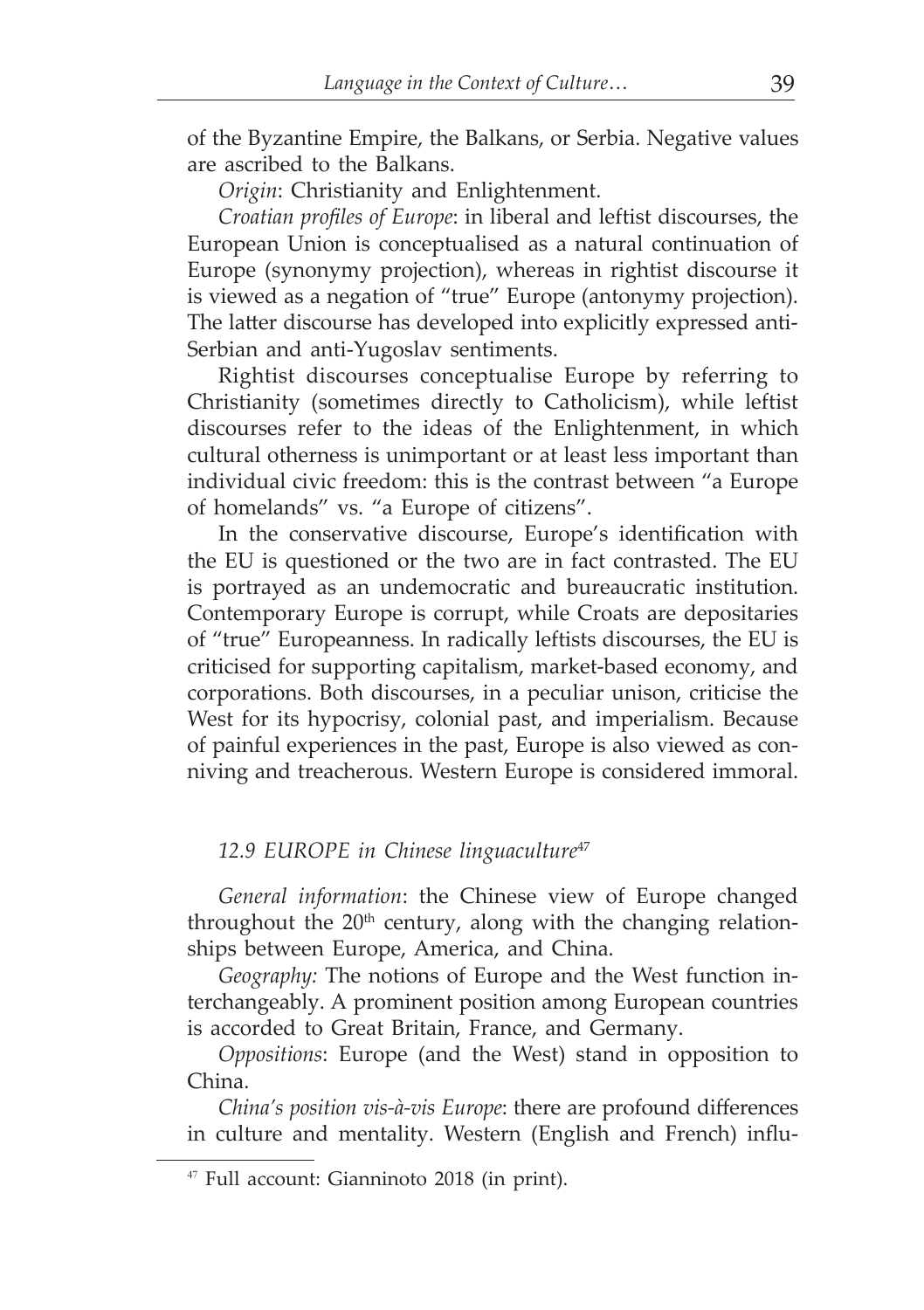ence is considered simultaneously as a heritage of imperialist supremacy and an accepted model of development. In many areas, Europe continues to be a source of inspiration. The nature of contemporary reciprocal relationships is best captured through the metaphor of a "bridge", which means friendly communication and understanding.

*Characteristics*: high level of development, intense pro-democratic efforts, industrial revolution, common market, economic stability.

*Values*: European culture and civilisation, but also (negatively evaluated) dominance of the developed capitalist countries or internal contradictions. The Europeanisation of Chinese youth culture is considered problematic.

*Origin*: Spiritual European culture is considered to have derived from Ancient Greece.

*Chinese profiles of Europe:* the expressions and metaphors that refer to Europe point to ambivalent judgements of the continent: a positive image of Europe being, in many aspects, a model of development is accompanied with a negative image deriving from the history of Chinese-European relations.

#### *12.10 Europe from the American perspective*<sup>48</sup>

*General information*: An analysis of the COCA corpus for the years 2015–2017 and a 2017 questionnaire conducted among the students of the University of Wisconsin-Milwaukee, yields an external, outside image of Europe as a land that is distant but that has strong ties with America. The political aspects is significant (European security is guaranteed by the US), as well as the historical aspect (European roots of American culture are remembered). Europe is also a tourist destination for Americans.

*Geography*: The boundary between Europe and Asia is the River Don. Europe consists of Northern Europe (Scandinavia, Denmark), Western Europe, Central Europe, and Eastern Europe. In the eyes of the students, Europe's boundaries are fuzzy but its centre is well-delimited: it includes France, the

<sup>48</sup> Full account: Tieszen 2018 (in print).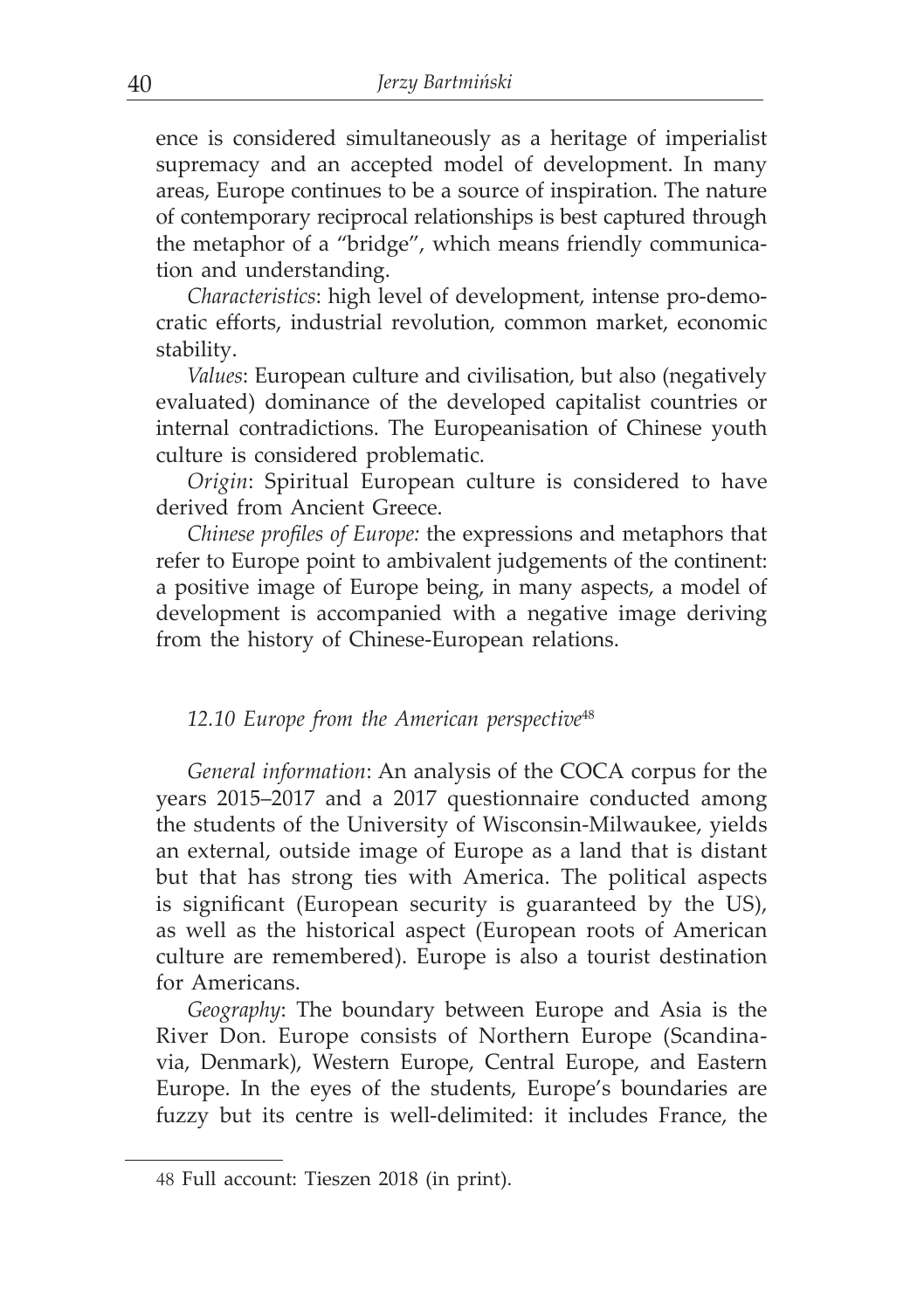UK, Germany, Switzerland, Italy, and Spain, sometimes also Ireland and Scotland.

*Oppositions*: Europe is contrasted with Asia and, culturally (in terms of religion), with Islam; Europe is also juxtaposed with America because of its unique lifestyle and a diminished role of religion in public life.

*The position of the USA vis-à-vis Europe*: The students who took part in the survey know that modern America's roots are in Europe, which is a "miniature USA", similar to the USA in mentality, but different in its cuisine, culture, and individual imagination. According to journalists, it is the US that guarantees European security and the freedom of its nations. Americans can look up to Europe for its good pension system, greater professional mobility, and shorter working hours.

*Characteristics*: The American press frequently mentions a strong anti-Semitism which has been present in Europe for a thousand years, but has recently become stronger, especially in France where Judeophobia put down new roots among Muslims . Europe has also experienced a recent surge of Islamophobic, nationalistic, and populist sentiment (the latter being similar to American populism). Nationalism has become the mainstream ideology of the governing forces in Central Europe and has jeopardised the continent's stability more than Brexit. The EU is becoming weaker.

The students surveyed in 2017 characterised Europe in many aspects:

— the cultural aspect, ca. 28% of responses: the stronghold of literature, technology, religion; its culture is very old and ethnically diverse; music, art, beautiful architecture; numerous monuments; narrow and cobblestoned streets, brick houses, small towns; fairy-tale rusticity; mixture of languages, bilingualism, multilingualism; a characteristic accent, correct use of language, less slang;

— the historical aspect, ca. 13% of responses: a rich history, a mixture of the old and the modern; the Vikings, the Roman Empire, Greece, the Pope and the Vatican, kings and queens, revolutions; diversity: many immigrants and refugees; a few centuries ago it was a superpower and the pinnacle of cuttingedge progress;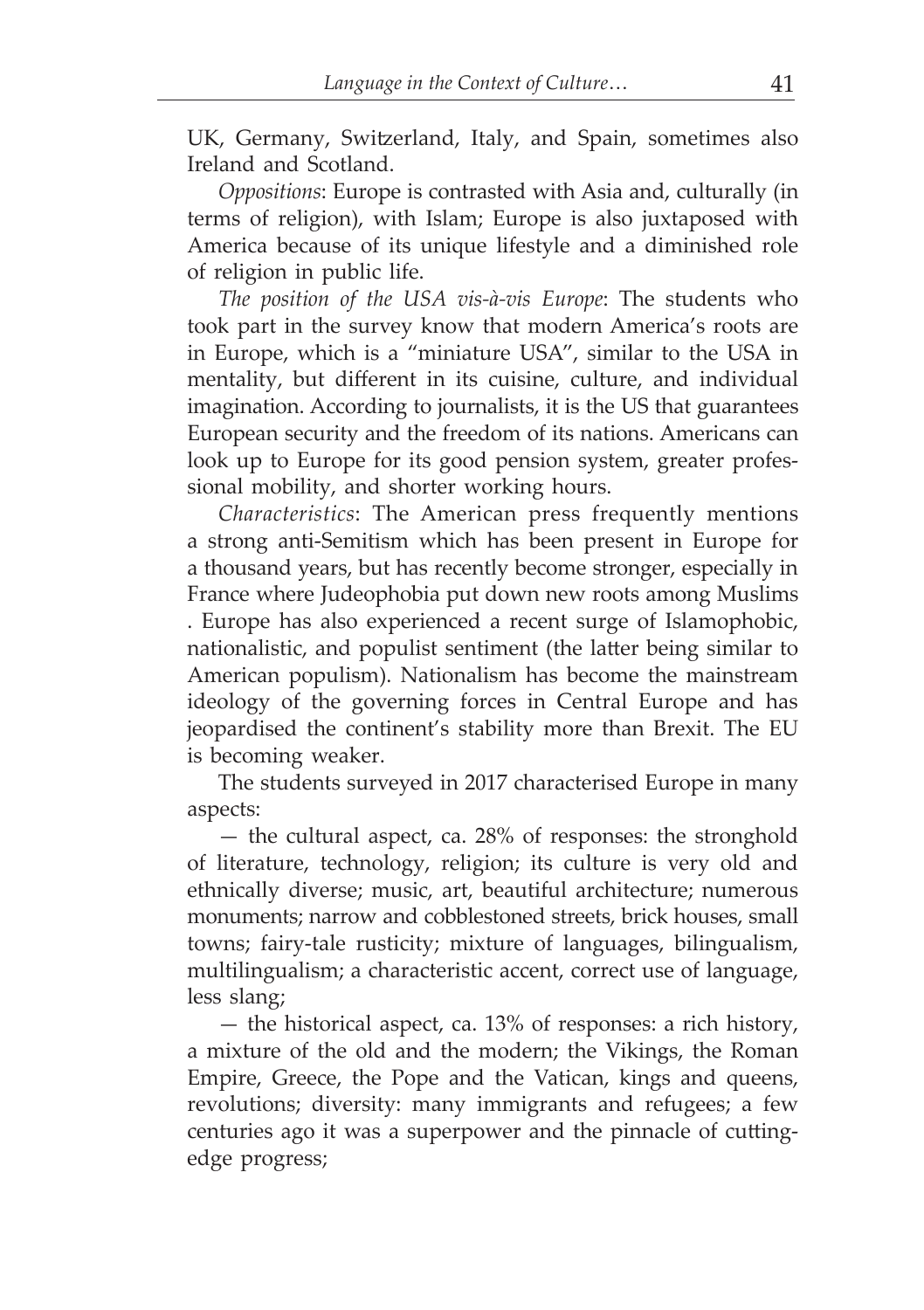— the social aspect, ca. 11% of responses: Europe is socially more advanced than the majority of countries in the world; an aggregate of various people, peoples, languages, and ideas; coexistence of different regional cultures; liberalism; acceptance of various sexual orientations (LGBT); pretentious upper classes, whites with racist inclinations and the feeling of cultural dominance; oppressiveness; Europeans impose their culture, cuisine, fashion, language, values, and social policy on the rest of the world; they interfere with other parts of the world;

— the aspect of day-to-day life, ca. 9% of responses: good food, tea; smoking; high-quality goods; tourist attractions; peace, beautiful courtly and monarchist ceremonies;

— the political aspect, ca. 8% of responses: a divided but integrating continent; leftist inclinations, progressive but with a stigma of imperialism and colonialism;

— the psychological aspect, ca. 4% of responses: open to new inspirations and ideas; passionately keen on travelling; individual lifestyles and thinking; relaxed life.

*European values*: Europe is like "the sun in the global universe" because everything that is important to the USA and the world comes from Europe; it is characterised by unity in diversity, multiethnicity, innovativeness, a combination of beauty and sophistication, attention to social decorum; a high esteem for art.

*Origin (roots)*: the students derive Western values from the system of Judeo-Christian beliefs; they see the beginnings of Europe in the Vikings, the Roman Empire and Greece, also in revolutions, the Pope, kings and queens.

*Profiles of Europe*: in the Republican discourse warnings are being issued that Muslim immigrants and refugees can bring about a rupture in Western Christianity. In the Democratic discourse, attention is paid to the assimilation of Muslims in Germany and France and to their increasing secularisation.

*Additional comment*: from the American perspective, it is believed that the radical secularisation of public life in France pushes religion to the margin of society (as opposed to the USA) and feeds its extreme forms; however, the "Europe without God" kind of narrative is not found as it is in Sweden.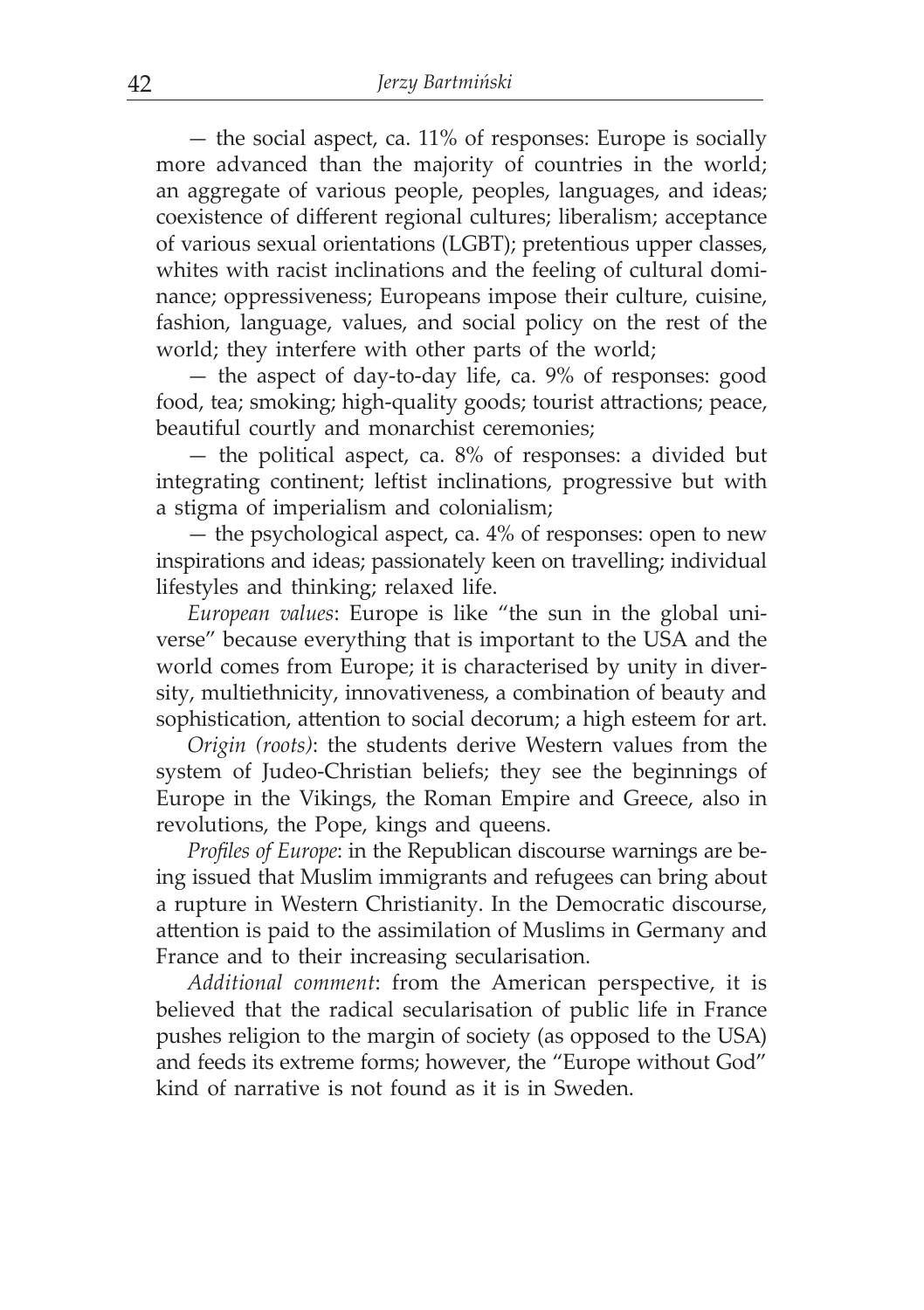#### *12.11 Europe in Ancient Greece*<sup>49</sup>

*General information*: according to sources from the 9<sup>th</sup> to the 4th centuries B.C., the concepts important to Greeks (*Héllenes*) emerged first, before Europe. The geographic concept paved the way for the concepts in the axiological and political sense.

*Geography*: The world of Greek merchants and traders was divided into Europe, Asia, and Libya. The Greeks of the 8<sup>th</sup> century B.C. associated Europe with northern Greece. In the 5th century B.C., Europe covered the area stretching west to the Pillars of Hercules, east to the shores of Asia Minor, north to Scythia, and south to the shores of Libya.

*Oppositions*: In Antiquity (cf. Herodotus's *Histories*) Greeks were contrasted with Asian barbarians, or, in more general terms, Hellenism with barbarianism. In Greek culture, an individual person was the most important, free, and equal to others before the law; in Asian culture, an individual meant nothing.

*The position of Ancient Greece vis-à-vis Europe*: For Herodotus, Athenians were Hellenes, and Hellenes were Europe. Europe meant freedom and equality before the law.

*Characteristics*: The criterial features of Europe were freedom and equality before the law; connotative features were: a happy life, the courage of its citizens, freedom of speech in public places, the right to individual development (*areté*, *autarkia*), tolerance, the right to rest after work, a country open to foreigners and offering access to education, free trade, the right to engage in friendships with equals and people from other cultures.

*Values*: The highest political, social, and cultural values for the Greeks were freedom, equality, and the law: these have become the defining semantic features of Europe.

*Origin*: The myth of Europa's abduction by Zeus (mentioned in the *Iliad*) was not a *porquoi story* and was not connected to the idea of Europe.

*12.12 Europe in contemporary Greek linguaculture*<sup>50</sup>

*General information*: In the Greek worldview, Europe (as a mental space) has retained its fundamental axiological elements over

<sup>49</sup> Full account: Korus 2018 (in print).

<sup>50</sup> Full account: Genev-Puhaleva and Ioannidou 2018 (in print).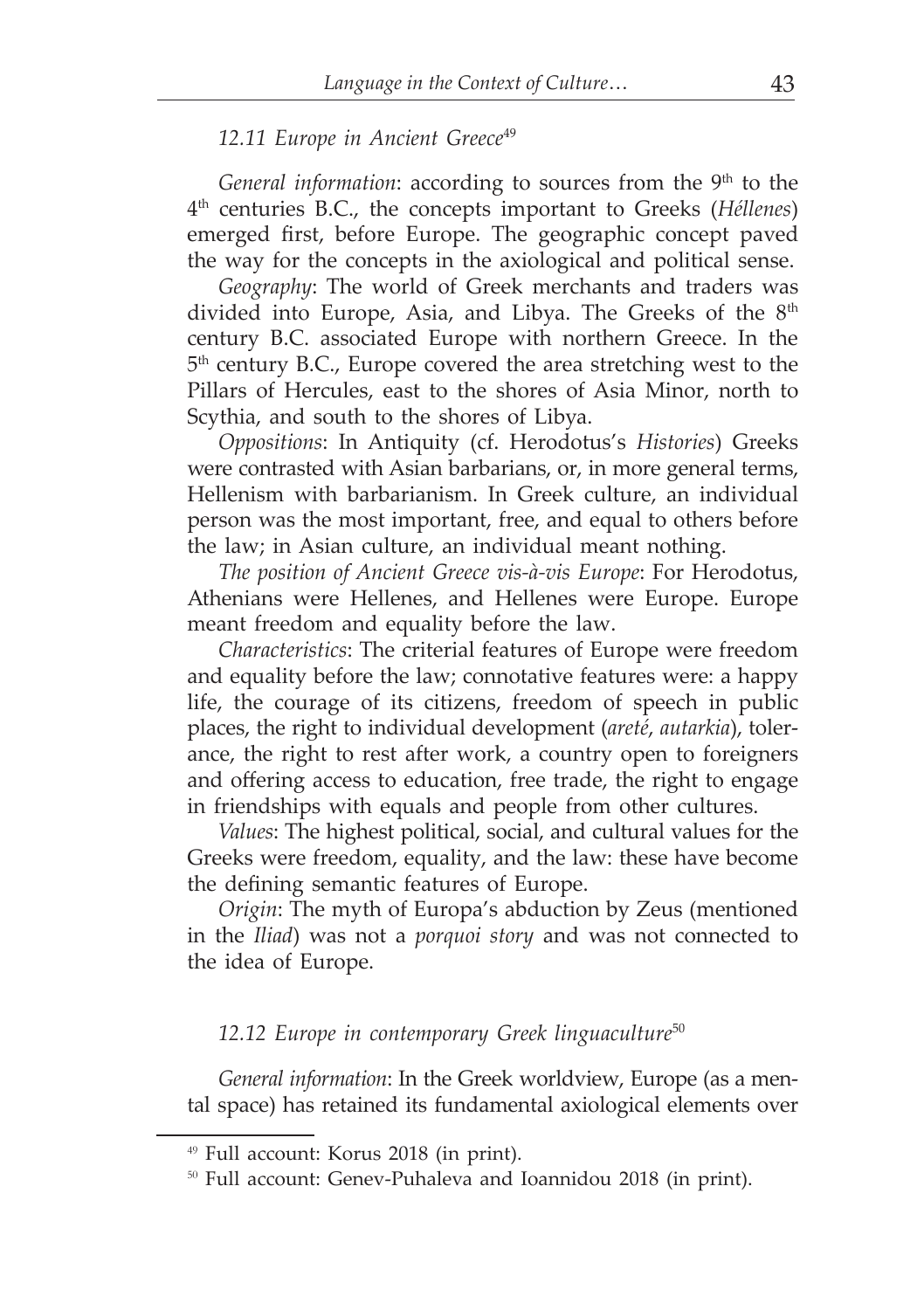the course of three millennia. However, in today's narration, the Ancient Greek legend of a beautiful princess tends to be replaced with that of an ailing old woman. Since Greece became an EU member state in 1981, an idealised image of Europe *sensu largo* became entrenched as a space of cooperation, solidarity, and mutual help (by analogy to family members sharing a common home). However, with the backdrop of the 2008–2016 financial crisis, that image changed: the real Europe is an entity that is complex, heterogeneous, and full of contrasts. Greeks play a special role in it: that of an ideal and a victim at the same time.

*Geography*: A conventionalised synonym of Europe is "the old continent". It is identified with the West (Great Britain, Germany, France) or with the EU (as a political entity, a coalition of states). A stable distinction is that between the affluent North and West on the one hand, and the less affluent South and East.

*Oppositions*: Europe is above all contrasted with Asia (*άλλος κόσμος* 'a different world') and America (*Νέος Κόσμος* 'the New World'). Europe *sensu stricto* is contrasted with Byzantium and Western (Latin) Christianity with Greek Christianity. For traditionally-minded Greeks, the heir to the Byzantine Empire is Russia. Another juxtaposition is that of Europe vs. the Balkans, i.e. "civilised space" vs. "wild, barbaric space".

*The position of Greece vis-à-vis Europe*: Greece is portrayed either as "the cradle of European civilisation" or as an entity located on the outskirts of Europe and totally distinct from it. Usually, Greece is not included as a component of the cultural concept of EUROPE but is regarded as a developed European country, compared with ex-Yugoslav states, Albania, and Turkey. Greece is a "bridge" between the East and West. A current trend is a critical attitude towards the EU, especially towards the German hegemony ("Germanophobia"). Europeans visit Greece as tourists but also as art collectors — and rob the country of its treasures.

*Characteristics*: A high culture; wealth, industrial development; well-being and a high standard of living; the "European ideal" is capitalism with its free-market economy, private entrepreneurship, and entrepreneurial spirit, flow of goods, strong common currency, but also with negative aspects, such as consumerism, self-interest, and a desire for profit — those stand in contrast to the Greek spirituality.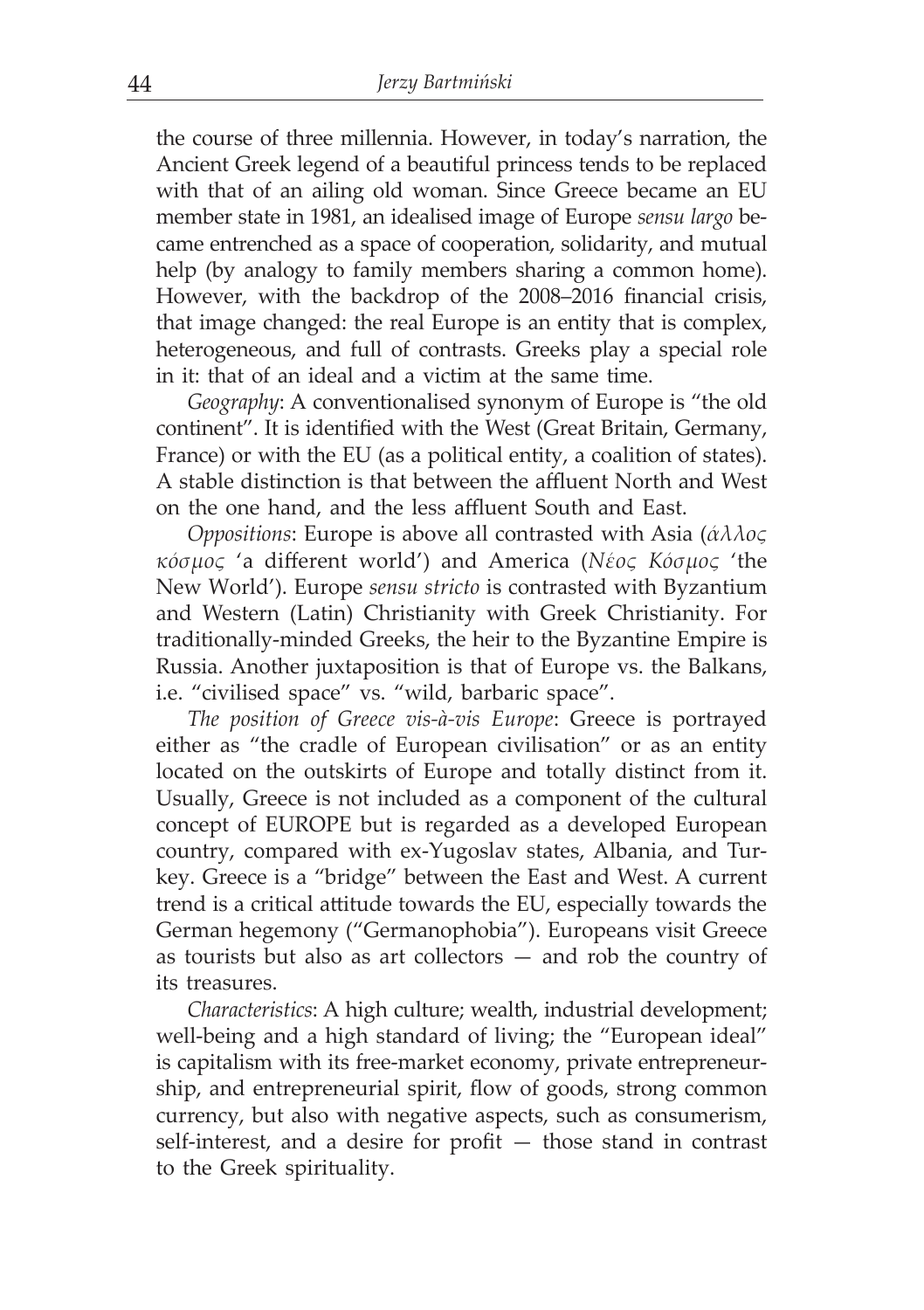*Values*: "democratic socialism", solidarity, trust, equality; "European" means of good quality; "a European" is someone cultured, with a nurtured spirituality and democratic mentality.

*Origin*: Greece is proud of being "the cradle of European civilisation".

*Profiles of Europe*: In the sociodemocratic (the PASOK party), neoliberal, and pro-European discourses, the "European project" is viewed as promising. Democratic socialism and fundamental values (solidarity, trust, equality) are emphasised, albeit with a simultaneously distant perspective. In the nationalistic anti-European discourse (the Golden Dawn party), Europeans are treated as colonisers and occupants. It is postulated that "Europe be returned to national states". The nationalist right wing movement professes Ancient Greek values and elements of Greek Orthodox tradition. Their hero is Vladimir Putin. The left wing criticises nationalist and xenophobic thinking for damaging the neoliberal project. In the discourse of the Communist Party of Greece, Europe is portrayed as being manipulated by the global capital.

#### *12.13 Europe in Lithuanian linguaculture*

*General information*: above all, today's Lithuanians associate Europe with politics: it is synonymous with the European Union, which unites free states, guarantees their peace and security, stands by democratic principles and humanist ideals; it is imagined to be one huge state with a common currency and many perspectives for its citizens.

*Geography*: officially Europe is the "European continent" from the Iberian Peninsula all the way to the Ural Mountains; it is commonly identified with the EU (*Europos Sąjunga*) but most frequently with the West (*Vakarai*).

*Oppositions*: Before the Christian baptism of Lithuania (1387– 1388), the country was opposed to Europe in religious and cultural aspects. In the 19th century, Lithuania was opposed to America, a symbol of a better, happier life (its place now is taken by the EU). Actively used, present-day oppositions are those between Western Europe (*Vakarų Europa*) and Eastern Europe or between Europe and undemocratic countries.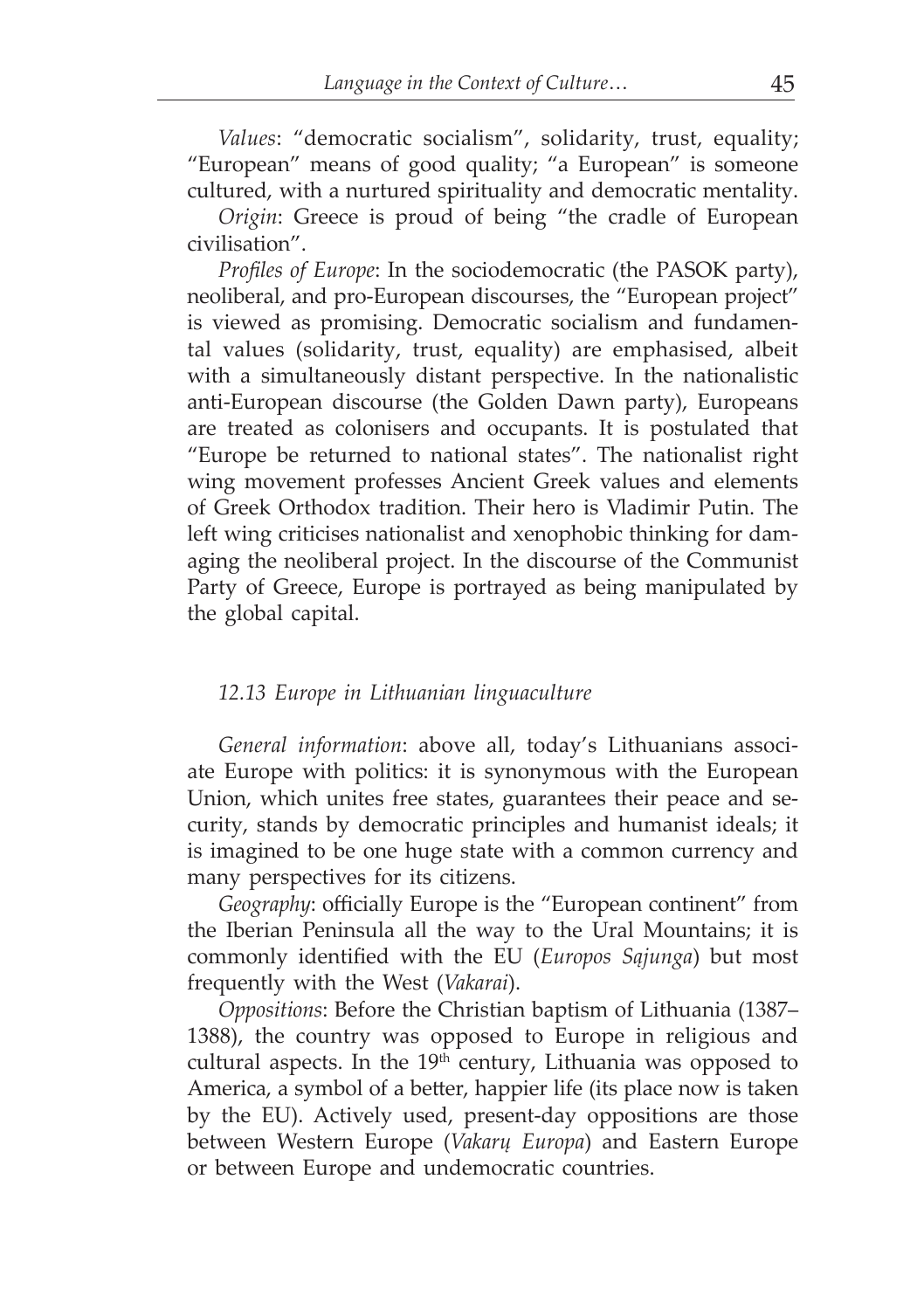*Lithuania's position vis-à-vis Europe*: the Baltic worldview has many features in common with Scandinavian worldviews. The multicultural Grand Duchy of Lithuania (1240–1795) came close to the principles now professed in Europe (tolerance, respect for ethnic distinctiveness and identity). In the interwar period (between WWI and WWII), Lithuanians would obtain an education at Western European universities. When it came under the Soviet occupation (1940), Lithuania became isolated from Europe; since it regained independence (1990), it has viewed itself as a part of Europe.

*Characteristics*: the cradle of civilisation; a rich, ancient culture, a multicultural symbiosis of a variety of traditions, nations, languages, and customs; precious architectural monuments; multilingualism, power, civilisation, modernism; peace, security, universalism, unity; negative expressions referring to Europe include: "a rotten culture", "a sinking ship", "Gayrope".

*Values*: an acquiescent society, based on tolerance, equality, and cooperation; democracy, human rights, freedom, tolerance, solidarity.

## **13. Commentary on the cultural definitions of Europe**

In all linguacultures examined, with no exception, Europe is endowed with objectively motivated characteristics: material affluence, technological progress, a high level of culture, art, education, and science. But at the same time, subjective culture-specific judgements appear, grounded in the history of mutual relationships. Germans feel European whereas Russians do not. Lithuanians view Europe in highly positive terms; Ukrainians and Serbs are ready to join the EU as a stronghold of security and wealth. Byelorussians and Bulgarians are in two minds: appreciative but distanced; the Chinese view of Europe links memories of colonialism with an admiration of inspirational progress. Greeks and Americans are in peculiar positions: Greeks are the "founding fathers" of Europe, but are now marginalised and victimised by European hegemons; Americans are descendants of immigrants from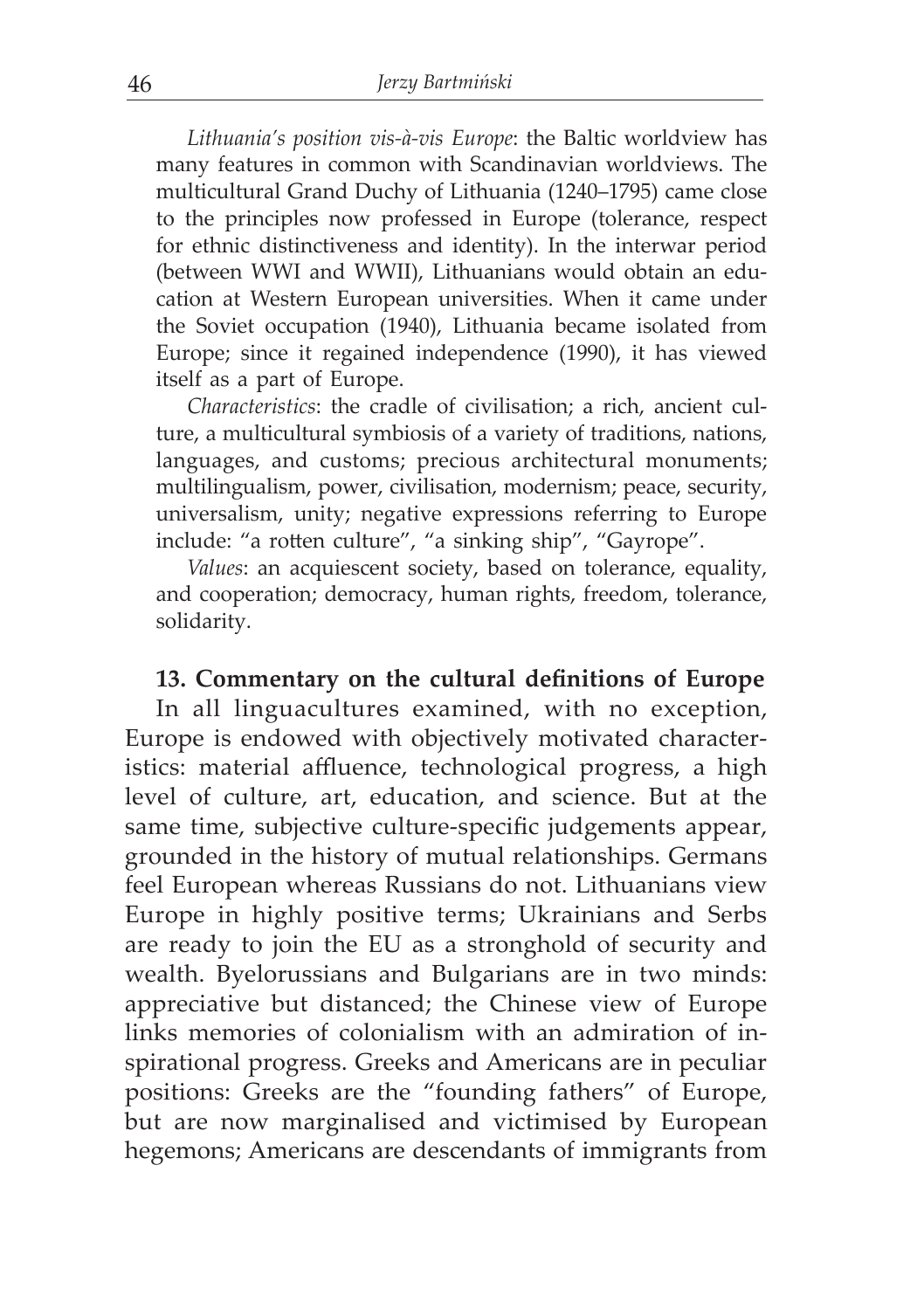Europe and now guarantee security and protection to the "old continent". The cultural concept of Europe most similar to the Polish one is Croatian.

Do national concepts of Europe share something? According to Wojciech Chlebda, editor of the 2nd volume of LASiS, a common denominator seems to exist, but it can only be detected at a higher level of abstraction, as a three-dimensional viewing frame for Europe: the locational dimension (a continent located in a specific place in world topography), the institutional dimension (the European Union), and the axiological dimension (a set of variable characteristics and values) (Chlebda 2018 [in print]).

This schematic framework is filled with content in both similar and different ways in various linguacultures. The similarities involve, firstly, reference to the political complexity and the internal divisions of Europe — those divisions assume different shapes: Germans, Poles, Byelorussians, and Russians contrast the opulent , fully "European" West with the poorer East; Poles and Czechs also foreground the idiosyncracy of Central (East-Central) Europe; Serbs, Croats, and Greeks emphasise the distinction into the north and south, as well as the specifics of East-Central Europe (including the opposition between Europe and the Balkans).

Secondly, all the investigated linguacultures ascribe to Europe certain obvious features from the domain of everyday life (materialwealth , technological advancement, a high level of culture, art, education, and science) but also less unequivocally evaluated political features: freedom, democracy, and the rule of law. There are also ambivalent socio-cultural features: *multiukulti,* equality of the sexes, tolerance of "others", freedom of moral conduct or moral laxity (accepted in Germany but not in the East, e.g. in Poland or Russia), Western secularism, abandonment of religion and Christian values (critically viewed in Poland, Russia, Bulgaria, and Croatia, especially in right-wing discourses).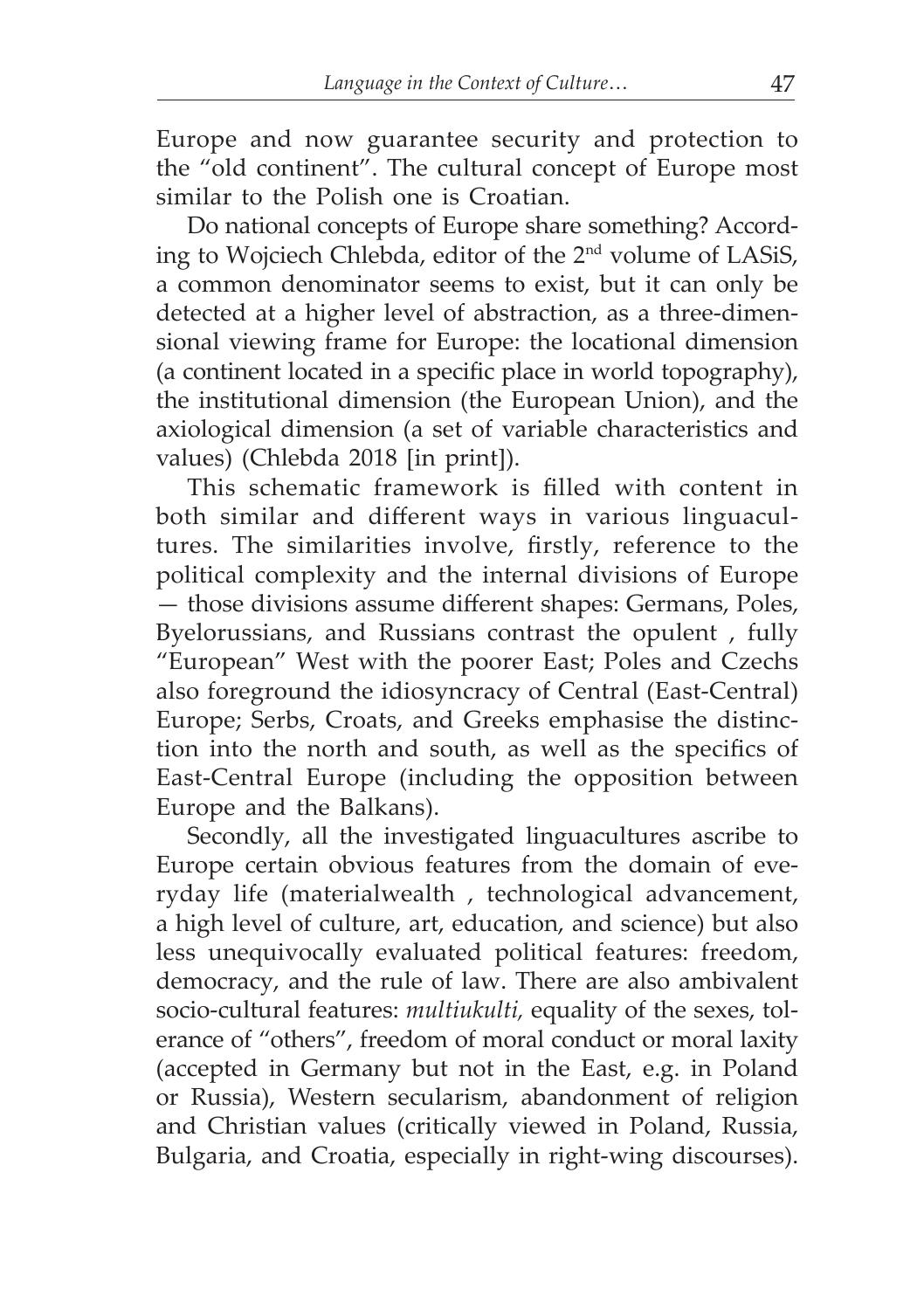The greatest diversity can be observed in the axes of oppositions that emerge in various linguacultures: Germans tend to contrast Europe with Islam; Russians, Poles, Ukrainians, and Byelorussians juxtapose Europe with Asia (or Russia, especially Soviet Russia); Bulgarians, Serbs, and Croats see the clear-cut division between Europe and the Balkans.

Another dimension is the heterogeneity of culture-internal images of Europe, their diversification into variants (profiles) that by definition tend to function on the supranational level. The Polish view of Europe can be divided into two variants: pro- and anti-European, similarly to the Russian, Byelorussian, or Croatian images.51, 52 The least diversified is the Ukrainian view of Europe, which results from the officially declared "European choice" and the subjugation of criticism (although critical voices have begun to appear as a result of the EU's restrained stance on Ukraine).

An important matter for the future of the process of integration is the transnational nature of certain discourses: liberal, leftist, ecological, feminist, religious. Polish feminists and ecologists are closer to their German colleagues than to Polish nationalists; leftist defenders of equality and democracy from various countries (nations) are closer to one another than to representatives of other options in their respective states; the anti-European Catholic discourse in Poland, associated with Radio Maryja,<sup>53</sup> is close to the anti-

<sup>51</sup> Bartmiński and Chlebda (2018, in print) claim the Polish view can be divided into more than two.

<sup>52</sup> Wojciech Chlebda says: "In each of the national discourses, Europe appears to be an ambivalent space, a space of variable value (a fluid axiology). Within a single national discourse, its component discourses can — depending on the values professed by its authors but also on their vested interests — attribute opposite axiology to Europe: Europe (+) is referred to as a (common) home, civilisation, progress, tradition, modernity, and humanism; Europe (–) is portrayed as an enemy, a stranger, a symbol of moral decline, regress, abandonment of values" (Chlebda 2018 (in print)).

<sup>&</sup>lt;sup>53</sup> A conservative religious and political radio station, closely aligned with the ruling party. [trans. note]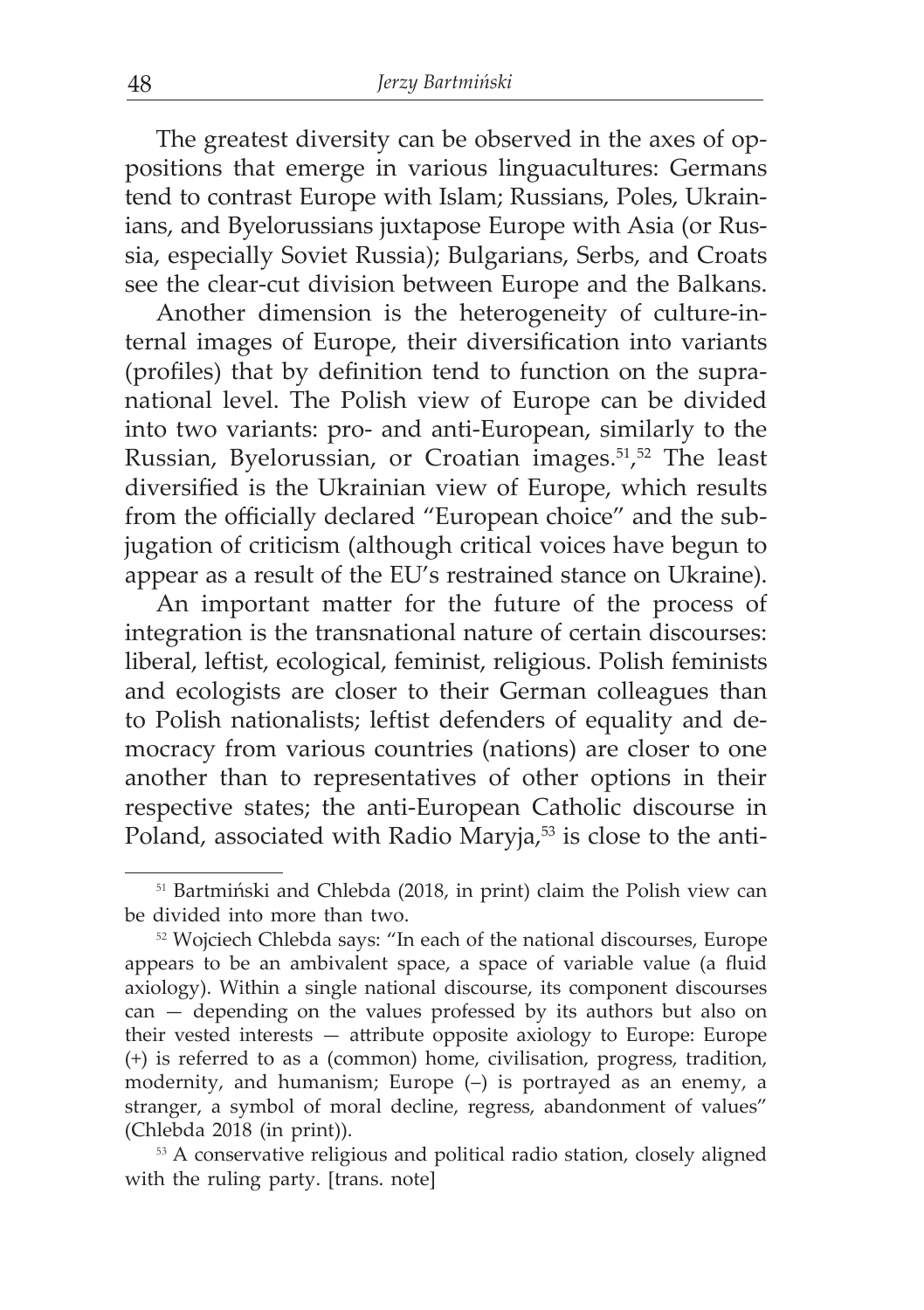European discourse of the Russian Orthodox Church.<sup>54</sup> In short: the profiling of Europe overrides national boundaries, with culture-based profiles being on the international scale closer to one another than those based on history, politics, or ideology.

One final distinction that must be made is between ideological profiles, functioning in public media, and nonideological colloquial conceptualisations in silent circles of public opinion, revealed only in sociological research. In Poland, the contrast is especially stark: if in public discourse pro- and anti-European options are nearly equipollent,<sup>55</sup> research by the social opinion agency TNS Polska shows that the attitude of Polish society is decidedly pro-European.

**14. The situation with the concept of HOME/HOUSE (Polish DOM) is different.** This concept is shaped mainly by culture, rather than politics. The wealth of lexicographic data is enough to see the closeness of the cultural counterpart concepts in various languages.

Consider the four meanings of the Polish *dom* listed in SIP online:

- building for apartments or a workplace;
- a flat, apartment, or room where one lives;
- family, household; also: apartment with its tenants;
- all matters to do with the family and household.

Dictionaries of individual languages define the corresponding words (Greek *οικος,* Lithuanian *namai* and *namas,* Russian *dom,* Byelorussian *dom*/*khata,* Lemko *chyża*, Czeck *dům* and *domov,* Bulgarian *kyšča*, Serbian and Croatian *kuća*, German *Haus* and *Heim*, English *house* and *home*, French *maison,* Portuguese *casa*) in largely compatible terms (cf.

<sup>&</sup>lt;sup>54</sup> Cf. the declarations of Patriarch Kirill of Moscow and the then President of the Polish Episcopal Conference, Bishop Józef Michalik, signed at the Royal Castle in Warsaw in 2012 as a "call from both Churches, Catholic and Orthodox, to Polish-Russian reconciliation".

<sup>&</sup>lt;sup>55</sup> The Law and Justice party government (in March 2018) represents the latter option.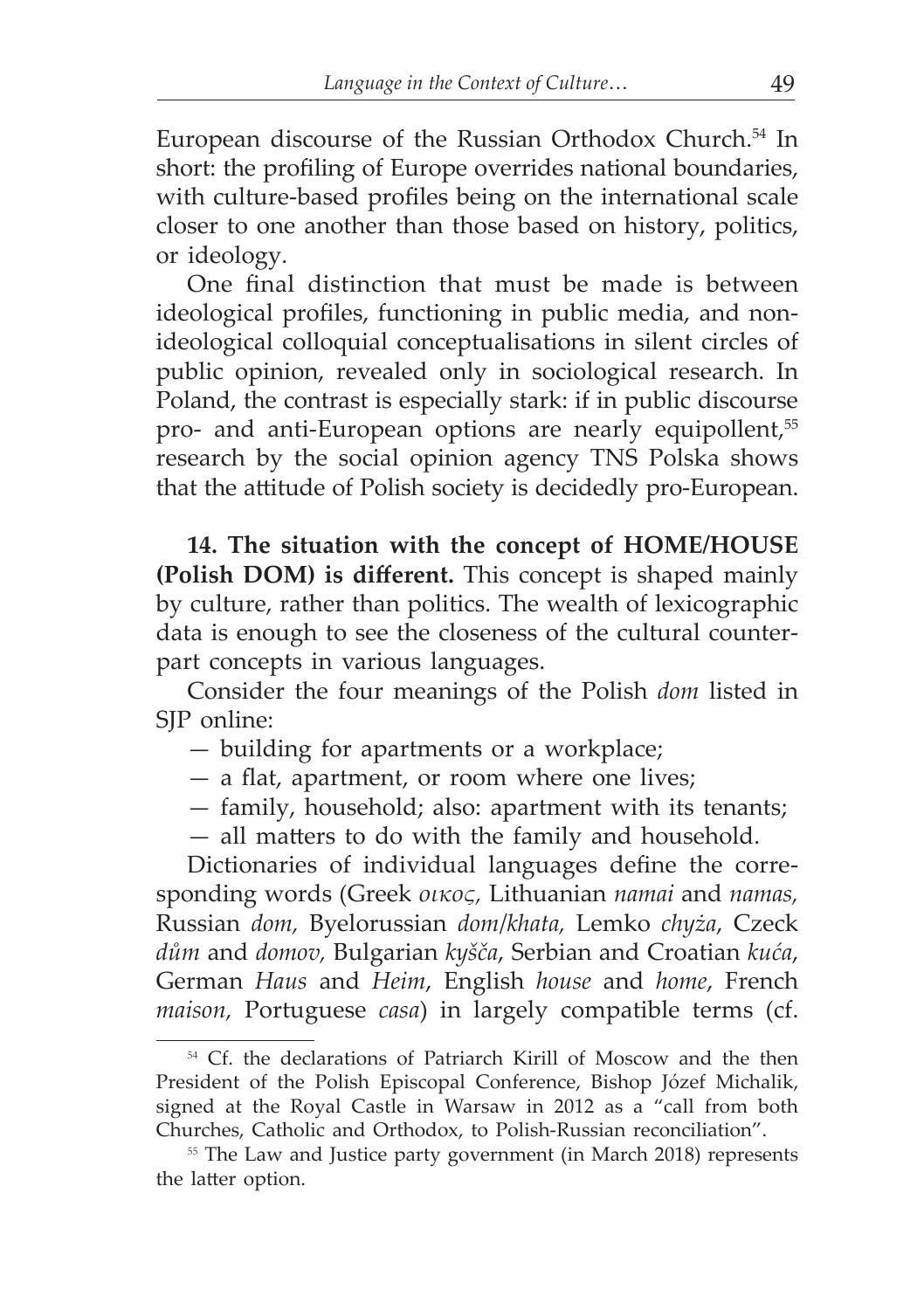Bartmiński 2015). There is a recurrent semantic sequence that proceeds "from concrete to abstract", i.e. in the beginning there is reference to the building designed for living, then to an apartment or room with the same purpose, then to the family and generally the household, the kin or dynasty, and finally a certain type of institution.

All lexicographic definitions in the languages that have been investigated are linked by a four-fold cognitive model that consists of the following components: 'building', 'family', concepts of 'living', and 'function'. The model can be represented as a configuration of four facets, linked into a *gestalt*: [participant] + [event] + [location] + [function]. This is a substitution-based model, filled with specific (compatible) content on the communicative level.

The central element of the model is [event], which opens onto the human participant, the space being inhabited, and the function of that space in relation to the participant. In short, someone lives somewhere and satisfies their needs in that place.

The [participant] may be an individual or a group of people close to one another — prototypically a family, with the foregrounded position of the mother.

The [event] is realised in Polish through the predicate *mieszka* 'lives, dwells', which means (a) 'is somewhere for a long time/permanently'; (b) 'in their own, familiar place'; (c) 'separated from the surroundings and closed'; (d) 'so that one can satisfy the following needs' [functions]: (d1) sleep and rest (d2) protection from cold; (d3) security; (d4) company, especially (d5) care of children (nursing, upbringing); optionally also: (d6) satiating one's hunger; (d7) personal hygiene (washing/bathing, voiding excrements); (d8) transmission of cultural patterns: language, beliefs, norms, and values; (d9) professional training; and (d10) work.

The component [location] pertains to the physical house as a building: it is designed, constructed, furnished, redecorated, sold and bought, etc.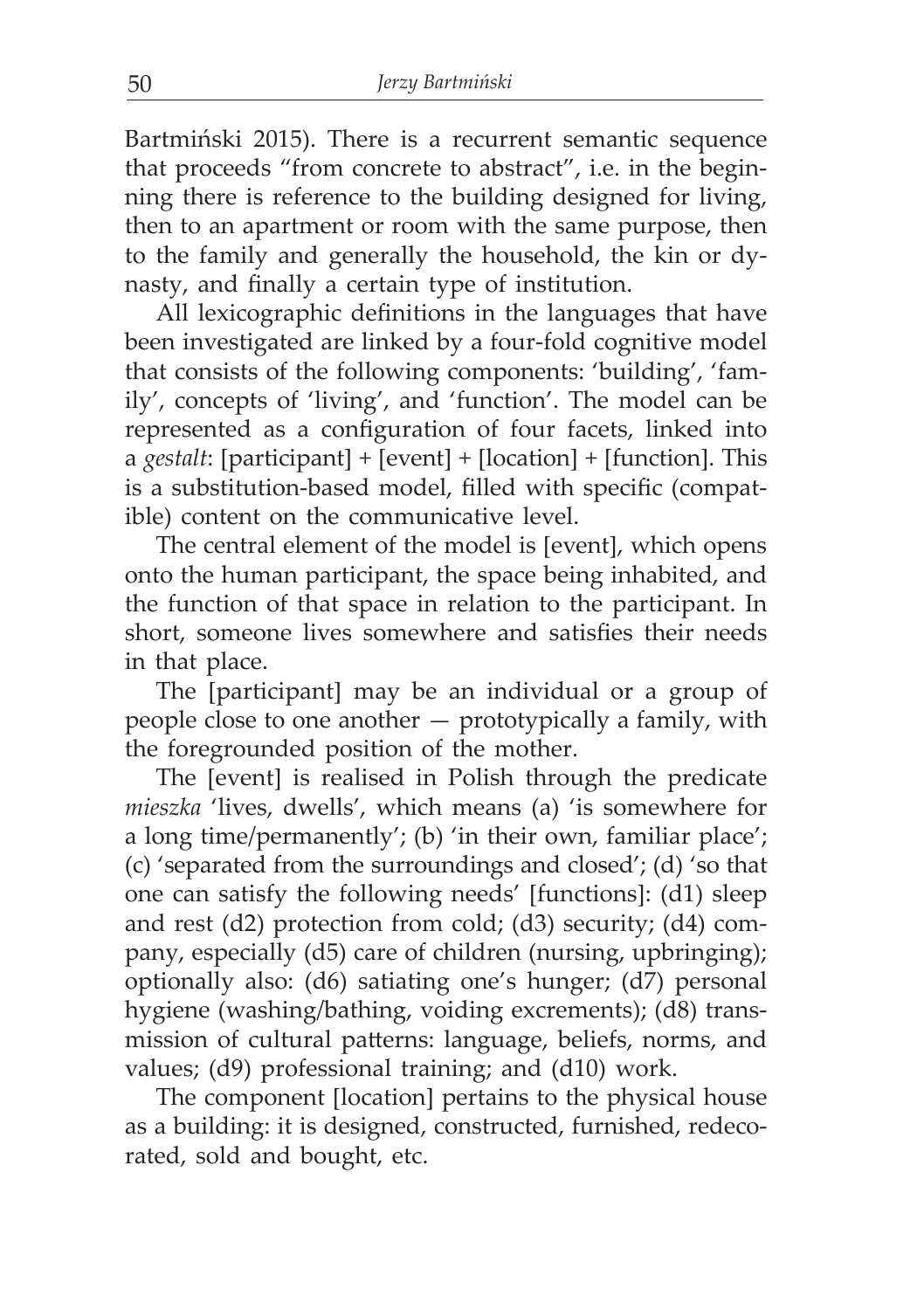The base image of HOME/HOUSE, at the level of specific social discourses, undergoes intentional modification (profiling). Bartmiński and Bielińska-Gardziel (2015) identify six variants or profiles of the image: (1) the material (physical) profile as a building; (2) the communal profile of the family home in its general human dimension, with an emphatic position of the woman (wife and mother), a multigenerational home; (3) the patriotic profile of the "Polish home" that cherishes the memory of national history, with the "Polish Mother"56 as the guardian of patriotic tradition; (4) the feminist profile of a home as a woman's prison; (5) the mobile home, based on the myth of expulsion from the Paradise and the feeling of existential homelessness; (6) the metaphysical "Our Father's Home".

In individual national linguacultures, the base cognitive schema of HOME/HOUSE is profiled in specific ways by highlighting some of its aspects and downplaying others.

#### *15.1 The Byelorussian HOUSE/HOME as the Slavic prototype<sup>57</sup>*

*General information*: Byelorussian linguaculture seems to have preserved the most typical (prototypical) and archaic characteristics of the Slavic HOUSE/HOME, i.e. the rural, peasant type.

*Base structure:* Byelorussian linguacultural home is a configuration of a few basic domains: the actual living quarters (building), function (habitation, dwelling), and people, for whom the building is something ordinary but also has a great value.

*The sense of inhabiting/dwelling in a given place*: living in a house is expressed as *zhytsyo* 'life', which embraces birth and death. The house as one's birthplace is called the "cradle" (*kalyska*) of a person: Byelorussians have wished to be born and die in their own houses for a long time. Death outside one's

<sup>56</sup> The notion comes from the 1830 poem *Do Matki Polki* (*To the Polish Mother*) by the Polish Romantic poet Adam Mickiewicz. [trans. note]

<sup>57</sup> Full account: Kozłowska-Doda 2015 and Kozlouskaya-Doda 2015.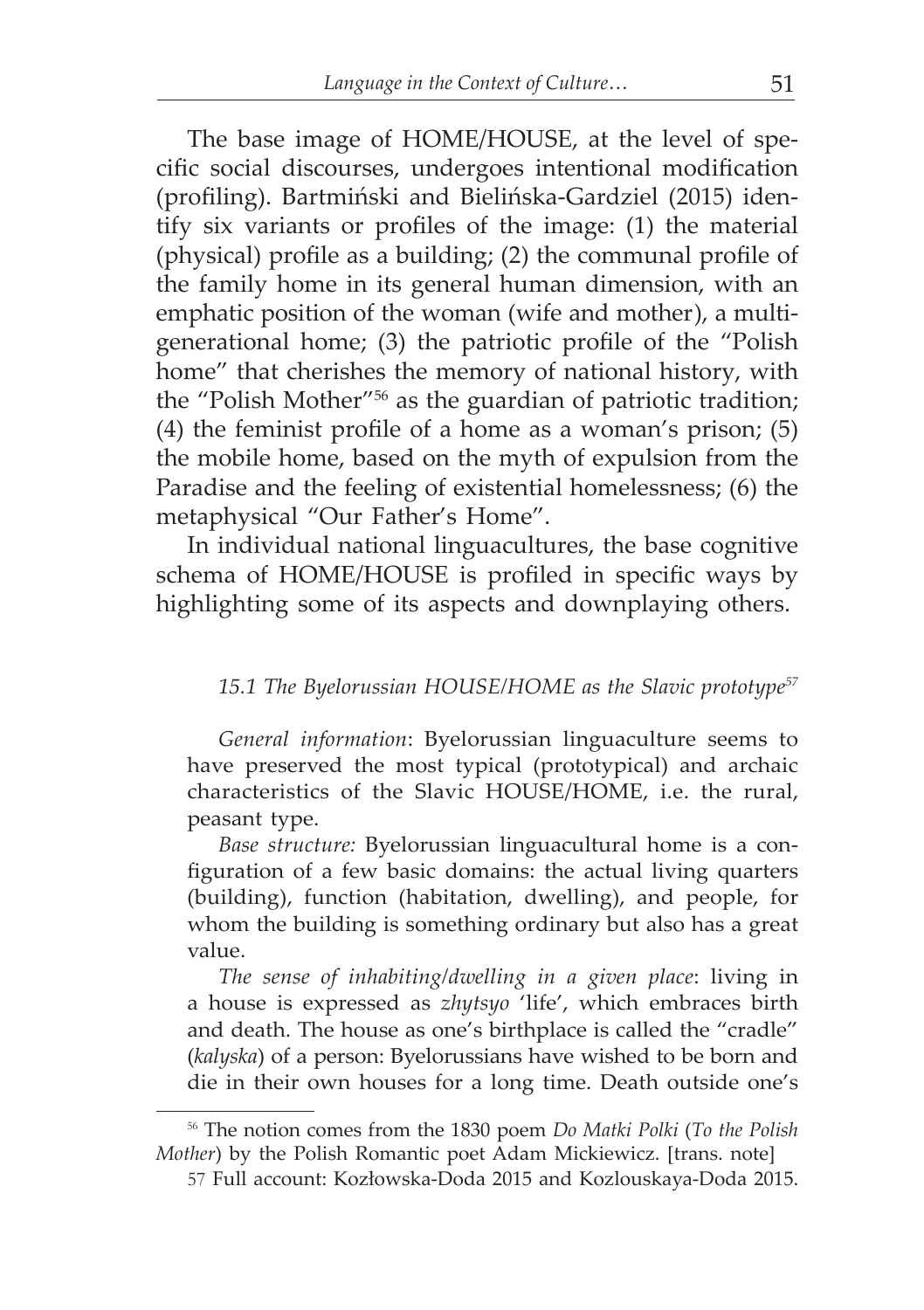home is considered a bad omen. The souls of the deceased return to the home, a belief perpetuated in the feast of *Dziady* (Forefathers' Eve)58 and in *dom* as a euphemism for a coffin*.* 

*Relationship between people and the house/home*: To live in a place means more than to be there for a long time; rather, it means to develop a peculiar kind of relationship with the place, to make it familiar, cosy, *domesticated*, to adapt it to one's needs, decorate with keepsakes, and make it feel like home. Without that, a person can remain *home*less in one's own house or apartment — recall the traumatic experiences of people relocated after the Chernobyl disaster, returning to the old places despite jeopardising their health and lives because they could not imagine living elsewhere. Many elderly city-dwellers return to their childhood huts and houses to die there.

An emotional link with one's house and home gives one strength and helps maintain emotional balance. Houses can even be personified: Byelorussians apologise to their houses, draw their images, etc.

*Values associated with HOUSE/HOME*: one's own house is a status symbol, a sign of success. Although in many cases it is poorly equipped, for Byelorussians their house is a real palace. It is the place where one feels safe and free.

*The social aspect*: the quintessence of home for a Byelorussian is the family home. The traditional Byelorussian home must consist of two parents and children — the lack of either is felt as an imbalance. The traditional Byelorussian home, especially among the older generation, has a patriarchal structure: the leading role is played by the man who is supposed to build the house and take good care of it. Also, the man (husband and father) looks after the household. The woman (wife, mother, landlady) has a lower status: her duty is to make the house cosy. These asymmetrical roles are well reflected in the saying *The home is the woman's world, the world is the man's home*.

*Spatial characteristics*: the home, ideally, comes with a house (*dom*/*khata*): it is a place isolated from its surroundings. Apartments in the city are treated as "reduced houses", "temporary

<sup>&</sup>lt;sup>58</sup> Lit. 'grandfathers'. The feast commemorated one's dead ancestors. [trans. note]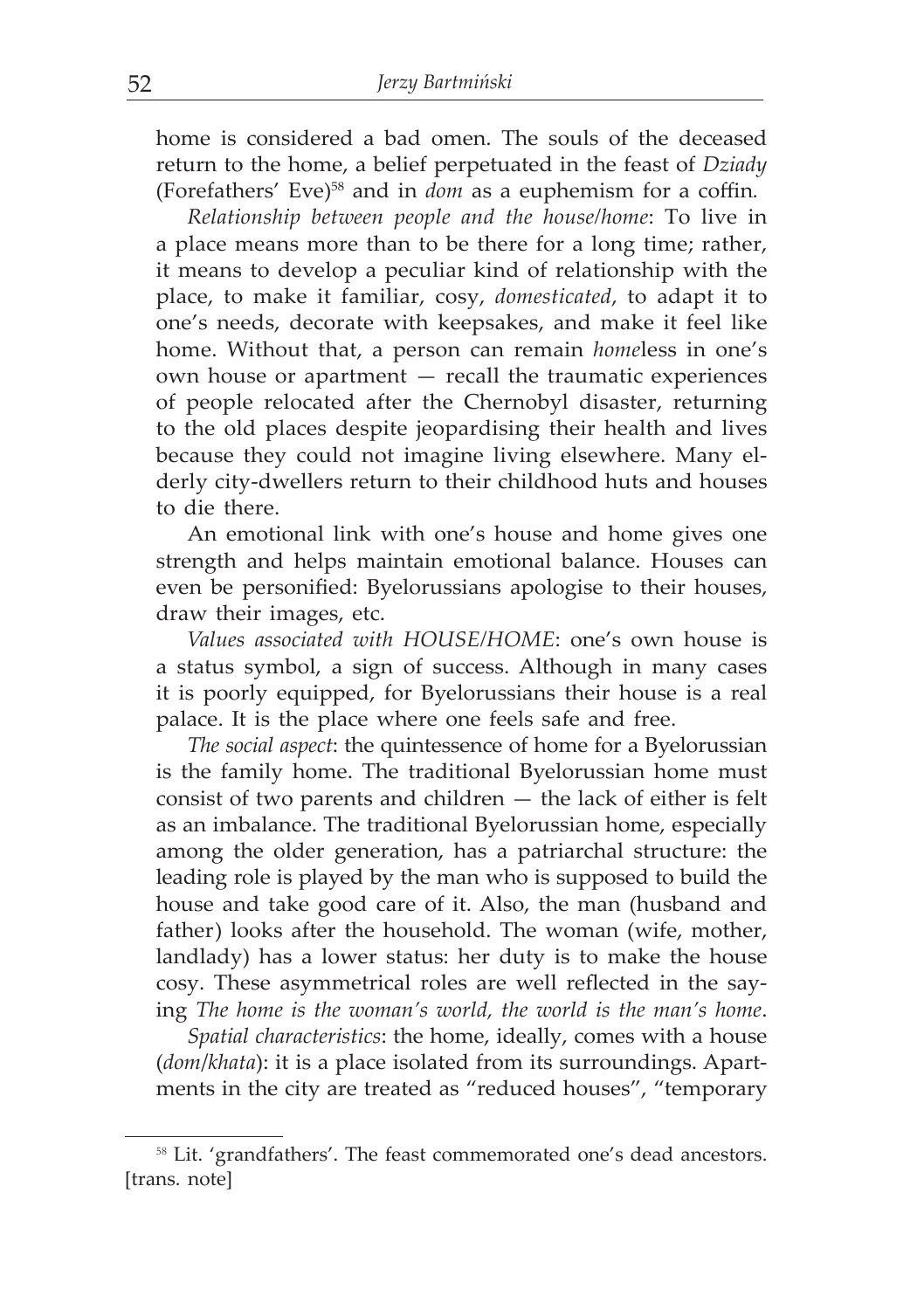abodes" that deviate from the image of "true" house and home. An ersatz house/home for a Byelorussian is also the summer house (*dacha*, *letsishcha*), for many a continuation of their peasant ancestors' tradition.

*Parts of the house*: tnce the house consisted of only one room and the kitchen with a stove, where the whole family would eat, sleep, and spend time. The kitchen, in the Byelorussian house, is a place for cooking, eating, being with the family, and seeing friends.

Each of the house's elements has a role to play: the roof affords protection and, linguistically, functions as a synonym of the house;59 windows are the house's "eyes"; the walls separate the familiar from the unfamiliar space. The borderline between the two is the doorstep, an important element in many customs and rituals.

*Accessories and furnishings*: the stove, once a symbol of the hearth, is used to this day for heating and cooking. The central and most esteemed place in the traditional country house was the corner with holy icons opposite the stove (or the door). Today, after work, people gather in front of the TV.

*Functions of the house*: the house affords the feeling of security, the possibility for sleep and rest; it protects from cold; provides a space for satiating hunger; often (but not always) provides conditions to maintain personal hygiene; allows its tenants to be together; provides conditions to nurture and bring up the children; can function as a workplace; it is a locus of love that one gladly returns to, where one is welcome.

However, a house can limit one's freedom and become a prison: such may be the fate of disabled people and women — victims of domestic violence.

*Relation to the environment*: Byelorussians tend not to talk about family and domestic matters outside one's home. Collocations and fixed expressions suggest that the Byelorussian home (and especially house) affords the feeling of isolation from the surroundings and the events outside. It is a private space with no room for strangers. In spite of that, Byelorussians can be hospitable.

<sup>59</sup> Cf. also the English *under one's own roof* or its Polish equivalent *pod własnym dachem* [trans. note].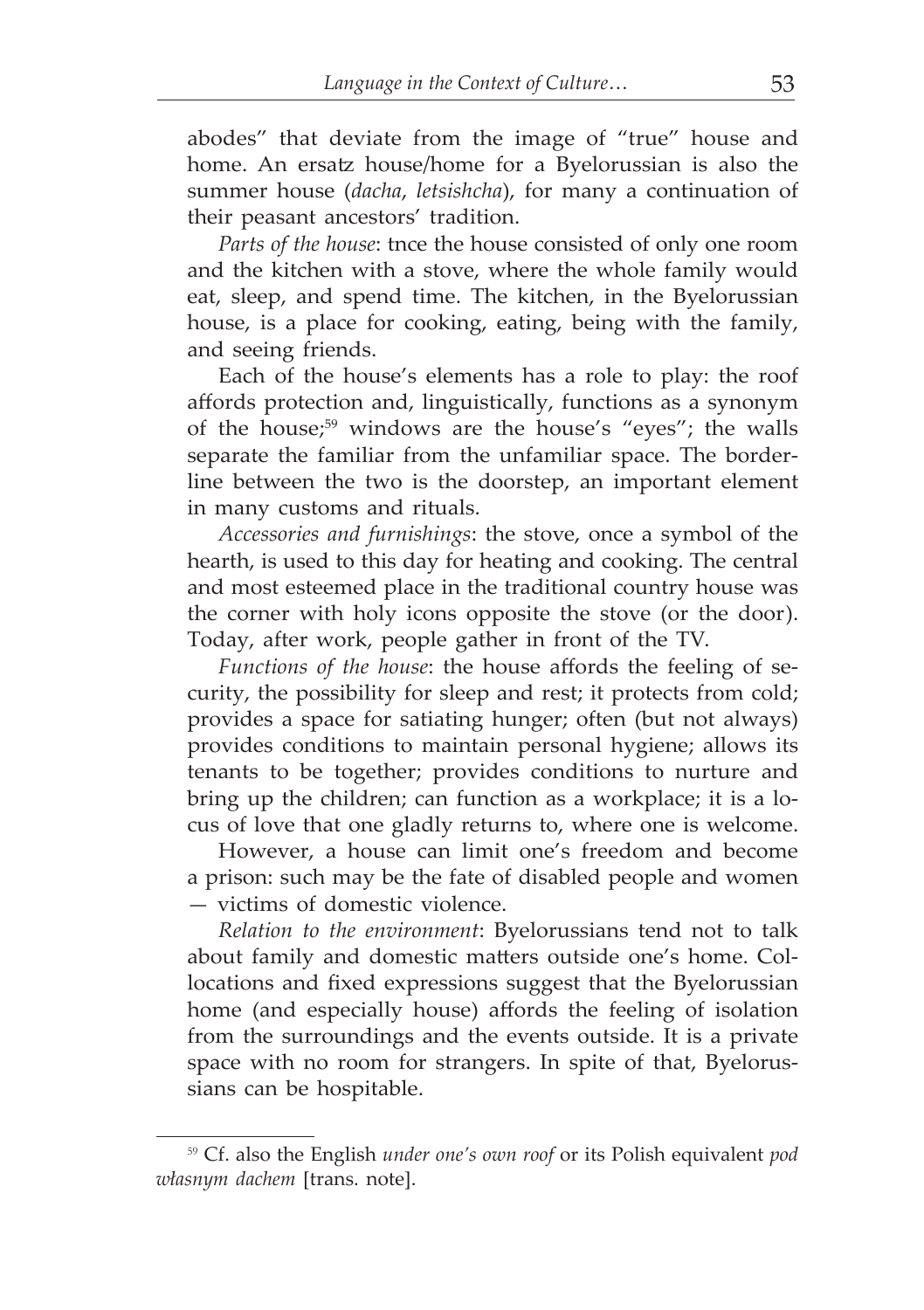*Metaphorical extensions*: The feeling of familiarity, closeness to one's own space, gives rise to extensions of the notion of HOUSE/HOME onto one's village, city, region, country (*My homeland is my home; my home is the homeland*), the world, or even the universe. Interestingly enough, a prison cell can be called *khata* (a 21<sup>st</sup> century usage among political prisoners).

## *15.2 Idiosyncratic features of the other cultural concepts of HOUSE/HOME*

In some languages two aspects of HOUSE/HOME — physical (a building) and psychosocial (a familiar place, one's own space) — have distinct lexical exponents: cf. the Czech *dům* and *domov* (Vañková 2015: 124), Serbian and Croatian *kutsya*/*kuća*  and *dom* (Ristić and Lazić-Konjik 2015: 264–266; Kapetanović 2015: 293–297), German *Haus* and *Heim* (Grzeszczak 2015: 337–339)*,* English *house* and *home* (Popielska-Grzybowska and Harper 2015: 368–369). The distinction is absent from either Polish or Russian, where both senses are activated in a single meaning of "a building/place inhabited by people close to one another".

A peculiar development took place in the Russian language. When the Communists attempted to destroy the idea of the family home and replace it with the so-called *komunalka*, a council flat shared by a few families, it led to the emergence of the *dacha*, a summer house outside the city, conceptualised as a place of inner emigration that allowed people to have a private space for themselves (Fiodorowa and Pazio-Wlazłowska 2015: 155). The Lemko DOM, in turn, is a stronghold of ethnic identity (Misiak 2015: 207).

15.3 The idea of HOUSE/HOME *from the viewpoint of its individual inhabitant* was most aptly expressed by the Czech writer and philosopher Václav Havel in terms of a concentric and expanding space that humans familiarise and domesticate: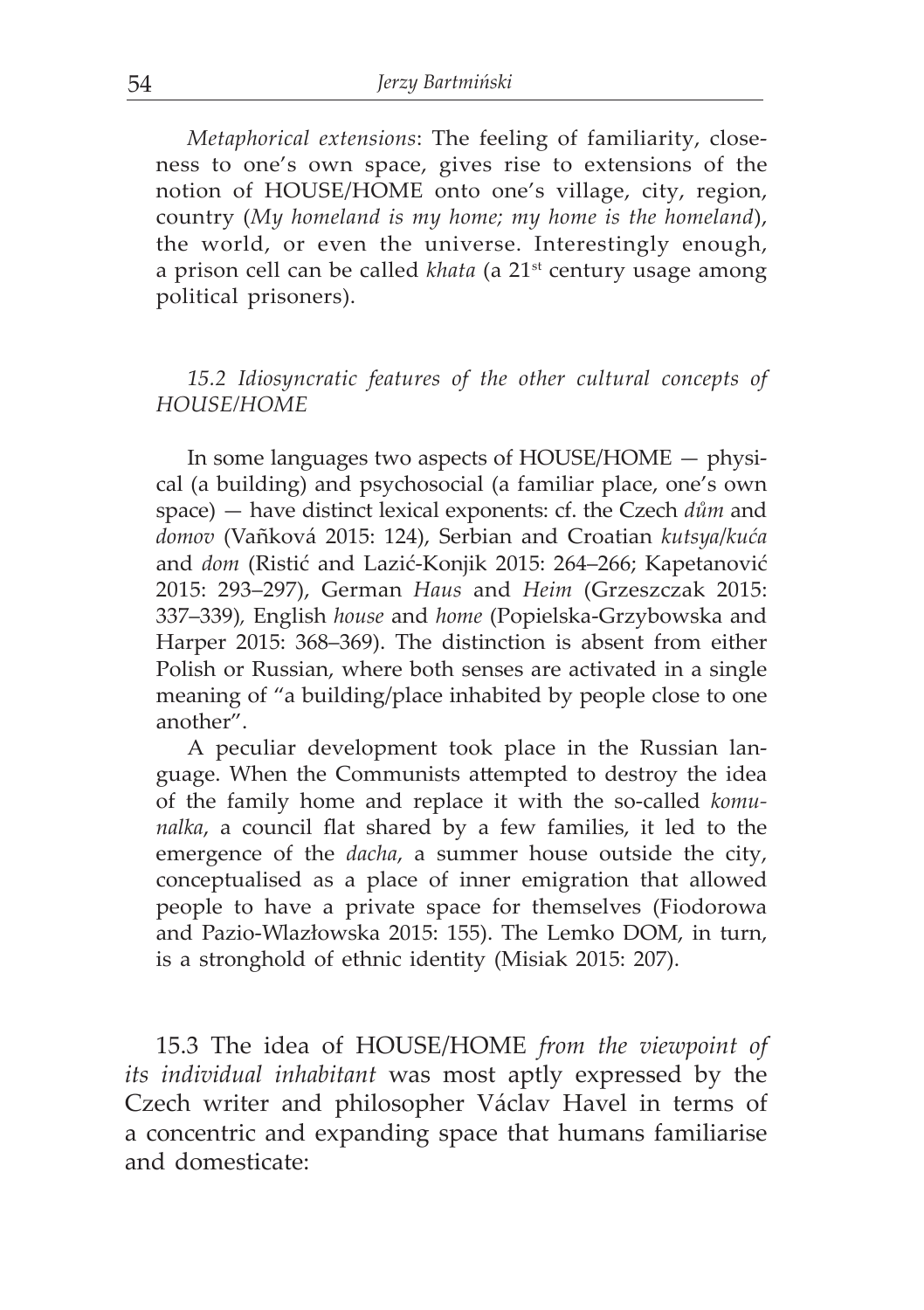For every person, *domov* is one of the basic exsitential experiences. What one considers to be their home (in the philosophical sense) may be compared to a system of concentric spheres, with one's own "self" in its centre. My home is the place I live in at a certain time, the place I've become used to and, so to speak, have embraced with a my own invisible "coating" of sorts (I remember that even a prison cell was home to me and I always felt discomforted when I was transferred to another cell: even if the new one was the same or better than the previous one, I thought of it at first as alien and hostile, I felt deprived of my roots and placed in an unfamiliar environment, and I needed time to make it mine and familiar, to domesticate it and to shake the sorrow of losing the old place).

My *domov* is the building (*dům*) where I live, the inhabited location or city where I was born and happen to be now living, my *domov* is my family, the world of my friends, the social and spiritual space where I exist, my profession and workplace. My *domov* is, of course, the country I live in, the language I speak, the spiritual atmosphere of my country transmitted through that language. The Czech language, the peculiar Czech worldview, the Czech historical experience, Czech models of heroism and cowardice, Czech humour: these are all inalienable components of my understanding of *domov*. In this way, my *domov* is my Czechness, my belonging to this very nation — I know no reasons why I should not regard that layer of my *domov,* too, as mine. It is natural and obvious to me to the same extent as my identity as a man. Apart from that, my *domov* is Europe and my feeling of being European; it is also our planet. (after Vañková 2012: 61; transl. A.G.)

#### **16. Conclusions**

1. Cultural (cognitive) definitions of both cultural concepts (EUROPE and HOUSE/HOME), reconstructed on the broad S–Q–T basis, bring us closer to the cognitive content of those concepts as they function in the social imagination of specific national languages. Definitions of this kind, as has been noted, are texts of culture (in the sense of the Moscow-Tartu school): they contain a record of socially conventionalised knowledge of a given mental object, of beliefs pertaining to the world and to humans in it; they relate to the norms and values professed by a given cultural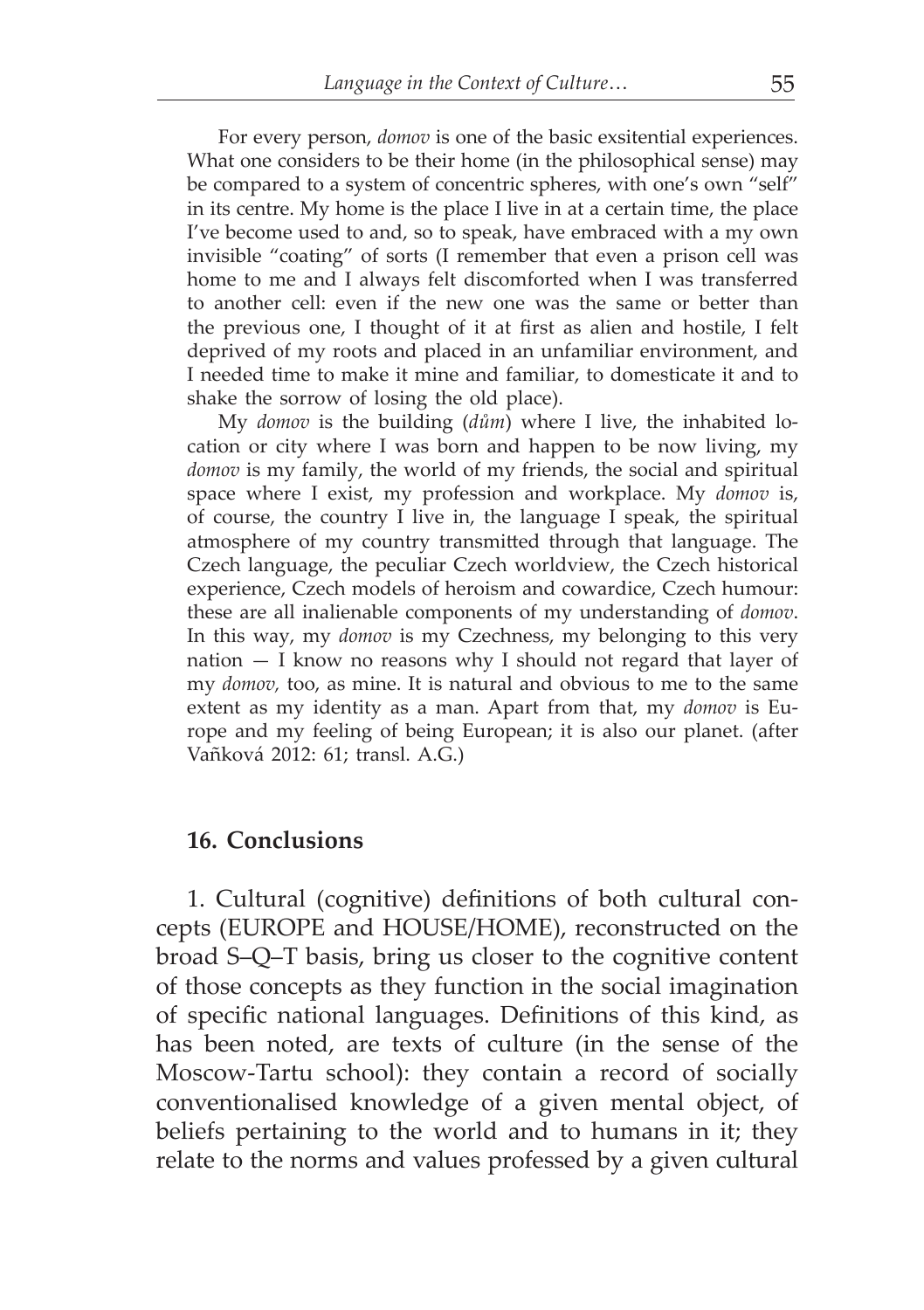group as the speaking and conceptualising subject. Cultural definitions of EUROPE and HOUSE/HOME can be treated as "narratives" about those entities–mental objects.

2. In the purely linguistic aspect, the attractiveness of the notion of the "European home" derives from the semantic richness and multidimensionality of its two components. The popularity of the slogan $60$  is certainly motivated politically (an aspect I will not discuss here), but it is instructive to consider the relationship between the two cultural concepts, the dynamic nature of their combination, and the resulting transfer of its content from the domain of mere ascertainment to that of active postulates. The source of this creative tension is the huge, and relatively stable semantic potential of HOME, on the one hand, and the immense semantic changeability of EUROPE. In the slogan "the European home"/"Europe as home", politics meets culture, a mobile and fluid ambiguity of EUROPE meets the stable tradition preserved in HOME. Cultural concepts of EUROPE (especially when it is identified with the European Union) differ from one linguaculture to another, from one nation to another, and even within one national concept they are entangled in the dispute between Euro-enthusiasts and Euroskeptics, whereas the specific images and profiles of HOME are relatively well-entrenched, smoothened out and similar to one another in various linguacultures.

3. The extended cognitive definitions of the cultural concepts HOME/HOUSE and EUROPE show the degree of the similarity between them, which helps explain the meaning of the metaphorical expression "European home"/"Europe as home". Of many characteristics of the source-domain concept HOME, the metaphor selects only some and maps them onto the target-domain EUROPE.

<sup>60</sup> See *Fundacja Europa Haus,* dedicated to promoting cooperation in Europe (europahouse.pl; accessed March 16, 2018).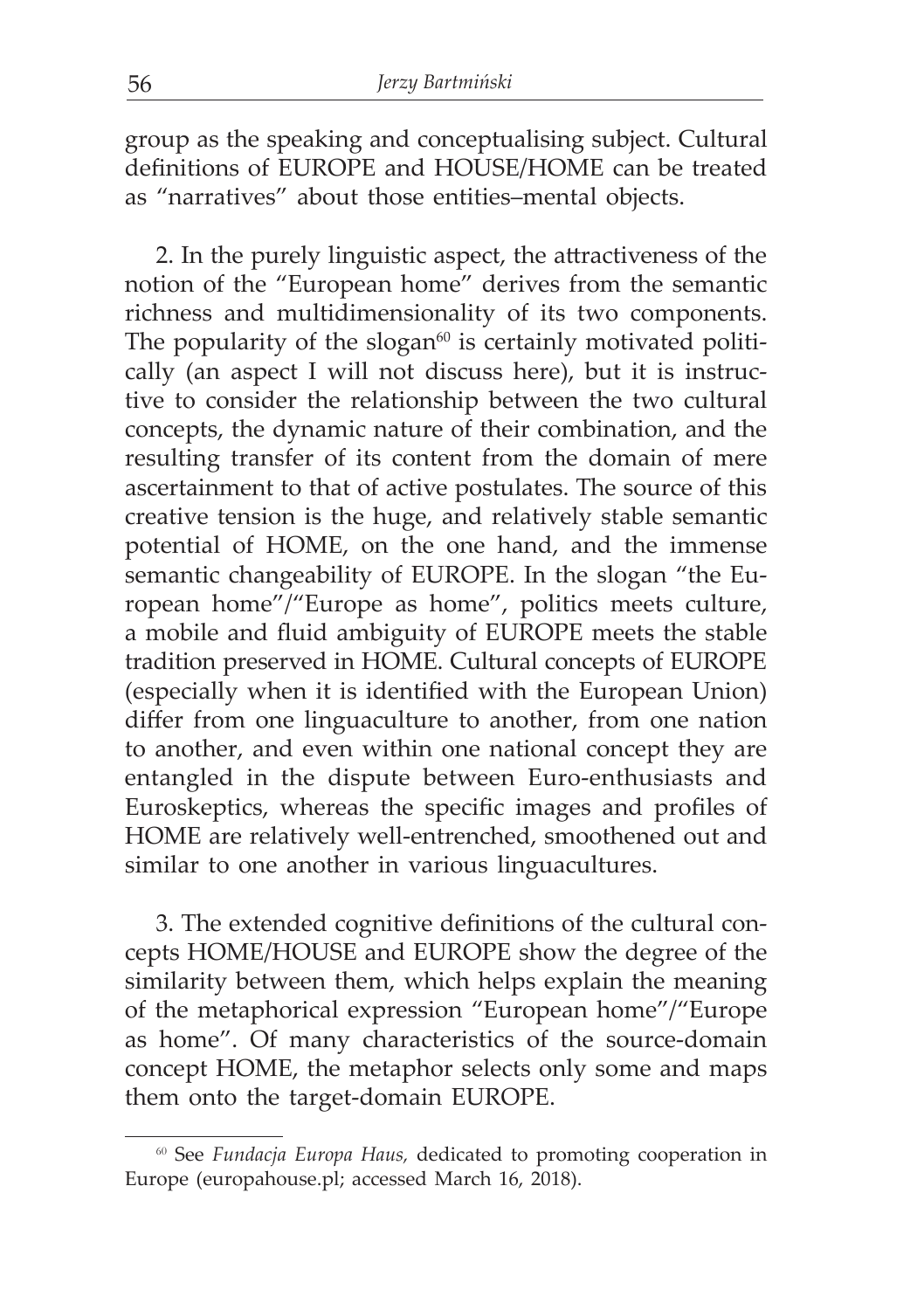The basis for such metaphorical transfer — besides the obvious membership of the two concepts in the category of "locations" and the spatial closeness of each to human participants — is social similarity: European nations are to be linked by the kind of relationship that is found in the family home. Europe may be here the "native realm", warm and safe, as in Czesław Miłosz's biographical essay *Rodzinna Europa* (Miłosz 1959, English translation Miłosz 1968). $61$  This, however, is a postulated kind of similarity, based on an idealised image of "true" home. In reality, the "typical" home may depart from the ideal, while the "actual" home in reality may even be its contradiction (as in Wojciech Smarzowski's 2009 film *Dom zły* (The Dark House) or William Sach's 2002 *Spooky House*). We are thus not so much "given" the model of the "European home" as it is, but rather "entrusted" with it as something to fulfil.

The functional similarity of Europe and home as safe places is also subject to interpretation: in politics, this is viewed as international security, in philosophy as "being at home", the feeling of personal freedom.

However, in the metaphorisation process, the physical characteristics of the house also play a role: Europe must be "built" on the "foundations" of human rights, freedom, and democracy.

The actual house, in reality, is divided into spaces (the living room, the kitchen, the hall), it has walls, windows, and doors. These are the characteristics that have been extensively relied on in Europe-oriented discourses, e.g. in the context of admitting new members and in present-day immigration discourse it more and more often serves to support xenophobic argumentation. Its major aspect is the

 $61$  The notion of Europe as family is more conspicuous in the Polish title, Rodzinna Europa, than in its English rendering as *Native Realm*. In the former, the adjective *rodzinna* (fem.) is ambiguous between 'to do with the family' and 'native' or 'home' (as in *rodzinne* (neut.) *miasto* 'home town'). [trans. note]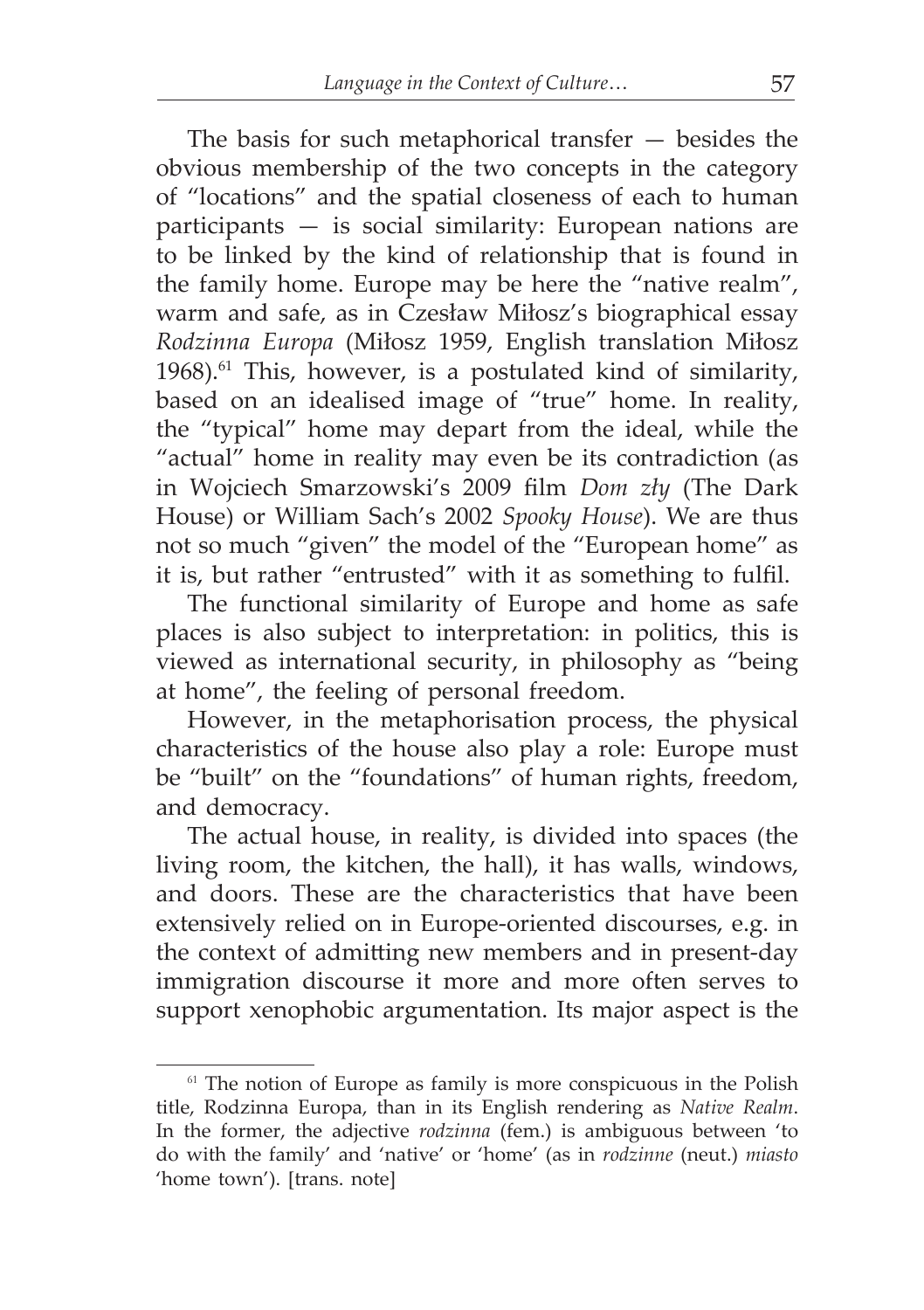idea of closure, of separating oneself from the environment by raising walls and shutting the gates. One's house may turn into a fortress (*My house is my castle*, <sup>62</sup> *Festung Europa*) invincible to alien interlopers.

4. The semantic values of HOME/HOUSE and EUROPE have enormous potentials for persuasion. Both are multifarious and multidimensional concepts, malleable into profiles and admitting of dialogue. The openness and negotiability of the idea of "the European home" is in fact supra-ideological. It is capitalised on both in the leftist and in the Christian spirit. The former takes us back to Kurt Tucholsky's 1932 slogan *Europa ist ein großes Haus*, revived many decades later by Mikhail Gorbachev, while the latter harks back to Józef Tischner's idea, also mentioned above, of Europe as the "'common home' of Europeans" (Tischner 2017 [1998]: 49). This perspective was confirmed in 2009 by Pope Benedict XVI during his Apostolic visit to the Czech Republic: "Europe is more than a continent. It is a home! And freedom finds its deepest meaning in a spiritual homeland" (Benedict XVI 2009).

The idea of building a European home is as topical as ever, despite being contested by politicians focused on national matters $63$  — and perhaps exactly for this reason.

<sup>62</sup> Also *My home is my castle*.

<sup>&</sup>lt;sup>63</sup> Cf. the words of the Polish Prime Minister Mateusz Morawiecki: "In today's Europe, national interests play a far more important role than ideological calls for a 'European home'" (*Gazeta Polska*, interview with Prime Minister Morawiecki by Katarzyna Gójska-Hejke and Tomasz Sakiewicz, "Ja antykomunista, ja bankowiec", Dec 13, 2017, p. 9).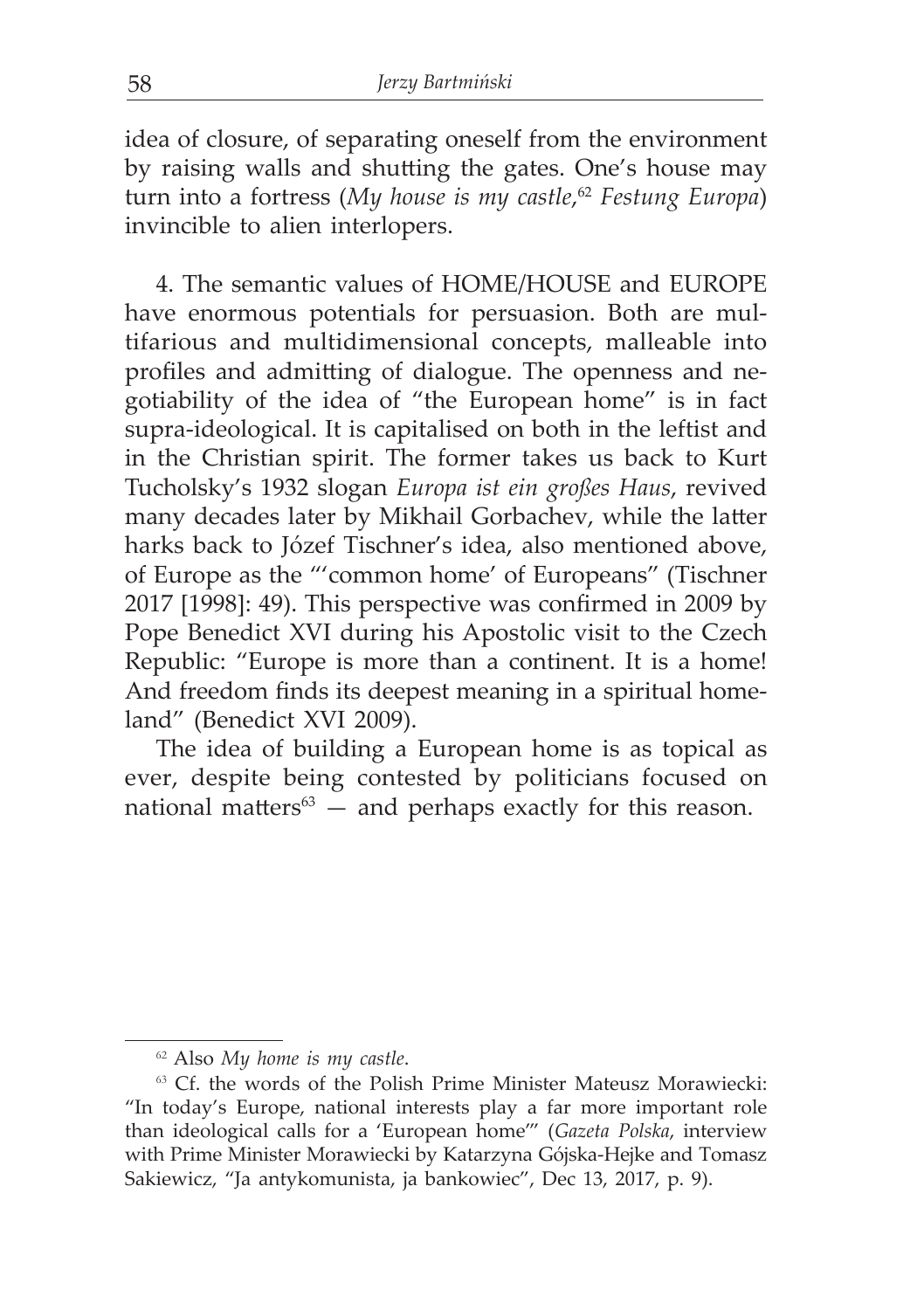## REFERENCES

- Abramowicz, Maciej, Jerzy Bartmiński, and Iwona Bielińska-Gardziel (eds.). 2012. *Wartości w językowo-kulturowym obrazie świata Słowian i ich sąsiadów*. Lublin: Wydawnictwo UMCS.
- Ajdačić, Dejan (ed.). 2015. *O vrednostima u srpskom jeziku. Zbornik etnolingvističkih radova*. Beograd: Alma.
- Ajdačić, Dejan. 2017. Typy kolekcji wartości i ich profilowanie. *SlovoSlavia. Studia etnolingwistyczne*: 131–148.
- Apresjan, Yuriy (ed.) 2006. *Yazykovaya kartina mira i sistemnaya leksikografiya*. Моskva: Yazyki slavyanskikh kul'tur.
- Anusiewicz, Janusz. 1991. Kulturowa teoria języka. *Język a Kultura* 1: 17–30.
- Anusiewicz, Janusz. 1994. *Lingwistyka kulturowa*. Wrocław: Wydawnictwo Uniwersytetu Wrocławskiego.
- Anusiewicz, Janusz, Anna Dąbrowska, and Michael Fleischer. 2000. Językowy obraz świata i kultura. Projekt koncepcji badawczej. *Język a Kultura* 13: 11–44.
- Arutyunova, Nina D. 1991. *Logicheskiy analiz yazyka: Кulturnye kontsepty*. Моskva: Nauka.
- Bartmiński, Jerzy (ed.). *1988*. *Konotacja*. Lublin: Wydawnictwo.
- Bartmiński, Jerzy (red.). 1990. *Językowy obraz świata.* Lublin: Wydawnictwo UMCS. [subsequent editions: 1999, 2004]
- Bartmiński, Jerzy. 1993. Wprowadzenie. In Jerzy Bartmiński (ed.) *Encyklopedia kultury polskiej XX wieku. Współczesny język polski.* 13–23. Wrocław: Wiedza o Kulturze. [later published as 2001. Język w kontekście kultury. In Jerzy Bartmiński (ed.) *Współczesny język polski*. 13–22. Lublin: Wydawnictwo UMCS.]
- Bartmiński, Jerzy. 2006. *Językowe podstawy obrazu świata*. Lublin: Wydawnictwo UMCS.
- Bartmiński, Jerzy. 2009. *Aspects of Cognitice Ethnolinguistics.* Ed. Jörg Zinken, trans. Adam Głaz. London and Oakville, CT: Equinox. [paperback published in 2012 in Sheffield and Oakville, CT: Equinox]
- Bartmiński, Jerzy. 2014. Basic assumptions of Slavic ethnolinguistics. In Sebastian Kempgen, Tilman Berger, Peter Kosta, and Karl Gutschmidt (eds.) *Die slavischen Sprachen. The Slavic Languages. Ein internatio-nales Handbuch zu ihrer Struktur, ihrer Geschichte und ihrer Erforschung. An International Hand-*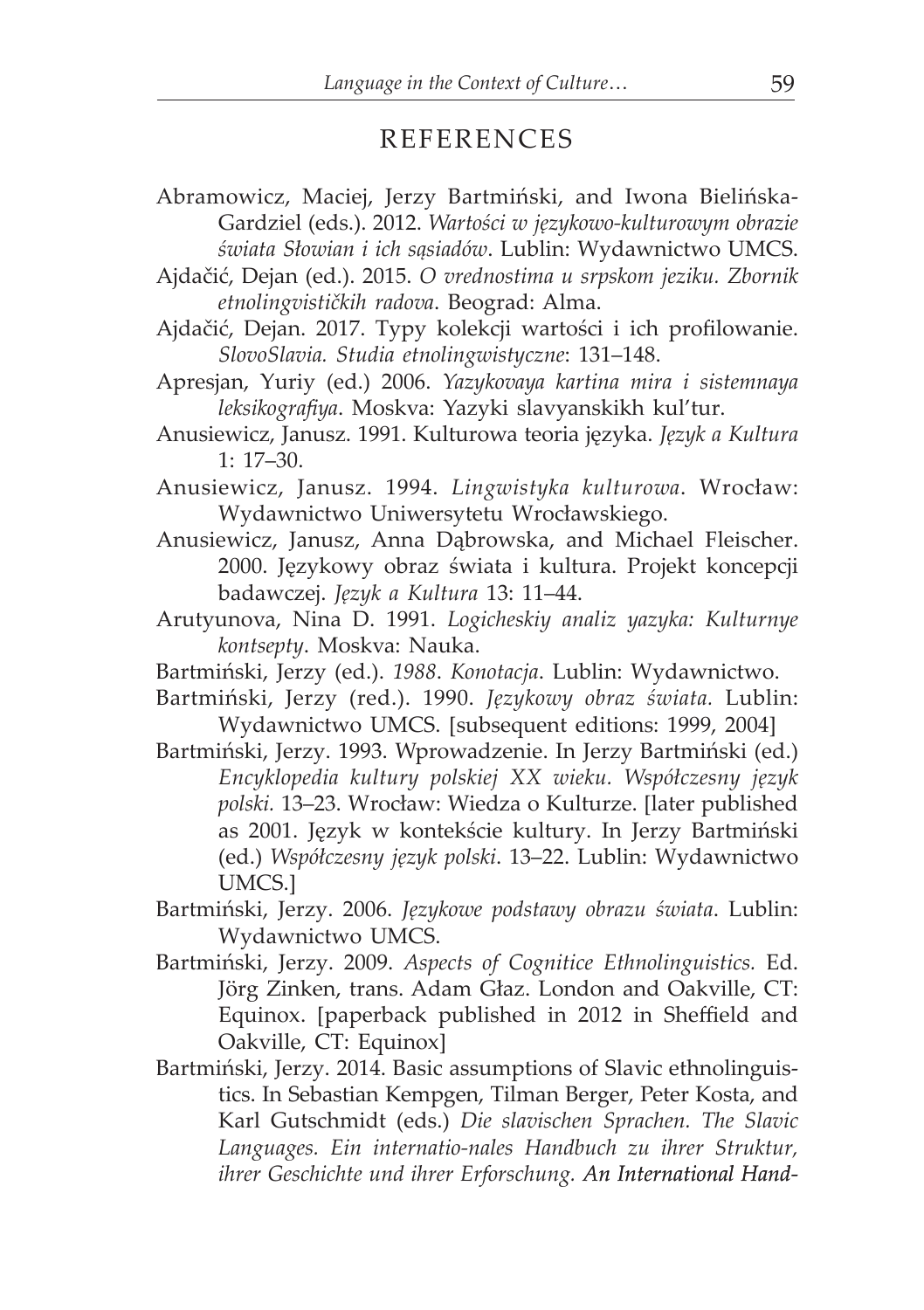*book of their Structure, their History, and their Investigation*.

- Band 2/Volume 2. 1165–1175. Berlin: De Gruyter Mouton.
- Bartmiński, Jerzy. 2015. *Polskie wartości w europejskiej aksjosferze*. Lublin: Wydawnictwo UMCS.
- Bartmiński, Jerzy. 2016. Słowa klucze, kulturemy, koncepty kulturowe. *Przegląd Humanistyczny* 3: 21–29.
- Bartmiński, Jerzy and Iwona Bielińska-Gardziel. 2015. Polski językowo-kulturowy obraz domu i jego profile. In Jerzy Bartmiński, Iwona Bielińska-Gardziel, and Beata Żywicka (eds.) *Leksykon aksjologiczny Słowian i ich sąsiadów*, vol. 1 *DOM* (LASiS 1). 89–121. Lublin: Wydawnictwo UMCS.
- Bartmiński, Jerzy, Iwona Bielińska-Gardziel, and Stanisława Niebrzegowska-Bartmińska (eds.). 2014 *Wartości w językowokulturowym obrazie świata Słowian i ich sąsiadów* Vol. 2: *Wokół europejskiej aksjosfery.* Lublin: Wydawnictwo UMCS.
- Bartmiński, Jerzy and Wojciech Chlebda. 2018 (in print). Obrazy Europy w języku polskim i w tekstach polskich dyskursów publicznych. In Wojciech Chlebda (ed.) *Leksykon aksjologiczny Słowian i ich sąsiadów*, vol. 2. EUROPA (LASiS 2). 89–121. Lublin–Opole.
- Bartmiński, Jerzy and Monika Grzeszczak. 2014. Jak rekonstruować kanon wartości narodowych i europejskich? *Etnolingwistyka* 21: 21–44.
- Benedict XVI. 2009. Address by the Holy Father. Meeting with the civil and political authorities and with the members of the diplomatic corps**.** Apostolic visit of His Holiness Benedict XVI to the Czech Republic (September 26-28, 2009). Presidential Palace of Prague Saturday, 26 September 2009. https://w2.vatican.va/content/benedict-xvi/en/speeches/2009/ september/documents/hf\_ben-xvi\_spe\_20090926\_autoritacivili.html [accessed March 16, 2018]
- Bernández, Enrique. 2008. *El lenguaje como cultura*. Madrid: Alianza **Editorial**
- Bielińska-Gardziel, Iwona, Stanisława Niebrzegowska-Bartmińska, and Joanna Szadura (eds.). 2014. *Wartości w językowokulturowym obrazie świata Słowian i ich sąsiadów.* Vol. 3: *Problemy eksplikowania i profilowania pojęć*. Lublin: Wydawnictwo UMCS.
- Bielińska-Gardziel, Iwona, Małgorzata Brzozowska, and Beata Żywicka (eds.). 2017. *Nazwy wartości w językach europejskich.*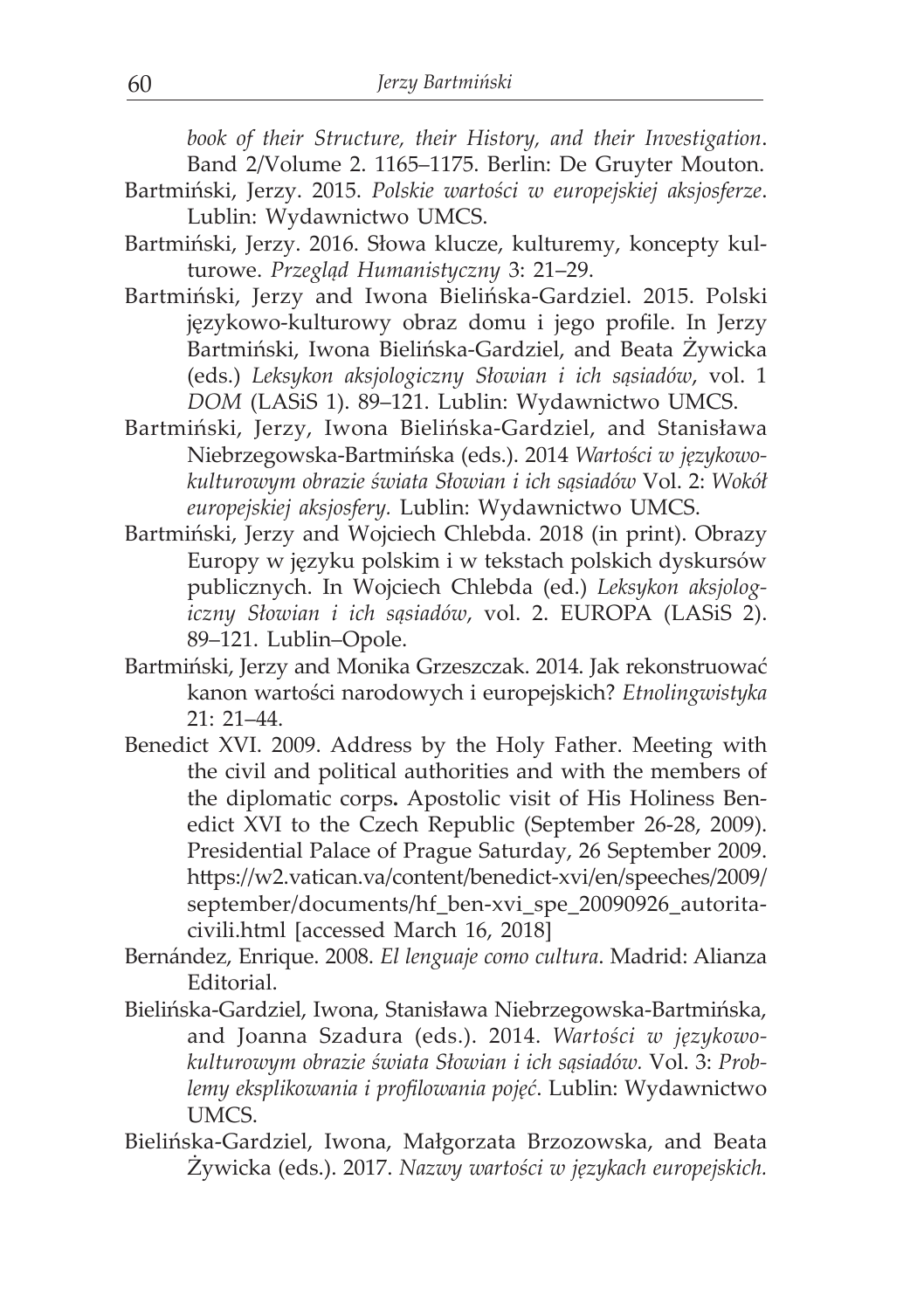*Raport z badań empirycznych.* Przemyśl: Państwowa Wyższa Szkoła Wschodnioeuropejska.

- Bogdanovic', Marijana. 2015. O kontseptu Evropa u savremenom srpskom yeziku i kulturi. In Dejan Ajdačić (ed.) *O vrednostoma u srpskom yeziku. Sbornik etnolingvistickikh radova*. 98–124. Beograd: Alma.
- Bühler, Karl. 1934. *Sprachtheorie*. Jena: Verlag von Gustav Fischer.
- Chilton, Paul and Mikhail Ilyin. 1993. Metaphor in political discourse: The case of the 'Common European House'. *Discourse and Society* 4(1): 7–31.
- Chilton, Paul and George Lakoff. 1995. Foreign policy by metaphor. In Christina Schäffner and Anita Wenden (eds.) *Language and Peace*. 37-55. Aldershot: Dartmouth.
- Chlebda, Wojciech (ed.). *Etnolingwistyka a leksykografia*. Opole: Wydawnictwo Uniwersytetu *Opolskiego.*
- Chlebda, Wojciech. 2018 (in print). Europa w trzynastu obrazach. In Wojciech Chlebda (ed.) *Leksykon aksjologiczny Słowian i ich sąsiadów*, vol. 2. EUROPA (LASiS 2). Lublin–Opole.
- Chruszczewski, Potr. 2001. *Językoznawstwo antropologiczne. Zadania i metody*. Wrocław: Polska Akademia Nauk Oddział *we Wrocławiu.*
- Czachur, Waldemar. 2017. Lingwistyka kulturowa i międzykulturowa. Pytania badawcze, zadania i perspektywy. In Waldemar Czachur (ed.) *Lingwistyka kulturowa i międzykulturowa. Antologia*. 7–38. Warszawa: Wydawnictwa Uniwersytetu Warszawskiego.
- Czelakowska, Anna. 2017. Wiedza kulturowa a opis leksykograficzny w jednojęzycznym słowniku języka polskiego. *LingVaria* XII, 2(24): 19–36.
- Czerwiński, Maciej. 2018 (in print). Językowo-kulturowy obraz Europy we współczesnej Chorwacji. In Wojciech Chlebda (ed.) *Leksykon aksjologiczny Słowian i ich sąsiadów*, vol. 2. EUROPA (LASiS 2). Lublin–Opole.
- Dąbrowska, Anna. 2005. Współczesne problemy lingwistyki kulturowej. In Małgorzata Czerwińska et al. (eds.) *Polonistyka w przebudowie*, vol. II. 99–110. Kraków: Universitas.
- Dąbrowska, Anna. 2017. Język i kultura a glottodydaktyka. In Dorota Filar and Piotr Krzyżanowski (eds.) *Barwy słów. Studia lingwistyczno-kulturow*e. 125–142. Lublin: Wydawnictwo UMCS.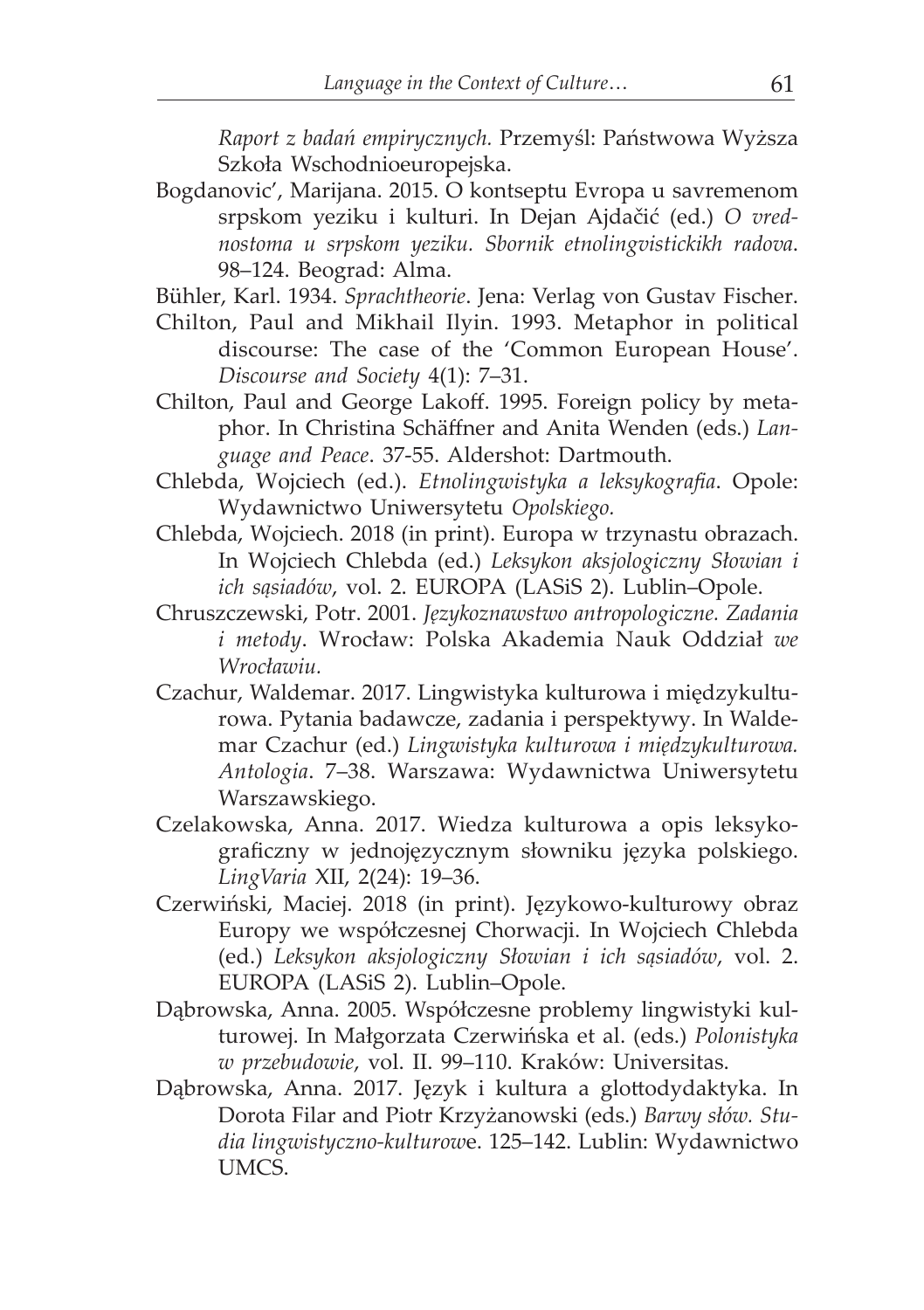- Długosz, Natalia. 2018 (in print). O bułgarskim językowo-kulturowym obrazie Europy In Wojciech Chlebda (ed.) *Leksykon aksjologiczny Słowian i ich sąsiadów*, vol. 2. EUROPA (LASiS 2). Lublin–Opole.
- *Dobry słownik*. Ed. Łukasz Szałkiewicz, Artur Czesak, and Sebastian Żurowski. https://dobryslownik.pl/
- Duranti, Alessandro. 2000. *Antropología Linguística*. Los Angeles: Ediciones AKAL.
- *Dystynktywny słownik synonimów*. 2004. Alicja Nagórko, Marek Łaziński, Hanna Burkhardt. Kraków: Universitas.
- *Encyklopedia języka polskiego*. 1999. Ed. Stanisław Urbańczyk and Marian Kucała. 3rd ed. Wrocław: Ossolineum.
- *Encyklopedia PWN*. 2002. Warszawa: PWN.
- Fiodorowa, Ludmila and Dorota Pazio-Wlazłowska. 2015. Rosyjski językowo-kulturowy obraz domu. In Jerzy Bartmiński, Iwona Bielińska-Gardziel, and Beata Żywicka (eds.) *Leksykon aksjologiczny Słowian i ich sąsiadów*, vol. 1 *DOM* (LASiS 1). 149–175. Lublin: Wydawnictwo UMCS.
- Fleischer, Michael. 1996. *System polskich symboli kolektywnych. Wyniki badań empirycznych*. Wrocław.
- Frolova, Olga. 2018 (in print). Коntsept Еvropa v russkoy yazykovoy kartinye mira. In Wojciech Chlebda (ed.) *Leksykon aksjologiczny Słowian i ich sąsiadów*, vol. 2. EUROPA (LASiS 2). Lublin–Opole.
- Genev-Puhaleva, Iliana and Alexandra Ioannidou. 2018 (in print). Koncept Europa (EUROPA) w nowogreckim językowym obrazie świata. In Wojciech Chlebda (ed.) *Leksykon aksjologiczny Słowian i ich sąsiadów*, vol. 2. EUROPA (LASiS 2). Lublin–Opole.
- Gianninoto 2018 (in print). Europe, Europeanization and related words in Mandarin Chinese. In Wojciech Chlebda (ed.) *Leksykon aksjologiczny Słowian i ich sąsiadów*. vol. 2. *EUROPA*. Lublin–Opole.
- Gicala, Agnieszka. 2018. *Przekładanie obrazu świata. Językowy obraz świata w teorii i praktyce przekładu artystycznego*. Kraków: Universitas.
- Głaz, Adam. 2015. Przekład tekstu przekład pojęć przekład kultur(y). In Stanisława Niebrzegowska-Bartmińska, Marta Nowosad--Bakalarczyk, and Tomasz Piekot (eds.) *Działania na tekście. Przekład — redagowanie — ilustrowanie*. 59–71. Lublin: Wydawnictwo UMCS.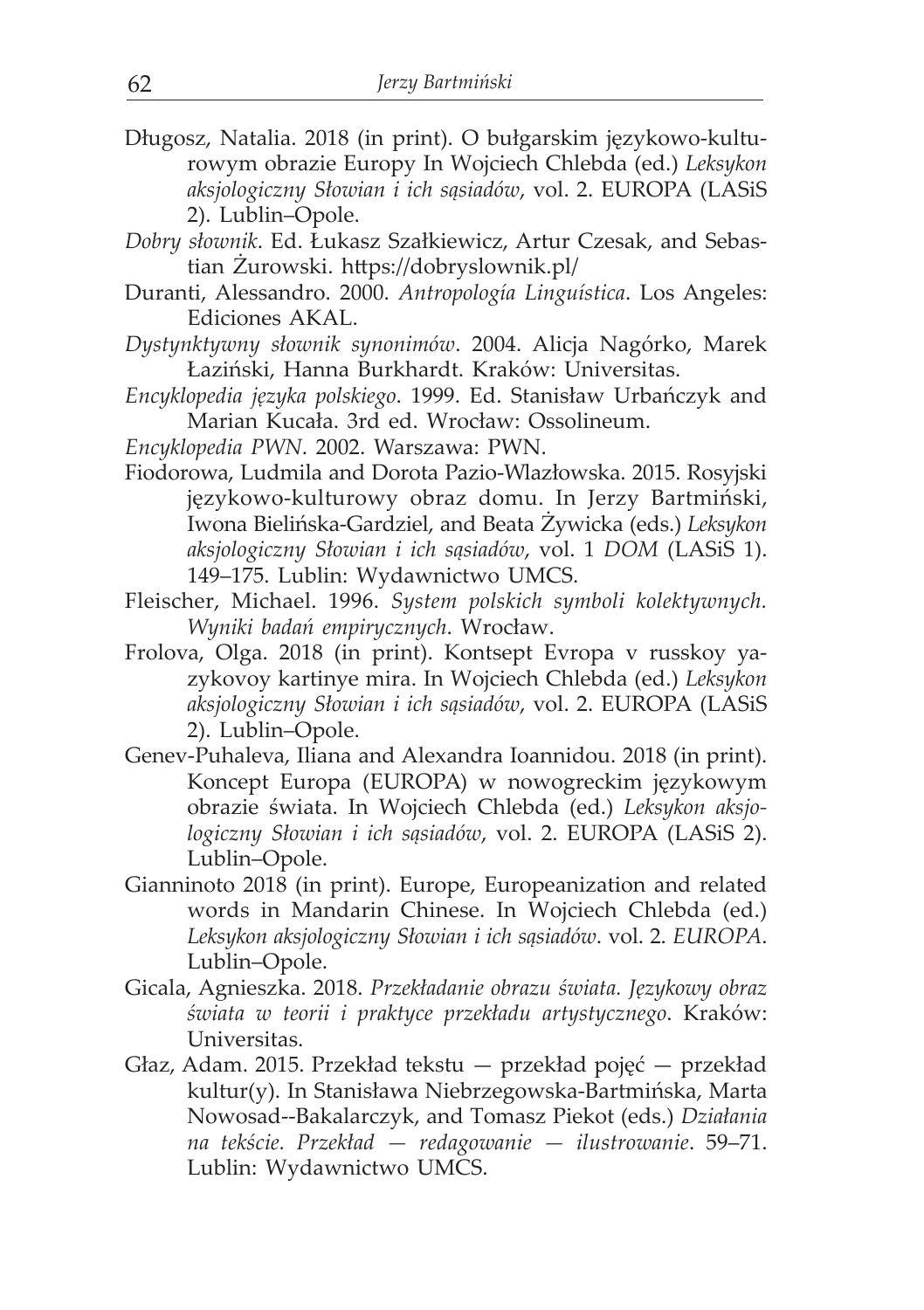- Golubovska, Iryna. (in print). *Modern Ukrainian Linguistic Conceptology*: *Present State and Possibilities of the Development*.
- Goodenough, Ward. 1957. Cultural anthropology and linguistics. In Paul Garvin (ed.) *Report of the Seventh Annual Round Table Meeting on Linguistics and Language Study*. 167–173. Washington, D.C.: Georgetown University.
- Gorbachev, Mikhail. 1987. *Perestroika: New Thinking for Our Country and the World*. New York etc.: Harper and Row, Publishers.
- Gryshkova, Nina. 2014. Leksem, pojęcie, stereotyp, koncept, znaczenie, idea — propozycja regulacji terminologicznych. In Iwona Bielińska-Gardziel, Stanisława Niebrzegowska-Bartmińska, and Joanna Szadura (eds.) *Wartości w językowokulturowym obrazie świata Słowian i ich sąsiadów*. Vo. 3: *Problemy eksplikowania i pro-filowania pojęć*. 21–50. Lublin: Wydawnictwo UMCS.
- Grzeszczak, Monika. 2015. DOM (Haus i Heim) w języku niemieckim. In Jerzy Bartmiński, Iwona Bielińska-Gardziel, and Beata Żywicka (eds.) *Leksykon aksjologiczny Słowian i ich sąsiadów*, vol. 1 *DOM* (LASiS 1). 311–342. Lublin: Wydawnictwo UMCS.
- Jakobson, Roman. 1971 [1953]. Results of a joint conference of anthropologists and linguists. In Roman Jakobson. *Selected Writings II. Word and Language*. 554–567. The Hague–Parin: Mouton.
- Kapetanović, Amir. 2015. Hrvatska jezična slika doma danas. In Jerzy Bartmiński, Iwona Bielińska-Gardziel, and Beata Żywicka (eds.) *Leksykon aksjologiczny Słowian i ich sąsiadów*, vol. 1 *DOM* (LASiS 1). 291–309. Lublin: Wydawnictwo UMCS.
- Kiklevich, Aleksandr and Alla Kamalova (eds. ) 2010. *Kontsepty kul'tury v yazyke i tekste. Teorya i analiz*. Olsztyn: Centrum Badań Europy Wschodniej UWM w Olsztynie.
- Kłoskowska, Antonina. 1993. Kultura. In *Encyklopedia kultury polskiej XX wieku*. 17–50. Wrocław: Wiedza o Kulturze.
- Kononenko, Vitaliy. 2004. *Коntsepty ukrainskogo dyskursu.* Kyiv– Ivano-Frankivsk: Міn-bо оsvity і nаукi Ukrainy.
- Korus, Kazimierz. 2018 (in print) Pojęcie EUROPA w starożytnej wolnej Grecji. In Wojciech Chlebda (ed.) *Leksykon aksjologiczny Słowian i ich sąsiadów*, vol. 2. EUROPA (LASiS 2). Lublin–Opole.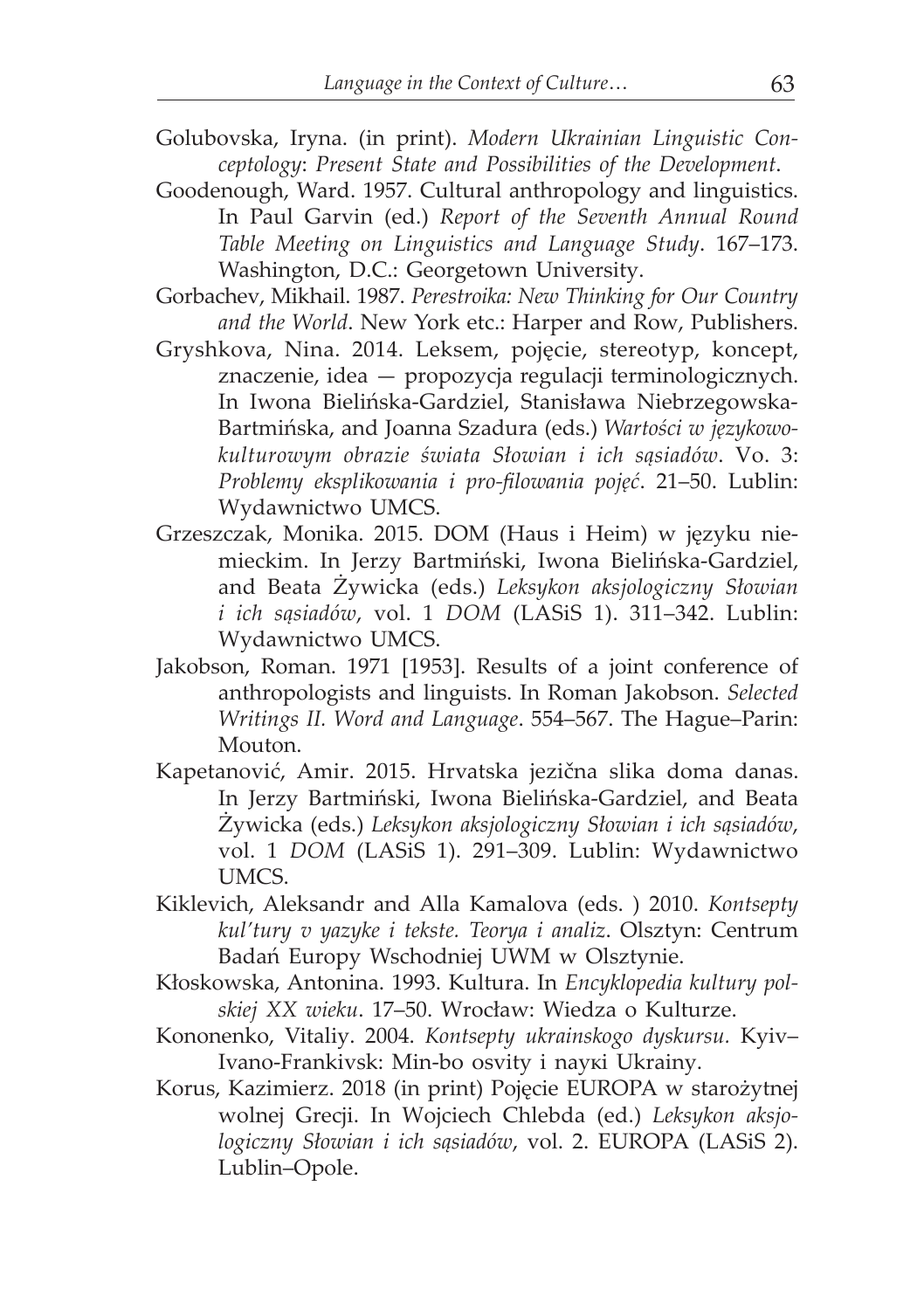- Kozłowska-Doda, Jadwiga. 2015. Dom w języku białoruskim. In Jerzy Bartmiński, Iwona Bielińska-Gardziel, and Beata Żywicka (eds.) *Leksykon aksjologiczny Słowian i ich sąsiadów*, vol. 1 *DOM* (LASiS 1). 177–206. Lublin: Wydawnictwo UMCS.
- Kozlouskaya-Doda, Jadwiga. 2015. *Panjatstse DOM u sucjasnay belarusskay move. Pojęcie DOM we współczesnym języku białoruskim*. Lublin: Wydawnictwo UMCS.
- Krzeszowski, Tomasz P. 1994. Parametr aksjologiczny w przedpojęciowych schematach wyobrażeniowych. *Etnolingwistyka* 6: 29–51.
- Kusse, Holger. 2012. Kusse, *Kulturwissenschaftliche Linguistik. Eine Einfuhrüng.* Göttingen: UTB GmbH.
- Lappo, Iryna. 2018 (in print). EUROPA oczami Białorusów. In Wojciech Chlebda (ed.) *Leksykon aksjologiczny Słowian i ich sąsiadów*, vol. 2. EUROPA (LASiS 2). Lublin–Opole.
- LASiS. *Leksykon aksjologiczny Słowian i ich sąsiadów*. Series ed. Jerzy Bartmiński. Lublin: Wydawnictwo UMCS.
- vol. 1: *DOM*. 2015. Ed. Jerzy Bartmiński, Iwona Bielińska-Gardziel, Beata Żywicka.
- vol. 2: *EUROPE*. 2018 (in print). Ed. Wojciech Chlebda. Lublin– Opole.
- vol. 3: *PRACA*. 2016. Ed. Jerzy Bartmiński, Małgorzata Brzozowska, Stanisława Niebrzegowska-Bartmińska.
- vol. 4: *WOLNOŚĆ*. 2018 (in print). Ed. Maciej Abramowicz and Jerzy Bartmiński.
- vol. 5: *HONOR*. Ed. Petar Sotirov and Dejan Ajdačić.
- Levitskiy А. Е., S. I. Potapenko, and O. P. Vorobyeva (eds.). 2013. *Lingvokulturologiya: perspektyvy i napravleniya. Моnografiya*. Lugansk: Izd-vo GU "LNU imeni Tarasa Shevchenko".
- Ligara, Bronisława. 2008. Leksykultura w ujęciu Roberta Galissona a nauczanie kompetencji kulturowej. In Władysław Miodunka and Anna Seretny (eds.) *W poszukiwaniu nowych rozwiązań. Dydaktyka języka polskiego jako obcego u progu XXI wieku*. 51–60. Kraków: Wydawnictwo Uniwersytetu Jagiellońskiego.
- Łozowski, Przemysław. 2014. Język a kultura w programie etnolingwistyki kognitywnej Jerzego Bartmińskiego. Między Sapirem a Malinowskim. *Etnolingwistyka* 26: 155–176.
- Maslova, Valentina. A. 2001. *Lingvokulturologiya.* Моskva*:* Izdatel'skiy tsentr "Akademiya".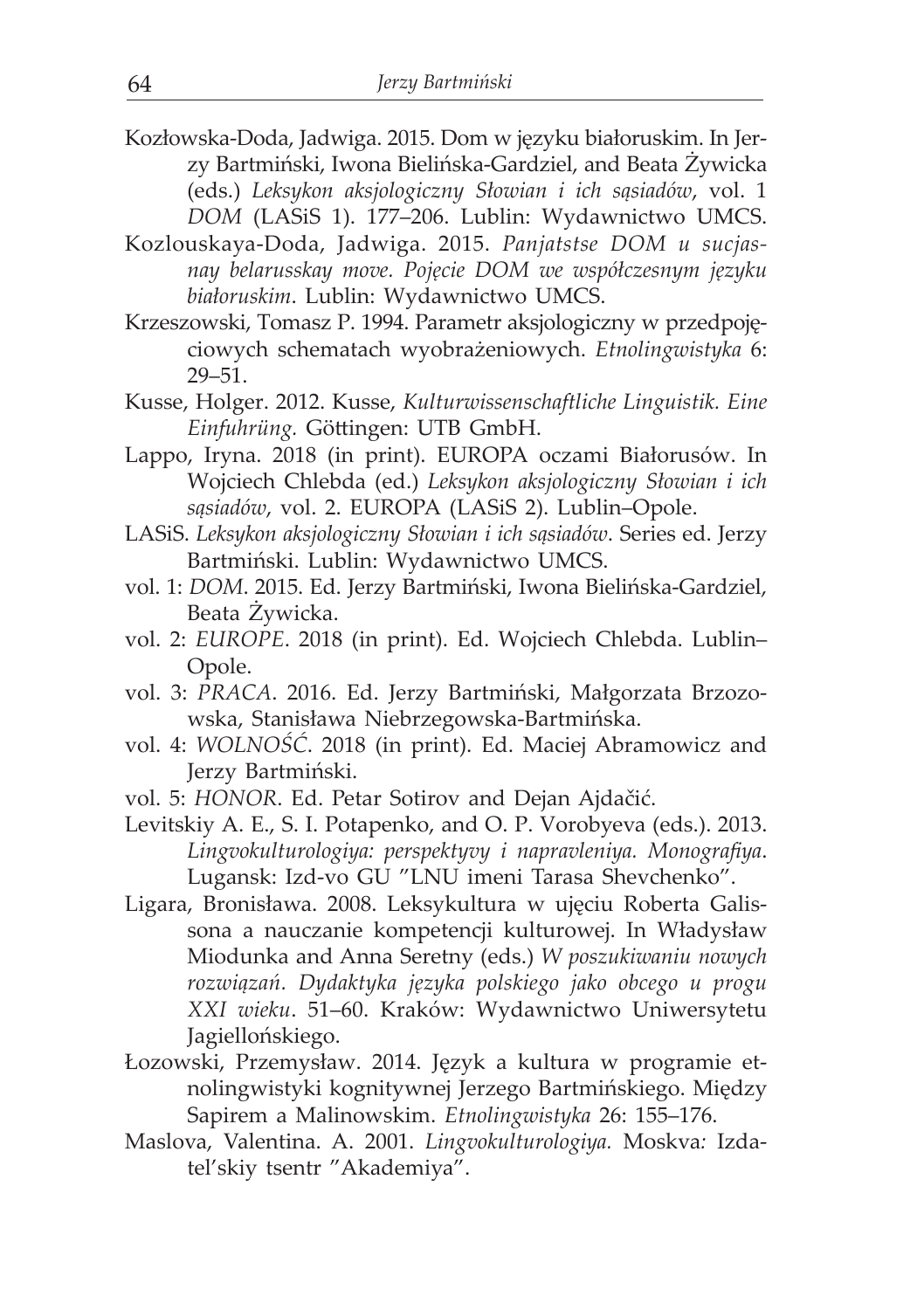- Miłosz, Czesław. 1959. *Rodzinna Europa*. Paryż: Instytut Literacki.
- Miłosz, Czesław. 1968. *Native Realm. A Search for Self-definition*. Trans. Catherine S. Leach. Garden City, NY: Doubleday & Company.
- Miodunka, Władysław (ed.). 2004. *Kultura w nauczaniu języka polskiego jako obcego*. Kraków: Instytut Studiów Polonijnych i Etnicznych Uniwersytetu Jagiellońskiego.
- Misiak, Małgorzata. 2015. Koncept domu w etnolekcie łemkowskim. In Jerzy Bartmiński, Iwona Bielińska-Gardziel, and Beata Żywicka (eds.) *Leksykon aksjologiczny Słowian i ich sąsiadów*, vol. 1 *DOM* (LASiS 1). 207–235. Lublin: Wydawnictwo UMCS.
- Moldovan, Aleksandr. 2008. *Puti slavistiki v sovremennom mire. XIV MSS, Ohrid, 10–16 sentabrya 2008*. Moskva: Rossiyskaya Akademya Nauk.
- Musolff, Andreas. 2016. Metaphor scenario analysis as part of Cultural Linguistics. *tekst i dyskurs — text und diskurs* 9: 47–69.
- Nagórko, Alicja. 2004. *Metody kontrastywne a etnolingwistyka (lingwistyka kulturowa)*. In Eva Fórián (ed). *Multikulturowość, tożsamość narodowa na Węgrzech i w Polsce*. 23–33. Debreczyn.
- Oksaar, Els. 1988. *Kulturemtheorie. Ein Beitrag zur Sprachverwendungsforschung*. Göttingen: Komm. Vandenhoeck und Ruprecht.
- Palmer, Gary. 1996. *Toward a Theory of Cultural Linguistics*. Austin: University of Texas Press.
- Palmer, Gary. 2015. Ethnography: A neglected method of inductive linguistics. *Etnolingwistyka* 27: 21–45.
- Peeters, Bert. 2015. Language, culture and values: towards an ethnolinguistics based on abduction and salience. *Etnolingwistyka* 27: 47–62.
- Pisarek, Walery. 2002. *Polskie słowa sztandarowe i ich publiczność*. Kraków: Universitas.
- Pisarek, Walery. 2016. Słowa ważne i ważniejsze. *Przegląd Humanistyczny* LX, 3: 11–20.
- Plas, Pieter. 2006. Slavic ethnolinguistics and Anglo-American linguistic anthropology: convergences and divergences in the study of the languages-culture nexus. *Etnolingwistyka* 18: 135–143.
- Popielska-Grzybowska, Joanna and Jo B. Harper. 2015. Językowokulturowy obraz domu (*home*) we współczesnym języku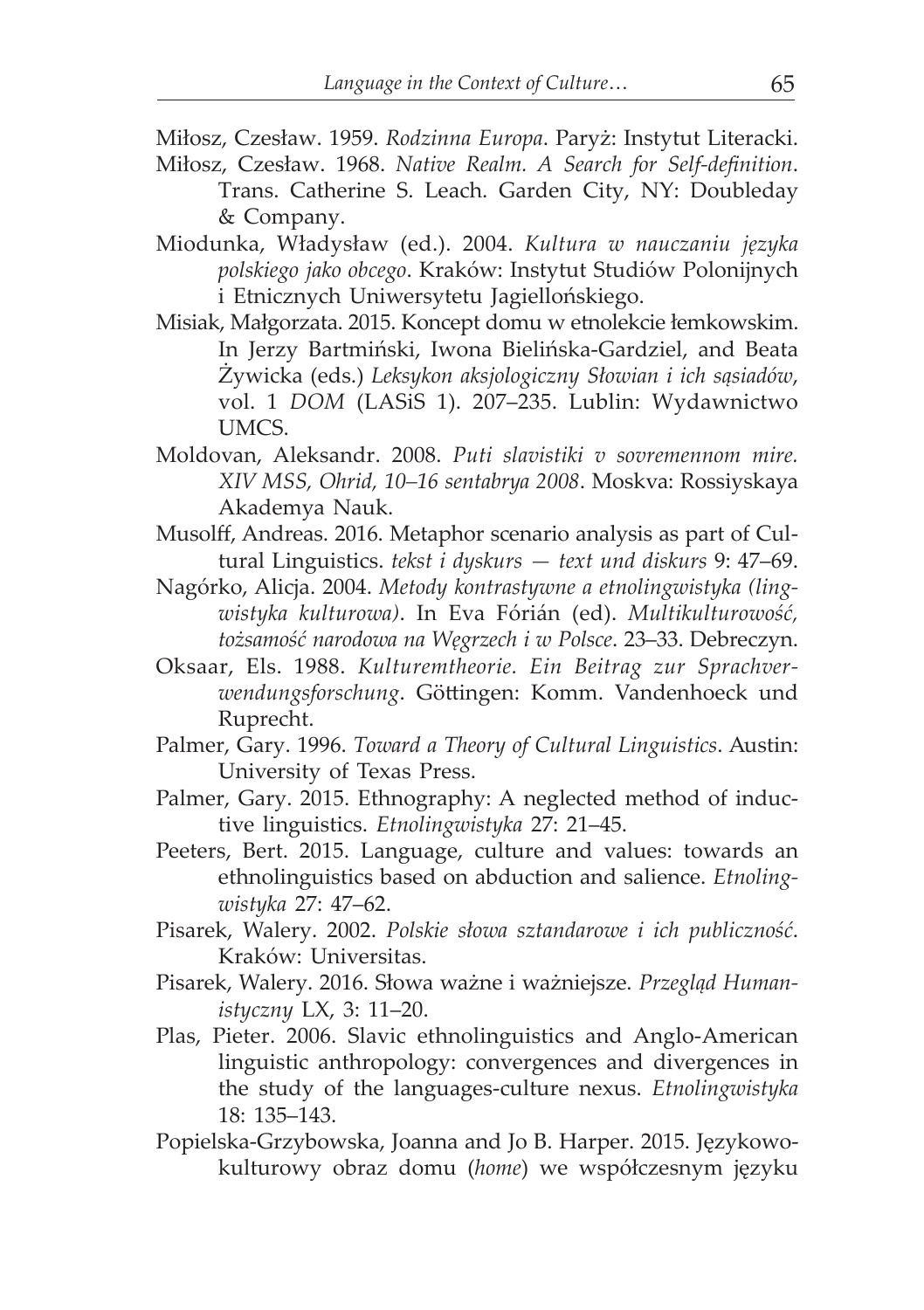angielskim brytyjskim. In Jerzy Bartmiński, Iwona Bielińska-Gardziel, and Beata Żywicka (eds.) *Leksykon aksjologiczny Słowian i ich sąsiadów*, vol. 1 *DOM* (LASiS 1). 343–372. Lublin: Wydawnictwo UMCS.

- Pruvost, Jean and Marie-Thérèse Lino (eds.). 2003. *Mots et lexiculture: hommages à Robert Galisson*. Paris: Honoré Champion.
- Putnam, Hilary. 1975. *Mind, Language, and Reality. Philosophical Papers*, Vol. 2. Cambridge: Cambridge University Press.
- Puzynina, Jadwiga. 1992. *Język watości*. Warszawa: PWN.
- Rak, Maciej. 2015. *Kulturemy podhalańskie*. Kraków: Biblioteka LingVariów.
- Rezanova, Zoya I. (ed.) 2007. *Kartiny russkogo mira: prostranstvennye modeli v yazuke i tekste.* Тоmsk: UFO\_Plus.
- Ristić, Stana and Ivana Lazić-Konjik. 2015. Dom w języku serbskim. In Jerzy Bartmiński, Iwona Bielińska-Gardziel, and Beata Żywicka (eds.) *Leksykon aksjologiczny Słowian i ich sąsiadów*, vol. 1 *DOM* (LASiS 1). 263–290. Lublin: Wydawnictwo UMCS.
- Rudenka, Elena. 2014. *Etnolingvistika bez granits. Vvedenye v lingvisticheskuyu antropologiyu*. Мinsk: BGU.
- Sabitova, Zinayda. 2015. *Lingvokulturologiya*. Моskva: Flinta.
- Sapir, Edward. 1949 [1933]. Language. In *Selected Writings of Edward Sapir in Language, Culture, and Personality*. Ed. David G. Mandelbaum. 7–32. Berkeley — Los Angeles — London: University of California Press.
- SD 1995–2012. *Slavyanskiye drevnosti. Etnolingvisticheskiy slovar'*. Ed. N.I. Tolstoy. Vols. 1–5. Moskva: Mezhdunarodnye Otnosheniya.
- Selivanova, Olena S. 2010. *Lingvistichna entsiklopedya*. Poltava: Dovkillya-K.
- Serebrennikov, Borys P. (ed.). 1988. *Rol' chelovecheskogo faktora v yazyke. Yazyk i kartina mira*. Мосkva: Nauka.
- Sharifian, Farzad. 2015. Cultural Linguistics. In Farzad Sharifian (ed.) *The Routledge Handbook of Language and Culture*. 473–492. London and New York: Routledge.
- SJP online. *Słownik języka polskiego PWN*. https://sjp.pwn.pl (accessed 15 Jan, 2018)
- Sprengler, Oswald. 1918. *Der Untergang des Abendlandes*. Wien: Verlag Braumüller.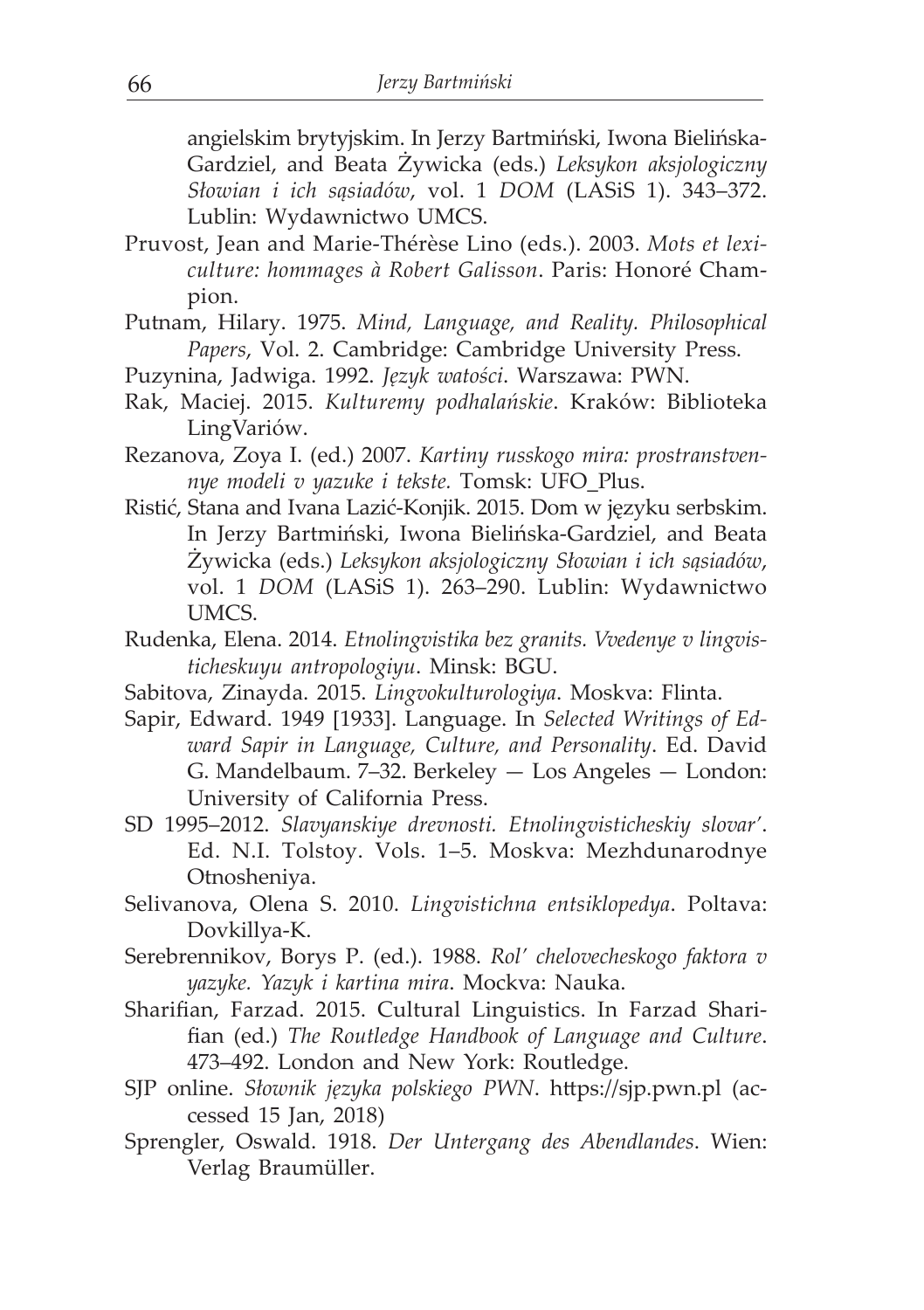- SSiSL 1996–2017. *Słownik stereotypów i symboli ludowych.* Ed. Jerzy Bartmiński and Stanisława Niebrzegowska-Bartmińska. Vol. 1(1) 1996; vol. 1(2) 1999; vols. 1(3) and 1(4) 2012; vol. 2(1) 2017. Lublin: Wydawnictwo UMCS.
- Stepanov, Yuriy. 1997. *Konstanty. Slovar' russkoy kul'tury. Opyt ussledovanya*. Моskva: Аkademicheskiy proyekt.
- Tabakowska, Elżbieta. 2004. *Językoznawstwo kognitywne* a *poetyka przekładu*. Kraków: Universitas.
- Tambor, Jolanta. 2008. *Mowa Górnoślązaków oraz ich świadomość językowa i etniczna*. Katowice: Wydawnictwo Uniwersytetu Śląskiego.
- Tieszen, Bożena. 2018 (in print). The concept of EUROPE as perceived and projected by students at the University of Wisconsin — Milwaukee, USA, and American magazines between 2015–2017. In Wojciech Chlebda (ed.) *Leksykon aksjologiczny Słowian i ich sąsiadów*, vol. 2. EUROPA (LASiS 2). Lublin–Opole.
- Tischner, Józef. 2017 [1998]. *Krótki przewodnik po życiu*. Kraków: Znak. [fragments of 1998. Przestrzeń jako projekt wolności. In Aniela Dylus (ed.) *Europa. Fundamenty jedności*. Warszawa: Wydawnictwo Fundacji ATK.]
- Tolstaya, Svetlana M. 2006. Postulaty moskovskoy etnolingvistiki. *Etnolingwistyka* 18: 7–27.
- Tolstaya, Svetlana M. 2008. *Prostranstvo slova. Leksicheskaya semantika v оbshcheclavyanskoy perspektivye.* Моskva*:* Indrik.
- Tolstaya, Svetlana M. 2010. *Semanticheskiye kategorii yazyka kul'tury. Ocherki no slavyanskoy etnolingvistike.* Моskva: Knizhnyy dom Librokom.
- Tolstaya, Svetlana M. 2013a. Коdy kul'tury i kulturnye kontsepty. In Nikita I. Tоlstoy and Svetlana M. Тоlstaya (eds.) 109–113. *Slavyanskaya etnolingvistika. Voprosy teorii*. Моskva: Institut slavyanovedeniya RAN.
- Tolstaya, Svetlana M. 2013b. Nikita Ilyich Tolstoy i ego put' k etnolingvistike. In S. М. Тоlstaya and Т.А. Агапкина (eds.) *Ethnolinguistica Slavica. K 90-letiyu аkademika Nikity Ilyicha Tolstogo*. 10–25. Моskva: Indrik.
- Tolstaya, Svetlana M. 2015. *Оbraz mira v tekste i rituale.* Моskva: Russkiy font sodeystva obrazovaniyu i nauke.
- Tolstoy, Nikita I. and Svetalana M. Tolstaya. 2013. *Slavyanskaya etnolingvistika. Voprosy teorii*. Моskva: Institut slavyanovedeniya RAN.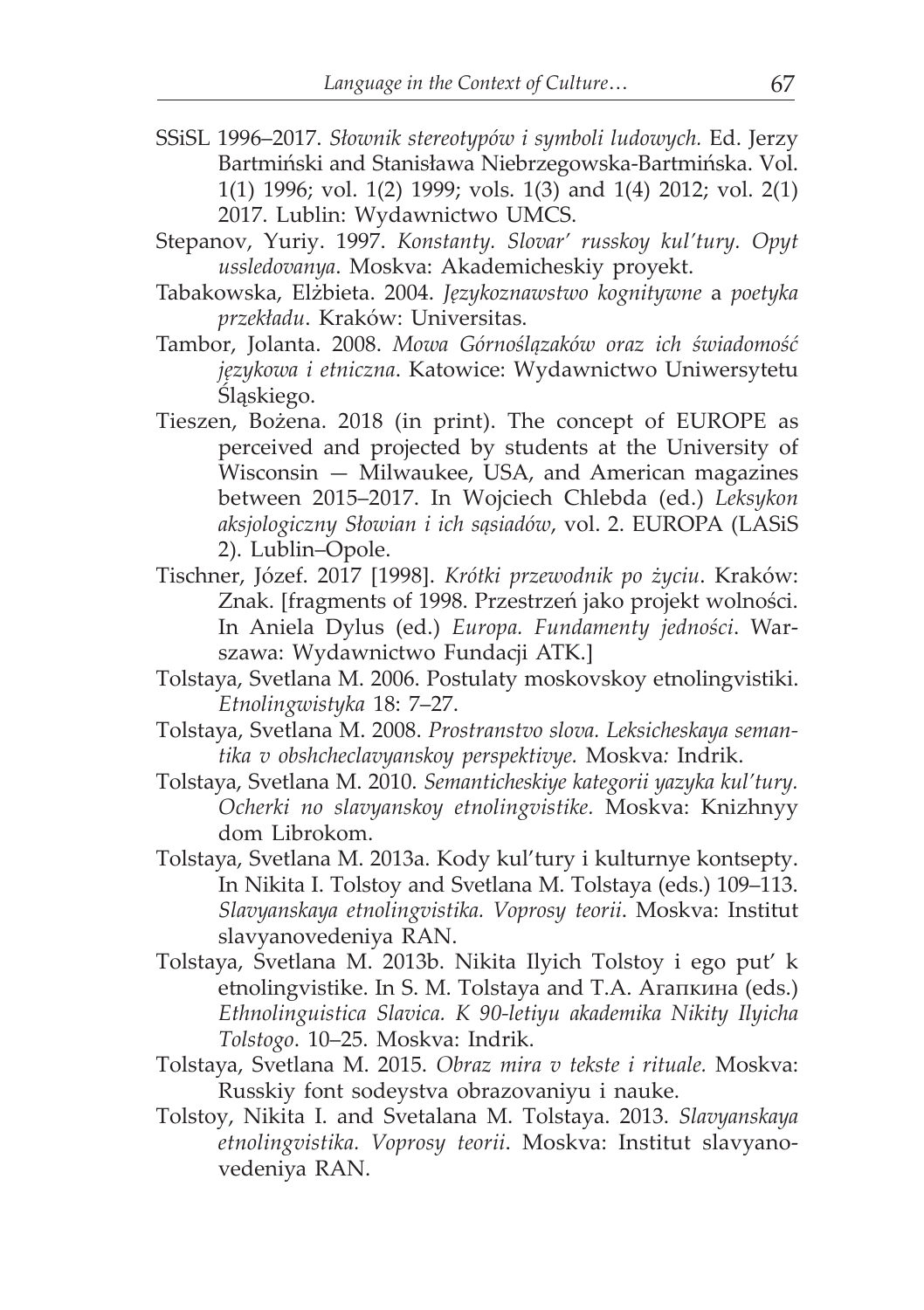- Tolstoy, Nikita I. 1990. Yazyk i kul'tura. Nekotorye problemy slavyanskoy etnolingvistiki. *Zeitschrift für Slavische Philologie* L–2: 238–253.
- Tolstoy, Nikita I. 1995. *Yazyk i narodnaya kul'tura. Ocherki po slavyanskoy mifologii i etnolingvistike*. Moskva: Indrik.
- Tucholsky, Kurt. 1989. Berliner in Österreich? Nein: Sozialisten bei Sozialisten! In *Gesammelte Werke. Ergänzungsband 2: 1911- 1932*. Ed. Fritz J. Raddatz. Hamburg: Reinbek bei Hamburg.
- Underhill, James. 2012. *Ethnolinguistics and Cultural Concepts: Truth, Love, Hate and War*. Cambridge: Cambridge University Press.
- Underhill, James. 2016. Who wants walls? An ethnolinguistics of insides and outsides. In Piotr Blumczynski and John Gillespie (eds.) *Translating Values. Evaluative Concepts in Translation*. 11–36. London and New York: Plagrave Macmillan.
- Vaňková, Irena 2012. Ř a pohoda domova. Glosy o češtině a českém obrazu světa ve světle klíčových slov, In *Ř! Česká národní identita v současném umění. Katalog k výstavě v Galerii Vysoké školy uměleckoprůmyslové v Praze*. 59–66. Praha: Vysoká škola uměleckoprůmyslová.
- Vaňková, Irena. 2015. Český pojem domov ve světle jazyko-vých, empirických a textových dat. In Jerzy Bartmiński, Iwona Bielińska-Gardziel, and Beata Żywicka (eds.) *Leksykon aksjologiczny Słowian i ich sąsiadów*, vol. 1 *DOM* (LASiS 1). 123–148. Lublin: Wydawnictwo UMCS. 123–148.
- Vañková, Irena and Jasňa Pacovská (eds.). 2010. *Obraz člověka v jazyce.* Praha: Univerzita Karlova **v** Praze, Filozofická fakulta.
- Vorobyev, Vladimir V. 2008. *Lingvokultorologiya. Teoria i metody.* Моskva: Izd-vo Ros. un-tа druzhby narodov.
- Wengeler, Martin (ed.) 2006. *Linguistik als Kulturwissenschaft*. Hildesheim — Zürich — New York: Olms Wiedmann.
- Wierzbicka, Anna. 1997. *Understanding Cultures through Their Key Words. English, Russian, Polish, German, and Japanese*. Oxford: Oxford University Press.
- Yavorska, Galina. 2018 (in print). ЕVROPA v ukrainskikh tekstakh. In Wojciech Chlebda (ed.) *Leksykon aksjologiczny Słowian i ich sąsiadów*, vol. 2. EUROPA (LASiS 2). Lublin–Opole.
- Zaliznyak, Anna A., I. B. Levontina, and A. D. Shmelev. 2005. *Кlyuchevye idei russkoy yazykovoy kartiny mira.* Моskva: Yazyki slavyanskoy kul'tury.